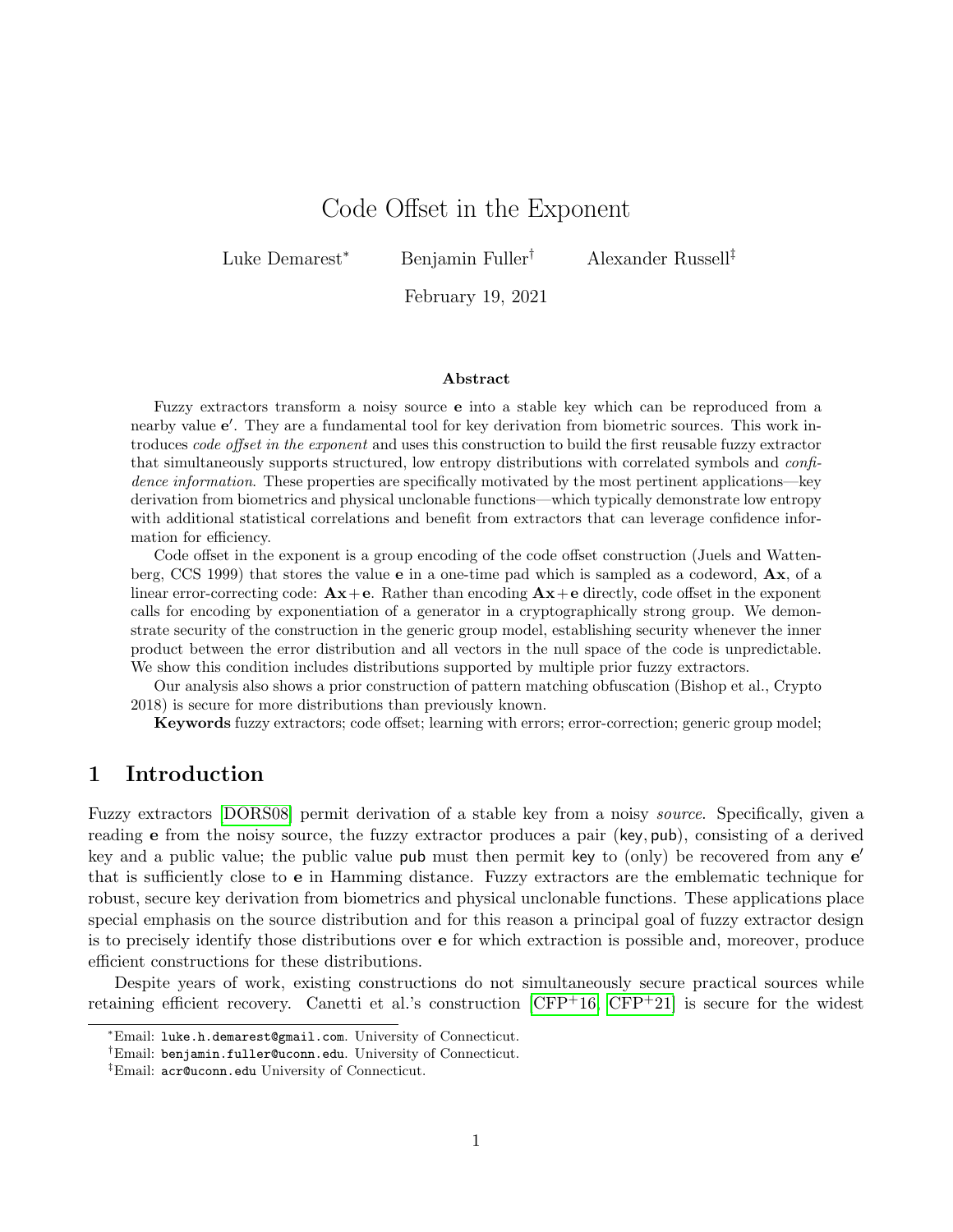variety of sources. However, Simhadri et al.'s [\[SSF19\]](#page-34-0) implementation for the iris estimates only 32 bits of security with algorithms that take  $\approx 10$  seconds on a 32-core machine.

The fuzzy extraction problem is well-understood in the information-theoretic setting, where the fundamental quantity of interest is the *fuzzy min-entropy* [\[FRS16,](#page-32-3) [FRS20\]](#page-33-0) of the distribution of e; this measures the total weight of an arbitrarily centered ball of radius  $t$  in the probability distribution over  $e$ . While this measure is sufficient for determining the feasibility of information-theoretic fuzzy extraction for a distribution, it doesn't indicate whether it is possible in polynomial time  $[FRS16, WCD<sup>+</sup>17]$  $[FRS16, WCD<sup>+</sup>17]$  $[FRS16, WCD<sup>+</sup>17]$ . In the information-theoretic setting it is not possible to build an information-theoretic fuzzy extractor that simultaneously works for all distributions [\[FRS16,](#page-32-3) [FP19,](#page-32-4) [FRS20\]](#page-33-0). That is, a fuzzy extractor exists for each distribution with fuzzy min-entropy but no construction can secure all such distributions.

One can hope to sidestep these limitations by providing only computational security [\[FMR13,](#page-32-5) [FMR20\]](#page-32-6), supporting broader families of source distributions. No universal theory has emerged without resorting to general purpose obfuscation. Two known fuzzy extractors use "computational" tools<sup>[1](#page-1-0)</sup> to correct errors, they are:

- Canetti et al.'s  $[CFP+16, CFP+21]$  $[CFP+16, CFP+21]$  $[CFP+16, CFP+21]$  $[CFP+16, CFP+21]$  construction explicitly places random subsets of e in a *digital* locker [\[CD08\]](#page-32-7) and records the indices used in each subset. To recover, one attempts to open each digital locker with subsets of the value  $e'$ . Canetti et al.'s construction is secure when a random subset of locations is hard to predict (Definition [5\)](#page-21-0). However, Simhadri's implementation for the iris provides poor security (32 bits) in order to run in 10 seconds and still requires millions of digital lockers [\[SSF19\]](#page-34-0).
- Fuller et al. [\[FMR13,](#page-32-5) [FMR20\]](#page-32-6) modify the *code-offset* construction [\[JW99\]](#page-33-1). The code-offset construction construction is determined by a linear error-correcting code  $\mathbf{A} \in \mathbb{F}_q^{n \times k}$  and a secret, uniformly random  $\mathbf{x} \in \mathbb{F}_q^k$ ; given a sample  $\mathbf{e} \in \mathbb{F}_q^n$  from the noisy source, the construction publishes the pair  $pub = (A, Ax + e)$ . All operations are carried out over the field with q elements. To reproduce the value e note that with a second sample e' from the source—which we assume has small Hamming distance from  $e^2$  $e^2$ —the difference  $(Ax+e)-e' = Ax+(e-e')$  is evidently close to the codeword  $Ax$ . By decoding the error correcting code one can recover  $\mathbf x$  (and  $\mathbf e$ ).<sup>[3](#page-1-2)</sup> Security analysis of the code offset treats **Ax** as a biased one time pad, proving that  $A x + e$  leaks no more than  $(n-k) \log q$  bits about e. However, many real distributions have entropy less than  $(n - k) \log q$ , which we call low entropy, for which this analysis provides no security guarantee. To support low entropy distributions, Fuller et al. instantiate this construction with A being randomly distributed and show security whenever the distribution over e yields a secure learning with errors (LWE) instance. Known LWE error distributions consider i.i.d. symbols (discretized Gaussian [\[Reg05\]](#page-33-2) and uniform interval [\[DMQ13\]](#page-32-8)).

The digital locker construction supports more distributions (i.i.d. symbols implies that all subsets have entropy). Both constructions use information set decoding [\[Pra62\]](#page-33-3), that is, repeated selection of random subsets of coordinates with the hope to find a subset with no errors.

The digital locker construction comes with an important drawback. Many physical sources are sampled along with correlated side information that is called *confidence*. Confidence information is a secondary probability distribution **z** (correlated with the reading **e**) that can predict the error rate in a symbol  $e_i$ .

<span id="page-1-0"></span> $1<sup>1</sup>$ Multiple computational fuzzy extractors retain the information-theoretic core and analyze it using standard informationtheory techniques [\[WL18,](#page-34-2) [WLG19\]](#page-34-3); these works are subject to the above limitations.

<span id="page-1-1"></span> ${}^{2}$ It is also possible to consider other distances between **e** and **e**'. However the error correction techniques required are different. We consider Hamming error in this work.

<span id="page-1-2"></span> $3$ Applying a randomness extractor [\[NZ93\]](#page-33-4) on either **x** or **e** yields a uniform key.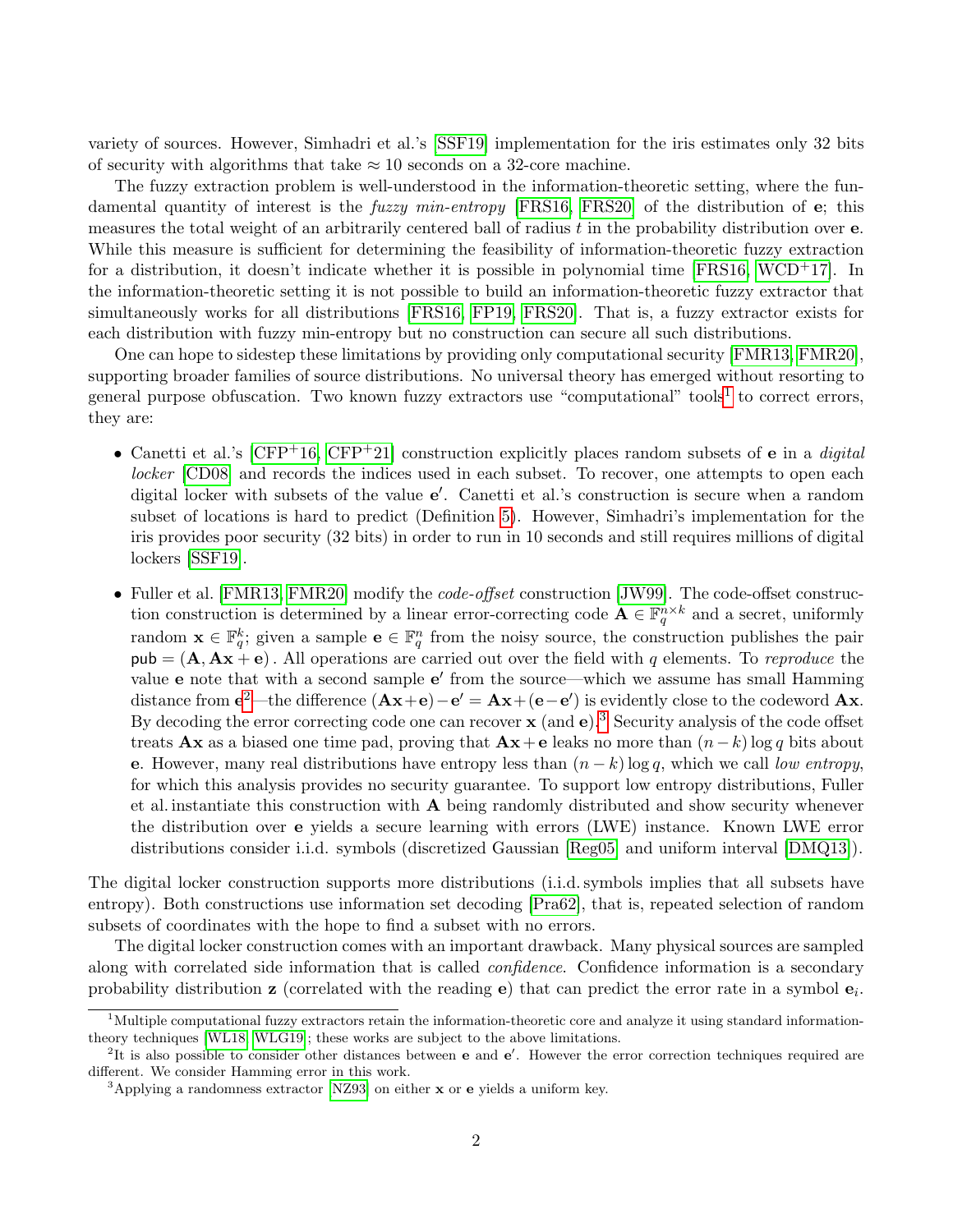When  $z_i$  is large this indicates that the symbol of  $e_i$  is less likely to differ. Examples include the magnitude of a convolution in the iris [\[SSF19\]](#page-34-0) and the magnitude of the difference between two circuit delays in ring oscillator PUFs  $[\text{HRvD}^+16]$ . By considering bits with high confidence it is possible to reduce the effective error rate from  $t = n/10$  to  $t = 3n/10^6$  [\[HRvD](#page-33-5)<sup>+</sup>16]. For a subset size of 128 and  $t = n/10$  unlocking with 95% probability requires testing approximately  $2 \cdot 10^6$  subsets while  $t = 3n/10^6$  requires testing a single subset. This confidence information cannot be used in the digital locker construction as subsets are specified at enrollment time whereas confidence information is determined when e is drawn. The LWE construction can use this information  $[JHR+17]$  $[JHR+17]$  as it allows on-the-fly testing of all large enough subsets. Confidence information is critical: fuzzy extractors that secure low entropy distributions do not support  $t = \Theta(n)$  which is demonstrated in practice, leading to inefficient implementations. Because constructions are used with sources beyond their designed error tolerance any reduction in error rate has a drastic impact on efficiency (see Section [3.2\)](#page-16-0).

Our contributions. This work introduces *code offset in the exponent*. Code offset in the exponent is the first reusable fuzzy extractor that simultaneously

- allows the symbols of **e** to be correlated,
- supports structured but low entropy distributions over e (less than  $(n k) \log q$ ), and
- allows the use of confidence information for improved efficiency.

This work introduces the *Code Offset in the Exponent* problem:

Distinguish  $r^{Ax+e}$ , given  $(A, r)$ , from a random tuple of group elements, where r is a random generator of a prime order group,  $\bf{A}$  is a suitable linear code, and  $\bf{x}$  is a uniform.

A natural fuzzy extractor constructor exists when  $r^{\mathbf{A}x+\mathbf{e}}$  has such pseudorandom properties. We show that when the group effectively limits the adversary to linear operations—by adopting the generic group model—the resulting fuzzy extractor is secure for many low entropy distributions while retaining the ability to use confidence information. This allows code offset in the exponent to benefit from the efficiency gains of using confidence information while remaining secure for a large family of distributions. Specifically, we present three contributions:

- Sec [1.1](#page-3-0) We define the code offset in the exponent construction and show that it yields a reusable fuzzy extractor if the distribution on **e** is *good enough*.
- Sec [1.2](#page-3-1) We establish an information-theoretic sufficient condition called MIPURS for good enough in the generic group model. (MIPURS is described in Section [1.2.](#page-3-1))
- Sec [1.3](#page-4-0) We characterize MIPURS, establishing containment relations between MIPURS and the secured distributions in Canetti et al.  $[CFP<sup>+</sup>16]$  $[CFP<sup>+</sup>16]$  and Fuller et al.  $[FMR13]$  (see Figure [1\)](#page-5-0).

In Section [1.4](#page-6-0) we introduce a second application of code offset in the exponent to pattern matching obfuscation. We then review further related work and show that (very structured) distributions can be shown secure assuming only discrete log (Sec [1.5\)](#page-6-1). Section [2](#page-8-0) covers definitions and preliminaries including the MIPURS condition. Section [3](#page-10-0) details the code offset in the exponent construction. Section [4](#page-19-0) characterizes MIPURS distributions. Section [5](#page-29-0) a second application to pattern matching obfuscation  $[BKM^+18]$  $[BKM^+18]$ .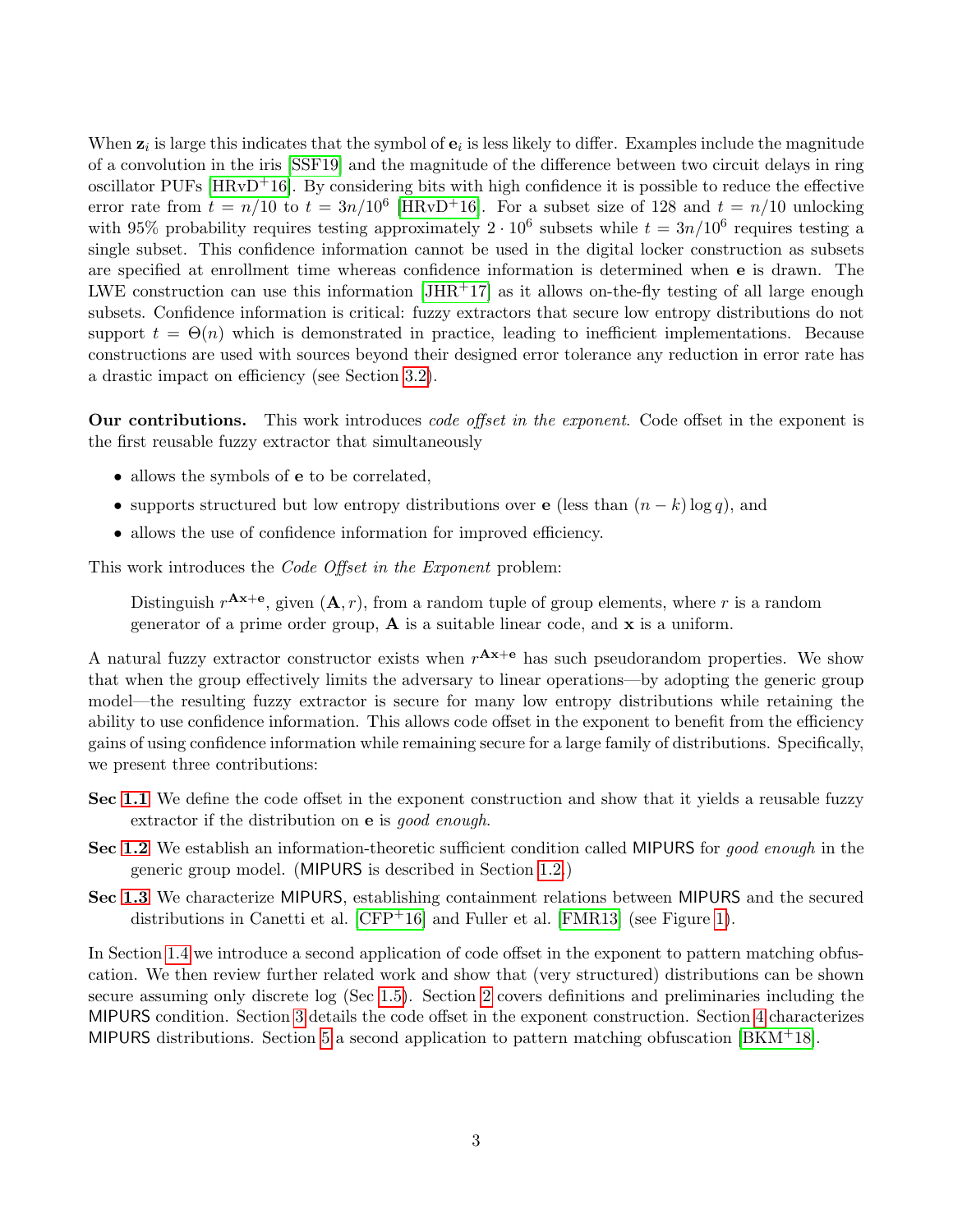### <span id="page-3-0"></span>1.1 Code offset in the exponent

Code offset in the exponent is motivated by the observation that *reproduction* of **e** in the LWE construction uses only linear operations. Thus, we explore an adaptation of the code offset construction that effectively limits the adversary to linear operations by translating all relevant arithmetic into a "hard" group. Specifically, we introduce *code offset in the exponent*: If  $r$  is a random generator for a cyclic group  $G$  of prime order q, we consider

$$
\mathsf{pub} = (\mathbf{A}, r, r^{\mathbf{A}\mathbf{x} + \mathbf{e}}),
$$

where we adopt the shorthand notation  $r^{\mathbf{v}}$ , for a vector  $\mathbf{v} = (v_1, \ldots, v_n)^\intercal \in (\mathbb{Z}_q)^n$ , to indicate the vector  $(r^{v_1}, \ldots, r^{v_n})^{\dagger}$ . This construction possesses strong security properties under natural cryptographic assumptions on the group G. We focus on code-offset in the exponent with a random linear code (given by A) and adopt the generic group model [\[Sho97\]](#page-34-4) to reflect the cryptographic properties of the underlying group. As stated above, the goal is to characterize the distributions on **e** for which  $r^{Ax+e}$   $(A,r)$  is pseudorandom. Pseudorandomness suffices to show security of a fuzzy extractor that leaks nothing about e. Analysis of this construction is most natural when e has symbols over a large alphabet, but binary e can be amplified (see Section [3.1\)](#page-12-0).

Looking ahead, if one uses a random generator in each enrollment the construction allows multiple (noisy) enrollments of e, known as a reusable fuzzy extractor [\[Boy04\]](#page-31-1). The reusability proof uses the details of the generic group proof, while the one time analysis is just based on pseudorandomness (Section [3.3\)](#page-17-0).

### <span id="page-3-1"></span>1.2 When is code offset in the exponent hard?

In the generic group model, we establish (Theorem [2\)](#page-10-1) that distinguishing code offset in the exponent from a random vector of group elements is hard for any error distribution e where the following game is hard to win for any information-theoretic adversary  $\mathcal{A}$ :<sup>[4](#page-3-2)</sup>

**Experiment** 
$$
\mathbb{E}_{\mathcal{A},e}^{\text{MIPURS}}(n,k)
$$
:  $\psi \leftarrow \mathbf{e}; \mathbf{A} \stackrel{\$}{\leftarrow} \mathbb{F}_q^{n \times k}.$ \n $(b, g) \leftarrow \mathcal{A}(\mathbf{A}).$ \nIf  $b \in \text{null}(\mathbf{A}), b \neq \vec{0}$  and  $\langle b, \psi \rangle = g$  output 1. Output 0.

Observe that the role of the random matrix  $\bf{A}$  in the game above is merely to define a random subspace of (typical) dimension  $k$ .

We call this condition on an error distribution MIPURS or maximum inner product unpredictable over *random subspace.* Specifically, a random variable **e** over  $\mathbb{F}_q^n$  is  $(k, \beta)$ -MIPURS if for all A (which knows the distribution of **e**),  $Pr[\mathbb{E}_{\mathcal{A},e}^{MIPURS}(n,k)=1] \leq \beta$ .

When e is a  $(k - \Theta(1), \beta)$ –MIPURS distribution for a code with dimension k and  $\beta = \text{ngl}(n)$  then code-offset in the exponent yields a fuzzy extractor in the generic group model (Theorem [3\)](#page-10-2). Showing this requires one additional step of key extraction; we use a result of Akavia, Goldwasser, and Vaikuntanathan [\[AGV09,](#page-31-2) Lemma 2] which states that dimensions of x become hardcore once there are enough dimensions for LWE to be indistinguishable. This reduction is entirely linear and holds in the generic group setting.

<span id="page-3-2"></span><sup>4</sup>We use boldface to represent random variables, capitals to represent random variables over matrices, and plain letters to represent samples. We use  $\psi$  to represent samples from **e** to avoid conflict with Euler's number.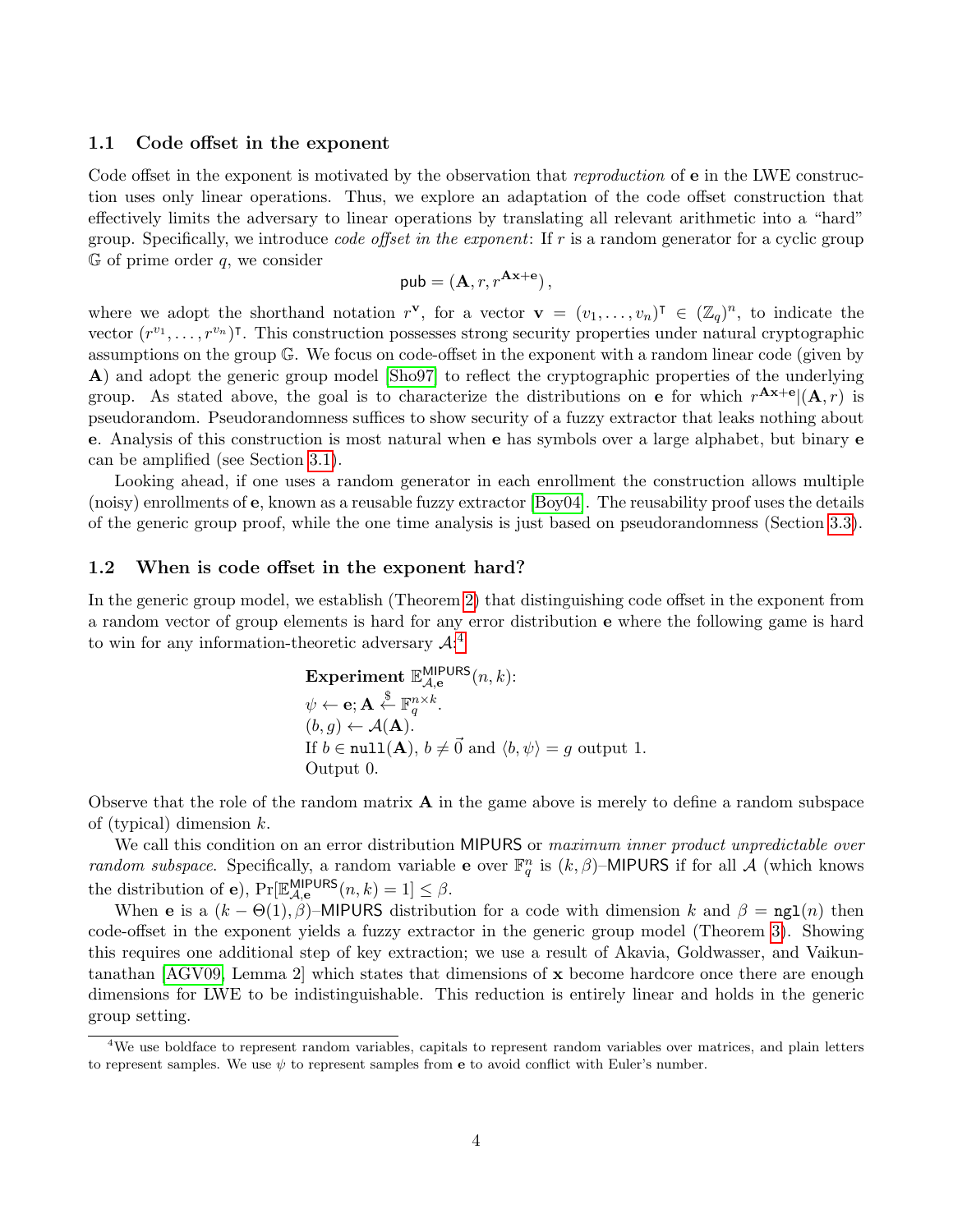MIPURS is necessary. When  $A$  is information theoretic, for all distributions e that are not MIPURS one can find a nonzero vector b in the null space of A whose inner product with  $\bf{e}$  is predictable, thus predicting

$$
\langle b, \mathbf{A}\mathbf{x} + \mathbf{e} \rangle = \langle b, \mathbf{e} \rangle \stackrel{?}{=} g.
$$

This is not the case for a uniform distribution, U: the value  $\langle b, U \rangle$  is uniform (and thus is  $\langle b, U \rangle = q$  with small probability if the size of q is super polynomial). Thus b serves as a way to distinguish  $\mathbf{A}\mathbf{x} + \mathbf{e}$  from U.

Beullens and Wee [\[BW19\]](#page-32-9) recently introduced the KOALA assumption which roughly assumes that an adversary's only mechanism for distinguishing a vector from a subspace from random is by outputting a vector that is likely to be the null space of the provided vector. (This can be seen as specializing [\[CRV10,](#page-32-10) Assumption 5] that vectors can only be distinguished by fixed inner products.)

The adversary has more power in the MIPURS setting (than in KOALA) in three ways. First, the distribution **e** and thus  $\mathbf{A}\mathbf{x} + \mathbf{e}$  is not linear, second the adversary doesn't have to "nullify" the entire space B—only a single vector, and third, the adversary can predict any inner product, not just 0. One can view MIPURS as an assumption on a group: whenever an adversary can distinguish a (nonlinear) vector **v** from uniform that there is another adversary that can choose some **b** and predict  $\langle \mathbf{b}, \mathbf{v} \rangle$  (in our setting this choice of **b** is after seeing **A** which is correlated to **v**). Theorem [2](#page-10-1) can be interpreted as the MIPURS "assumption" holding in the generic group model.

#### <span id="page-4-0"></span>1.3 Supported Distributions

Our technical work characterizes the MIPURS property (summarized in Figure [1\)](#page-5-0). The most involved relationship is showing that all high entropy sources are MIPURS. To provide intuition for our results, we summarize this result here.

For any  $d = \text{poly}(n)$  there is an efficiently constructible distribution **e** whose entropy is approximately  $\log(dq^{n-k-1})$  where the MIPURS game is winnable by an efficient adversary with noticeable probability: For  $1 \leq i \leq d$ , sample some d random linear spaces  $B_i$  of dimension  $n - k - 1$  and define  $E_i$  to be all points in a random coset  $g_i$  of  $\mathbf{B}_i$ . Consider the following distribution e:

- 1. Pick  $i \leftarrow \{1, ..., d\}$  for some polynomial size d.
- 2. Output a random element of  $\mathbf{E}_i$ .

The support size of this distribution is approximately  $dq^{n-k-1}$ . Then since  $null(A)$  has dimension at least  $n - k$ ,  $\exists b_i \neq \vec{0}$  such that  $b_i \in \text{null}(\mathbf{A}) \cap \text{null}(\mathbf{B}_i)$  (since  $\dim(\text{null}(\mathbf{A})) + \dim(\text{null}(\mathbf{B}_i)) > n$ ). The adversary can calculate these  $b_i$ 's. Then the adversary just picks a random i and predicts  $(b_i, g_i)$ .<sup>[5](#page-4-1)</sup> This result is nearly tight: all distributions whose entropy is greater than  $\log(\texttt{poly}(n)q^{n-k})$  are MIPURS. (Note this is a factor of q away from matching the size of our counterexample for a random code.) Informally, this yields the following (see Corollary [27\)](#page-29-1):

**Theorem 1** (Informal). Let  $n, k \in \mathbb{Z}$  be parameters. Let  $q = q(n)$  be a large enough prime. For all  $e \in \mathbb{Z}_q^n$  whose minentropy is at least  $\omega(\log n) + \log(q^{n-k})$ , there exists some  $\beta = \texttt{ngl}(n)$  for which  $e$  is  $(k, \beta)$ –MIPURS.

As mentioned above, information theoretic analysis of code offset provides a key of length  $\omega(\log n)$  when the initial entropy of **e** is at least  $\omega(\log n) + (n - k) \log(q)$ . However, information theoretic analysis of

<span id="page-4-1"></span><sup>&</sup>lt;sup>5</sup>If **A** is some fixed code (chosen before adversary specifies e), then  $\mathbf{E}_i$  can directly be a coset of **A** and one can increase the size of **E** to  $dq^{n-k}$ .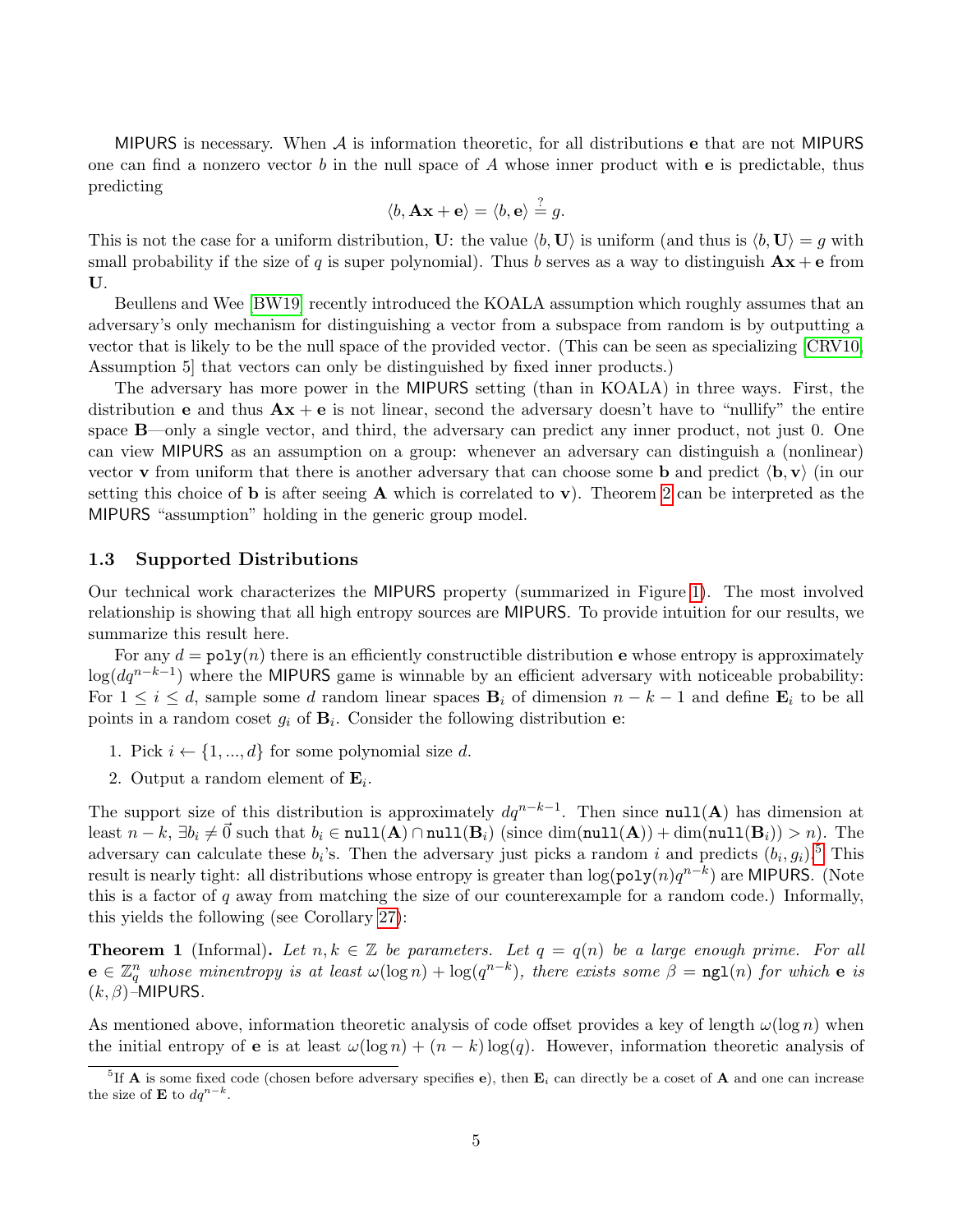

<span id="page-5-0"></span>Figure 1: Implications between different types of supported distributions for fuzzy extraction. Arrows are implications. All shown implications are proper. Location sources are those that have random group elements in some locations with zeroes in other locations but it is hard to find a subset of all zero locations. A location source can be produced as the component wise product of a binary source where all subsets have entropy and a random vector of group elements. We consider this type of distribution in Section [3.1.](#page-12-0)

code offset reduces the entropy of e which may allow prediction of sensitive attributes. In the generic group analysis no predicate of e is leaked. The generic group analysis also allows the construction to be safely reused multiple times (with independent generators).

Proof Intuition Suppose in the above game the adversary generated e as the span of a linear space E with the goal that  $null(A) \cap null(E) \supset \{ \vec{0} \}$ . For a random, independent  $B \stackrel{\text{def}}{=} null(A)$ , the probability of **B** and null(E) overlapping is noticeable only if the sum of the dimensions is more than n (Lemma [21\)](#page-25-0). This creates an upper bound on the dimension of **E** of  $n - k$  (ignoring the unlikely case when **A** is not full rank).

Our proof is dedicated to showing that the general case (where  $\bf{E}$  is not linear) does not provide the adversary with more power. First we upper bound the size of a set  $E$  where each vector is predictable in the MIPURS game. We show for a random sample from  $E$  to have a large intersection with a low dimensional space requires  $E$  to have size at least that of the low dimensional space (Lemma [20\)](#page-25-1). In Lemma [22,](#page-26-0) we switch from measuring the size of intersection of a sample of E with respect to the worst case subspace to how "linear"  $E$  is with respect to the worst vector in an average case subspace. This result thus controls an "approximate" algebraic structure in the sense of additive combinatorics. We show the adversary can't do much better on a single vector b as long as it is chosen from a random  $\bf{B}$ .

The above argument considers the event that the adversary correctly predicts an inner product of 0; this can be transformed to an arbitrary inner product by a compactness argument which introduces a modest loss in parameters (Theorem [24\)](#page-28-0). Once we have a bound on how large a predictable set  $E$  can be, another superlogarithmic factor guarantees that all distributions e with enough minentropy are not predictable.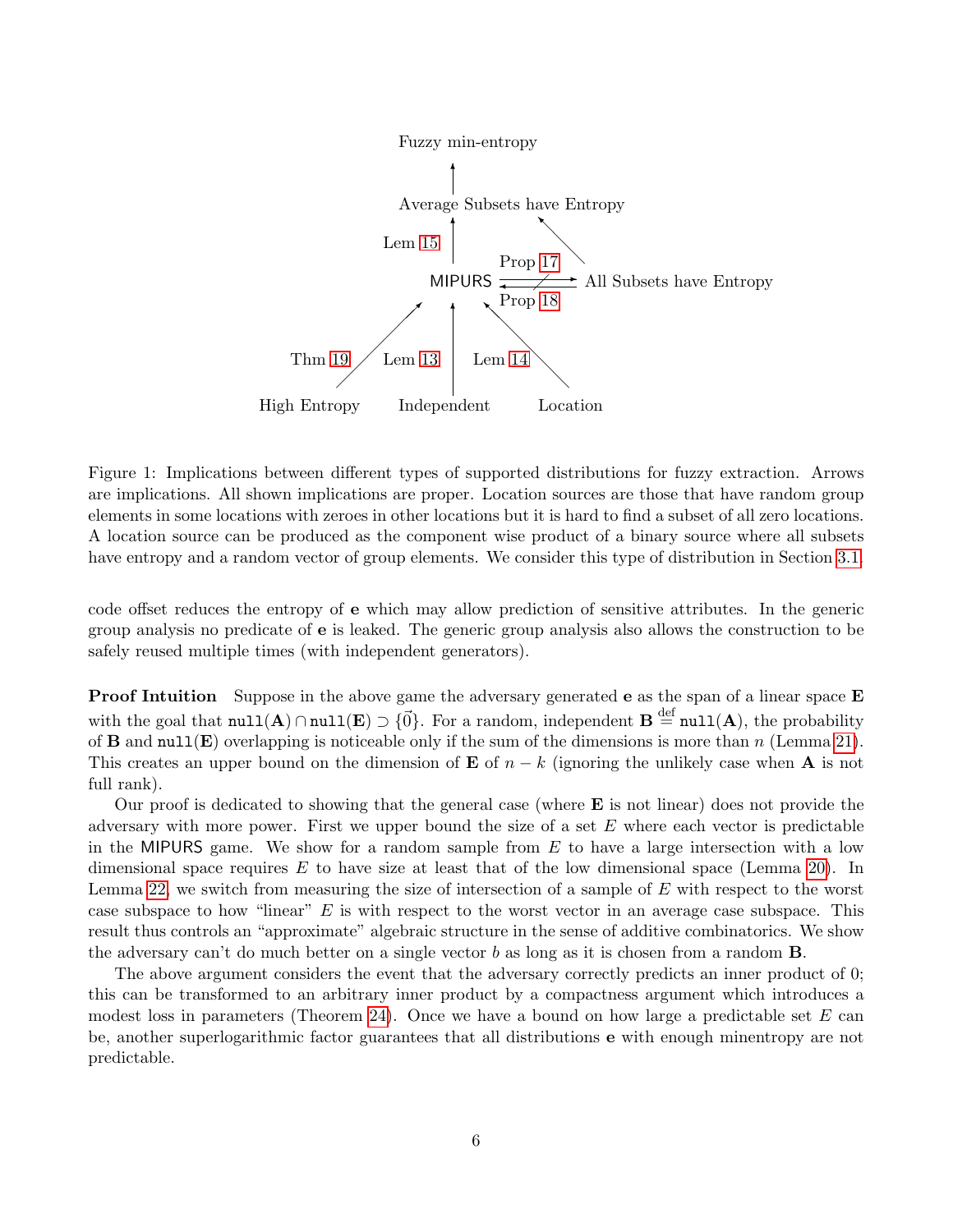### <span id="page-6-0"></span>1.4 Second Application: Pattern Matching Obfuscation

In addition to fuzzy extractors, we apply our techniques to pattern matching obfuscation. Bishop et al. [\[BKM](#page-31-0)<sup>+</sup>18] show how to obfuscate a pattern **v** where each  $\mathbf{v}_i \in \{0, 1, \perp\}$  indicates that the bit  $\mathbf{v}_i$ should match 0, 1 or either value. The goal is to allow a user to check for input string  $y$ , if  $y$  and  $v$ are the same on all non-wildcard positions. Their construction was stated for Reed-Solomon codes but works for any linear code. We state the construction for a random linear code: Let  $|v| = n$  and assume  $\mathbf{A} \leftarrow (\mathbb{F}_q)^{2n \times n}$ . Then for a random **x** the construction outputs the following obfuscation (for a group  $\mathbb{G}_q$ of prime order  $q$ :<sup>[6](#page-6-2)</sup>

$$
\mathcal{O}_w = \left\{ o_i = \begin{cases} (g^{\mathbf{A}_{2i}\mathbf{x}}, r_{2i+1}), r_{2i+1} \leftarrow \mathbb{G}_q & \mathbf{v}_i = 1 \\ (r_{2i}, g^{\mathbf{A}_{2i+1}\mathbf{x}}), r_{2i} \leftarrow \mathbb{G}_q & \mathbf{v}_i = 0 \\ (g^{\mathbf{A}_{2i}\mathbf{x}}, g^{\mathbf{A}_{2i+1}\mathbf{x}}) & \mathbf{v}_i = \perp \end{cases} \right\}_{i=0}^{|\mathbf{v}|-1}
$$

.

In the above  $A_j$  is the jth row of A. Bishop et al. prove security of the scheme in the generic group model. Their analysis focuses on allowing a large number of randomly placed wildcards with the uniform distribution for nonwildcard bits of v. We show the same construction is secure for more structured distributions over v (also improving flexibility over concurrent work of Bartusek, Lepoint, Ma, and Zhandry [\[BLMZ19\]](#page-31-3)).

### <span id="page-6-1"></span>1.5 Further Related Work

We have already introduced the work of Canetti et al.  $[CFP<sup>+</sup>16]$  $[CFP<sup>+</sup>16]$  and Fuller et al.  $[FMR20]$ . Canetti et al. [\[CFP](#page-32-1)+16] explicitly place some subsets into a digital locker, for security they require that an average subset has average min-entropy, which we call *average subsets have entropy*.

Lemma [15](#page-21-1) shows that the MIPURS condition is contained in average subsets have entropy. This containment is proper, we actually show that there are distributions where all subsets have entropy that are not MIPURS. Suppose that e is a Reed-Solomon code, then all subsets of e have entropy but as long as the dimension of the code  $\langle n-k-1 \rangle$  then the null space of **e** is likely to intersect with null(A) (Prop. [18\)](#page-23-1).

There are also MIPURS sources where not all subsets have entropy. Consider a uniform distribution over  $n - k$  coordinates with a fixed value in the remaining k coordinates (Prop. [17\)](#page-23-0). Since null(A) is unlikely to have non zero coordinates only at these fixed k coordinates, predicting the inner product remains difficult. Fortunately, multiplying a binary source where all subsets have entropy by a random vector produces a location source which is contained in MIPURS. It is this transformation we recommend for actual biometrics, see Section [3.1.](#page-12-0)

One can additionally build a good fuzzy extractor assuming a variant of multilinear maps [\[BCKP14\]](#page-31-4). Concurrent work of Galbraith and Zobernig [\[GZ19\]](#page-33-7) introduces a new subset sum assumption to build a secure sketch that is able to handle  $t = \Theta(n)$  errors; they conjecture hardness for all securable distributions. A secure sketch is the error correction component in most fuzzy extractors. Their assumption is security of the cryptographic object and deserves continued study. A line of works [\[WL18,](#page-34-2) [WLG19\]](#page-34-3) use information-theoretic tools for error correction and computational tools to achieve additional properties. Those constructions embed a variant of the code offset. Table [1](#page-7-0) summarizes constructions that use computational tools for the "correction" component and the traditional information theoretic analysis of the

<span id="page-6-2"></span><sup>&</sup>lt;sup>6</sup>Bishop et al. state their construction where  $\mathbf{x}_0 = 0$  to allow the user to check whether they matched the pattern. In this description, we allow the user to get out a key contained in  $g^{\mathbf{x}_0}$  when they are correct.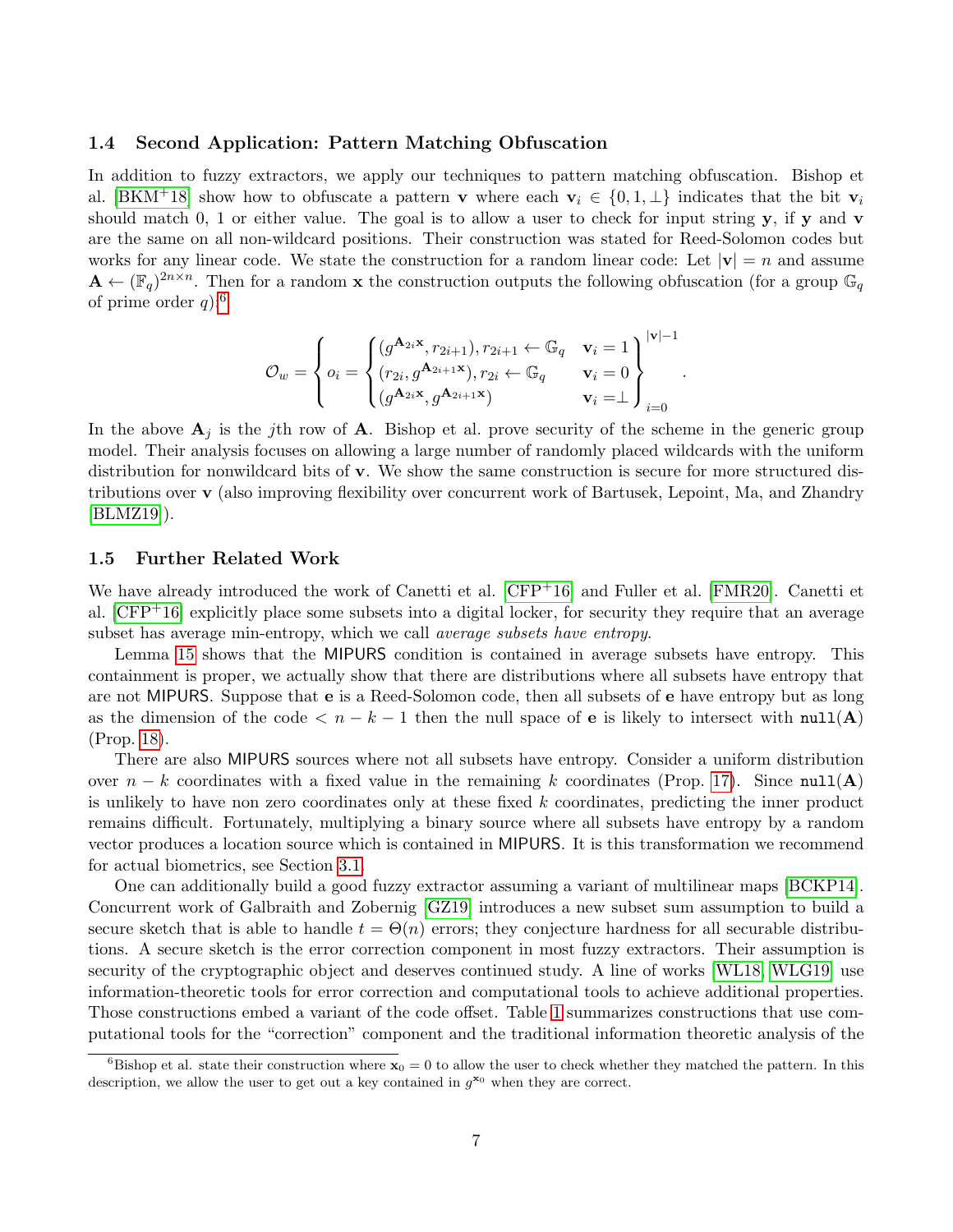| Construction              | Supported low entropy dist.   Reuse   Error rate |              |                              | Weakness                  |
|---------------------------|--------------------------------------------------|--------------|------------------------------|---------------------------|
| Code Offset [DORS08]      |                                                  | $\bigcirc$ 1 | $t = \Theta(n)$              |                           |
| LWE [ACEK17, FMR13]       | Independent                                      |              | $\bigcirc$   $t = o(n)$      |                           |
| Subset sum [GZ19]         | Fuzzy min-ent.                                   |              | $\bigcirc$   $t = \Theta(n)$ | Assumes security          |
| Grey box obf. [BCKP14]    | Fuzzy min-ent.                                   |              | $\bigcirc$   $t = \Theta(n)$ | Multilinear maps          |
| Digital Locker $[CFP+16]$ | Average Subsets have Ent.                        |              | $\bullet$ $t = o(n)$         | No <i>confidence</i> info |
| Code Offset in Exponent   | <b>MIPURS</b>                                    |              | $\bullet$ $t = o(n)$         |                           |

<span id="page-7-0"></span>Table 1: Comparison of computational techniques for fuzzy extractors. Many schemes [\[WL18,](#page-34-2) [WLG19\]](#page-34-3) use information theoretic techniques for information reconciliation and these are grouped together. These techniques all inherit the information theoretic analysis on the strength of information reconciliation. Reuse is denoted as  $\mathbb O$  if reuse is supported with some assumption about how multiple readings are correlated and  $\bullet$  if no assumption is made. See Figure [1](#page-5-0) for relations between supported distributions. The LWE works considered the setting when  $k = \Theta(n)$  which leads to  $t = \Theta(\log n)$ . If one sets  $k = \omega(\log n)$ one can achieve error tolerance of  $o(n)$  using the analysis in this work, we thus present the more favorable regime for the above comparison.

code offset construction..

Connection to LWE The hardness of the code offset in the exponent problem is equivalent to asking what error distributions make distinguishing LWE (learning with errors) hard in the generic group model, though this is an unusual setting for LWE as it requires a super-polynomial-size field and the notion of "small" is destroyed by the generic group model—in particular, "rounding" is not possible. Thus, we refer to the construction as code offset rather than LWE. Despite this, some prior attacks on LWE can be instantiated in the generic group model (with A provided in the clear). Arora and Ge's attack [\[AG11\]](#page-31-6) distinguishes LWE samples from uniform. The complexity of the attack strongly depends on the number of possible values for each dimension of the error distribution with polynomial efficiency for a constant number of values. The attack works in two stages, linearizing polynomials whose degree depends on the number of possible errors and then performing Gaussian elimination. Only the Gaussian elimination stage requires  $Ax + e$  and can be done in a generic group (of known order). For binary errors, as considered by Micciancio and Peikert [\[MP13\]](#page-33-8), the attack works when  $n = \Theta(k^2)$ . Thus, the generic group model captures interesting LWE attacks. To the best of our knowledge this is first time this question has been considered.<sup>[7](#page-7-1)</sup> Brakerski and Döttling [\[BD20\]](#page-31-7) considered the question of distribution flexibility for  $\bf{x}$ : showing hardness when the conditional entropy of  $x$  conditioned on  $x + e$  is large for Gaussian e.

Decoding in the generic group model Peikert [\[Pei06\]](#page-33-9) showed that when A is a Reed-Solomon code, decoding "in the exponent" is hard in the generic group model. Specifically, Peikert's result considers a class of distributions  $e \in \mathbb{F}_q^n$  that are determined by placing  $\alpha$  uniformly selected elements of  $\mathbb{F}_q$  in  $\alpha$  randomly selected coordinates, while assigning other coordinates the value 0. The adversary can also perform information test decoding, succeeding with noticeable probability if  $\alpha k = O(n \log n)$ ; recall that k is the dimension of the code. Peikert's results show that this is tight: no attacker can distinguish  $r^{\mathbf{Ax}+\mathbf{e}}$ from uniform elements when  $\alpha k = \omega(n \log n)$ . The question of hardness for more general distributions on e—essential in our setting—remained open.

<span id="page-7-1"></span> $^7$ Dagdelan et al. [\[DGG15\]](#page-32-11) consider a version of this problem where **A** is only provided in the group and show this problem is hard assuming DDH. It is crucial in our applications that A is provided in the clear.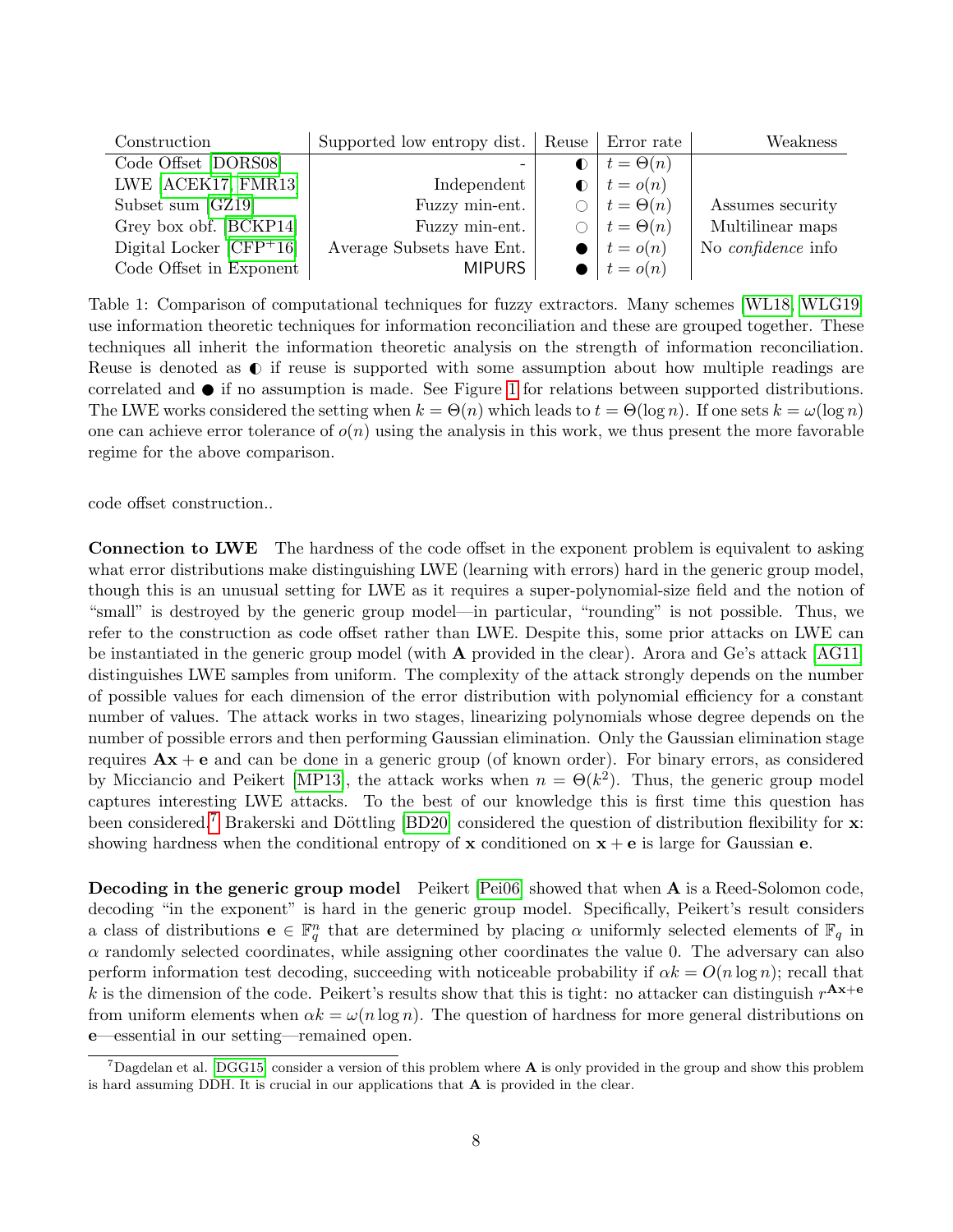In Appendix [B,](#page-38-0) we consider the problem of decoding linear codes with independent, random errors in the exponent assuming the hardness of discrete log. Prior work by Peikert showed such a result for Reed-Solomon codes [\[Pei06,](#page-33-9) Theorem 3.1]. We quantitatively improve Peikert's result for Reed-Solomon codes (Theorem [33\)](#page-41-0) and present a similar result for random linear codes (Theorem [31\)](#page-39-0).<sup>[8](#page-8-1)</sup> Both results slightly improve parameters over Peikert's result [\[Pei06,](#page-33-9) Theorem 3.1]. These arguments require that a random point lies close to a codeword with noticeable probability. As  $q$  increases this probability decreases but discrete log becomes harder, creating a tension between these parameters. Peikert's result requires that  $q \leq {n \choose k+1}/n^2$ . In an application to the fuzzy extractors reducing k leads to improved efficiency, meaning the goal is to have small k for which  $k = \omega(\log n)$ . This means that the upper bound on q may be just superpolynomial. Our results allow q to grow more quickly, improving the bound by a modest factor of  $n^2$ (requiring that  $q \leq {n \choose k+1}$ ). We note the wide gap between error distributions we can show in the generic group model and assuming discrete log.

### <span id="page-8-0"></span>2 Preliminaries

We use boldface to represent random variables, capitals to represent random variables over matrices or sets, and corresponding plain letters to represent samples. As one notable exception, we use  $\psi$  to represent samples from **e** to avoid conflict with Euler's number. We denote the exponential function with  $\exp(\cdot)$ . When defining ranges for parameters, we use [ and ] to indicate ranges inclusive of indicated values and (and) to indicate ranges exclusive of the indicated values. For random variables  $x_i$  over some alphabet Z we denote the tuple by  $\mathbf{x} = (\mathbf{x}_1, ..., \mathbf{x}_n)$ . For a vector **v** we denote the *i*th entry as  $\mathbf{v}_i$ . For a set of indices J,  $\mathbf{x}_J$  denotes the restriction of  $\mathbf{x}$  to the indices in J. For  $m \in \mathbb{N}$ , we let  $[m] = \{1, \ldots, m\}$ , so that  $[0] = \emptyset$ . We use the notation span(S) to denote the linear span of a set S of vectors and apply the notation to sequences of vectors without any special indication: if  $F = (f_1, \ldots, f_m)$  is a sequence of vectors,  $\text{span}(F) = \text{span}(\{f_i \mid i \in [m]\}).$ 

The min-entropy of a random variable  $\mathbf{x}$  is  $H_{\infty}(\mathbf{x}) = -\log(\max_x \Pr[\mathbf{x} = x])$ . The average (conditional) min-entropy [\[DORS08,](#page-32-0) Section 2.4] of x given y is

$$
\tilde{\mathrm{H}}_{\infty}(\mathbf{x} \mid \mathbf{y}) = -\log \left( \mathop{\mathbb{E}}_{y \in \mathbf{y}} \max_{x} \mathrm{Pr}[\mathbf{x} = x \mid \mathbf{y} = y] \right).
$$

For a metric space  $(M, \text{dis})$ , the *(closed) ball of radius t around x* is the set of all points within radius t, that is,  $B_t(x) = \{y \mid \text{dis}(x, y) \leq t\}$ . If the size of a ball in a metric space does not depend on x, we denote by  $\text{Vol}(t)$  the size of a ball of radius t. We consider the Hamming metric. Let Z be a finite set and consider elements of  $\mathcal{Z}^n$ ; then we define  $\textsf{dis}(x, y) = |\{i \mid x_i \neq y_i\}|$ . For this metric, we denote volume as  $\mathsf{Vol}(n,t,|\mathcal{Z}|)$  and  $\mathsf{Vol}(n,t,\mathcal{Z}) = \sum_{i=0}^t \binom{n}{i}$  $\mathbb{E}_i^n \left( |Z| - 1 \right)^i$ . For a vector in  $x \in \mathbb{F}_q^n$  let  $\mathsf{wt}(x) = |\{i | x_i \neq 0\}|$ .  $U_n$  denotes the uniformly distributed random variable on  $\{0,1\}^n$ . Logarithms are base 2. We denote the vector of all zero elements as 0. We let  $\cdot_c$  denote component-wise multiplication. In our theorems we consider a security parameter  $\gamma$ , when we use the term negligible and super polynomial, we assume other parameters are functions of  $\gamma$ . We elide this notation the dependence of other parameters on  $\gamma$ .

### <span id="page-8-2"></span>2.1 Fuzzy Extractors

Our motivating application is a new fuzzy extractor that performs error correction "in the exponent." A fuzzy extractor is a pair of algorithms designed to extract stable keys from a physical randomness source

<span id="page-8-1"></span><sup>&</sup>lt;sup>8</sup>Both results require the error **e** to have independent symbols, with **e** possessing  $\alpha$  randomly chosen nonzero positions.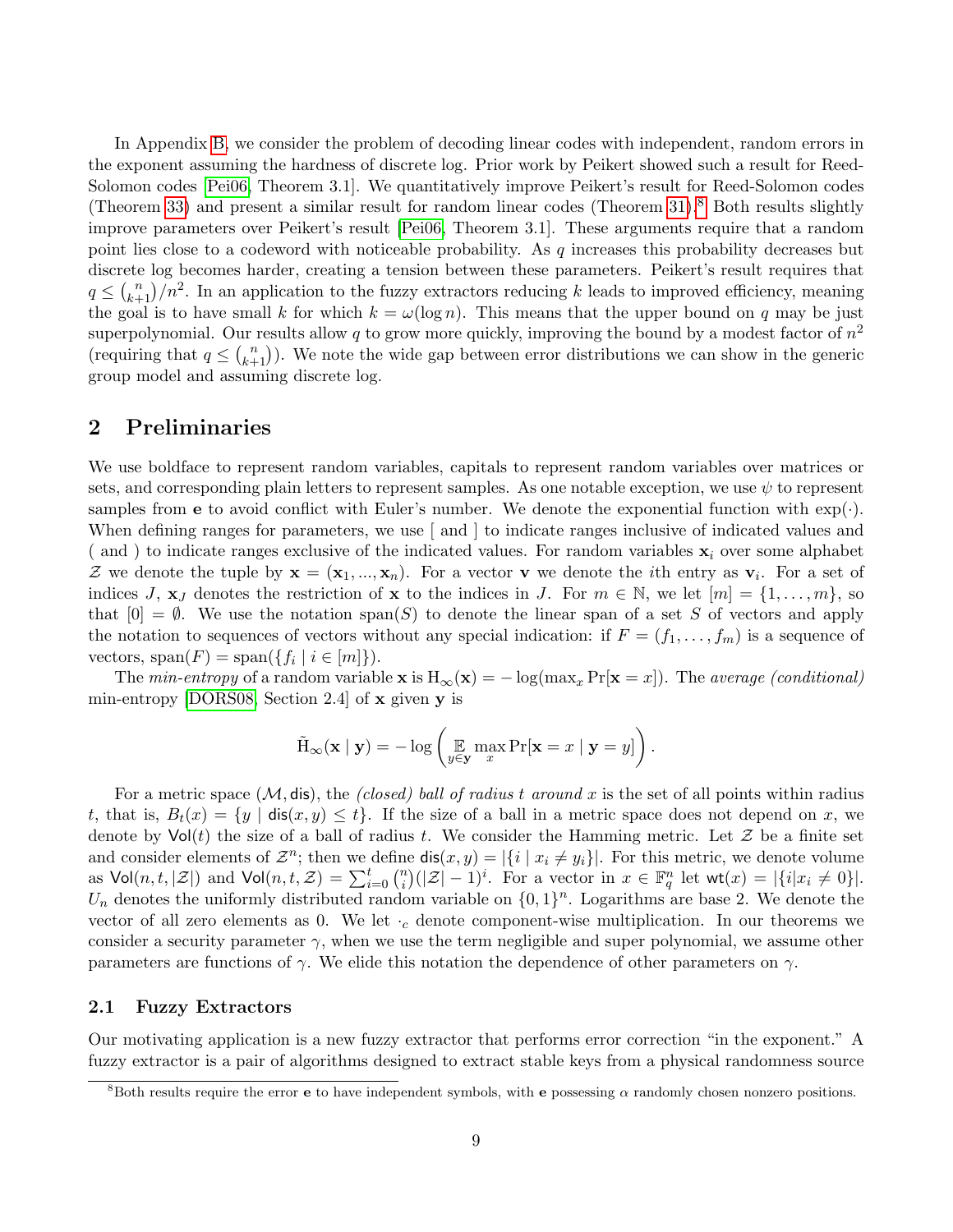that has entropy but is noisy. If repeated readings are taken from the source one expects these readings to be close in an appropriate distance metric but not identical. We consider a generic group version of security (computational security is defined in [\[FMR13\]](#page-32-5), information-theoretic security in [\[DORS08\]](#page-32-0)).

Before introducing the definition, we review some notation from the generic group model; the model is reviewed in detail in Appendix [A.](#page-34-5) Let  $\mathbb G$  be a group of prime order q. For each element  $r \in \mathbb G$  in the standard game, rather than receiving r, the adversary receives a handle  $\sigma(r)$  where  $\sigma$  is a random function with a large range. The adversary is given access to an oracle, which we denote as  $\mathcal{O}_{\mathbb{G}}^{\sigma}$ , which given  $x = \sigma(r_1), y = \sigma(r_2)$  computes  $\sigma(\sigma^{-1}(x) + \sigma^{-1}(y))$ ; when  $\sigma$  can be inferred from context, we write  $\mathcal{O}_{\mathbb{G}}$ . Since the adversary receives random handles they cannot infer anything about the underlying group elements except using the group operation and testing equality. We assume throughout that the range of  $\sigma$  is large enough that the probability of a collision is statistically insignificant (that is  $\ll 1/q$ ).

*Notation.* We overload the notation  $\sigma()$  to apply to tuples and, furthermore, adopt the convention that  $\sigma$ () is the identity on non-group elements; thus, it can be harmlessly applied to all inputs provided to the adversary. Specifically, when  $z = z_1, \ldots, z_n$  then  $\sigma(z)$  only passes  $z_i$  through  $\sigma$  if  $z_i \in \mathbb{G}_q$ . For example, if  $z = (r, \mathbf{A}, r^{\mathbf{A} \mathbf{x} + \mathbf{w}})$ , then  $\sigma(z) = (\sigma(r), \mathbf{A}, \sigma(r^{\mathbf{A} \mathbf{x} + \mathbf{w}}))$ .

<span id="page-9-0"></span>**Definition 1.** Let  $\mathcal{E}$  be a family of probability distributions over the metric space  $(\mathcal{M}, \text{dis})$ . A pair of procedures (Gen :  $\mathcal{M} \to \{0,1\}^k \times \{0,1\}^*$ , Rep :  $\mathcal{M} \times \{0,1\}^* \to \{0,1\}^k$ ) is an  $(\mathcal{M}, \mathcal{E}, \kappa, t)$ -fuzzy extractor that is  $(\epsilon_{sec}, m)$ -hard with error  $\delta$  if Gen and Rep satisfy the following properties:

• Correctness: if  $dis(\psi, \psi') \leq t$  and  $(key, pub) \leftarrow Gen(\psi)$ , then

$$
\Pr[\mathsf{Rep}(\psi', \mathsf{pub}) = \mathsf{key}] \ge 1 - \delta.
$$

• Security: for any distribution  $e \in \mathcal{E}$ , the string key is close to random conditioned on pub for all A making at most m queries to the group oracle  $\mathcal{O}_{\mathbb{G}}$ , that is

$$
\left|\Pr_{\substack{\sigma \stackrel{\$} \sim \Sigma, \\ \sigma \leftarrow \Sigma, \\ (\text{Key}, \text{Pub}) \leftarrow \text{Gen}(e)}}[{\mathcal{A}}^{{\mathcal{O}}_{\mathbb{G}}}(\sigma(\text{Key}, \text{Pub})) = 1] - \Pr[{\mathcal{A}}^{{\mathcal{O}}_{\mathbb{G}}}(\sigma(U, \text{Pub})) = 1]\right| \leq \epsilon_{sec}.
$$

We also assume that the adversary receives  $\sigma(1)$ . The errors are chosen before Pub: if the error pattern between  $\psi$  and  $\psi'$  depends on the output of Gen, then there is no guarantee about the probability of correctness.

### 2.2 The MIPURS condition

In this section, we introduce the Maximum Inner Product Unpredictable over Random Subspace (MIPURS) condition.

<span id="page-9-1"></span>**Definition 2.** Let **e** be a random variable taking values in  $\mathbb{F}_q^n$  and let **A** be uniformly distributed over  $\mathbb{F}_q^{n\times k}$  and independent of **e**. We say that **e** is a  $(k, \beta)$  – MIPURS distribution if for all random variables  $\mathbf{b}^{\mathsf{T}} \in \mathbb{F}_q^n, \mathbf{g} \in \mathbb{F}_q$  independent of  $\mathbf{e}$  (but depending arbitrarily on  $\mathbf{A}$  and each other)

$$
\mathbb{E}\left[\Pr\left[\langle \mathbf{b}, \mathbf{e} \rangle = \mathbf{g} \text{ and } \mathbf{b} \in \texttt{null}(\mathbf{A}) \setminus \vec{0}\right]\right] \leq \beta.
$$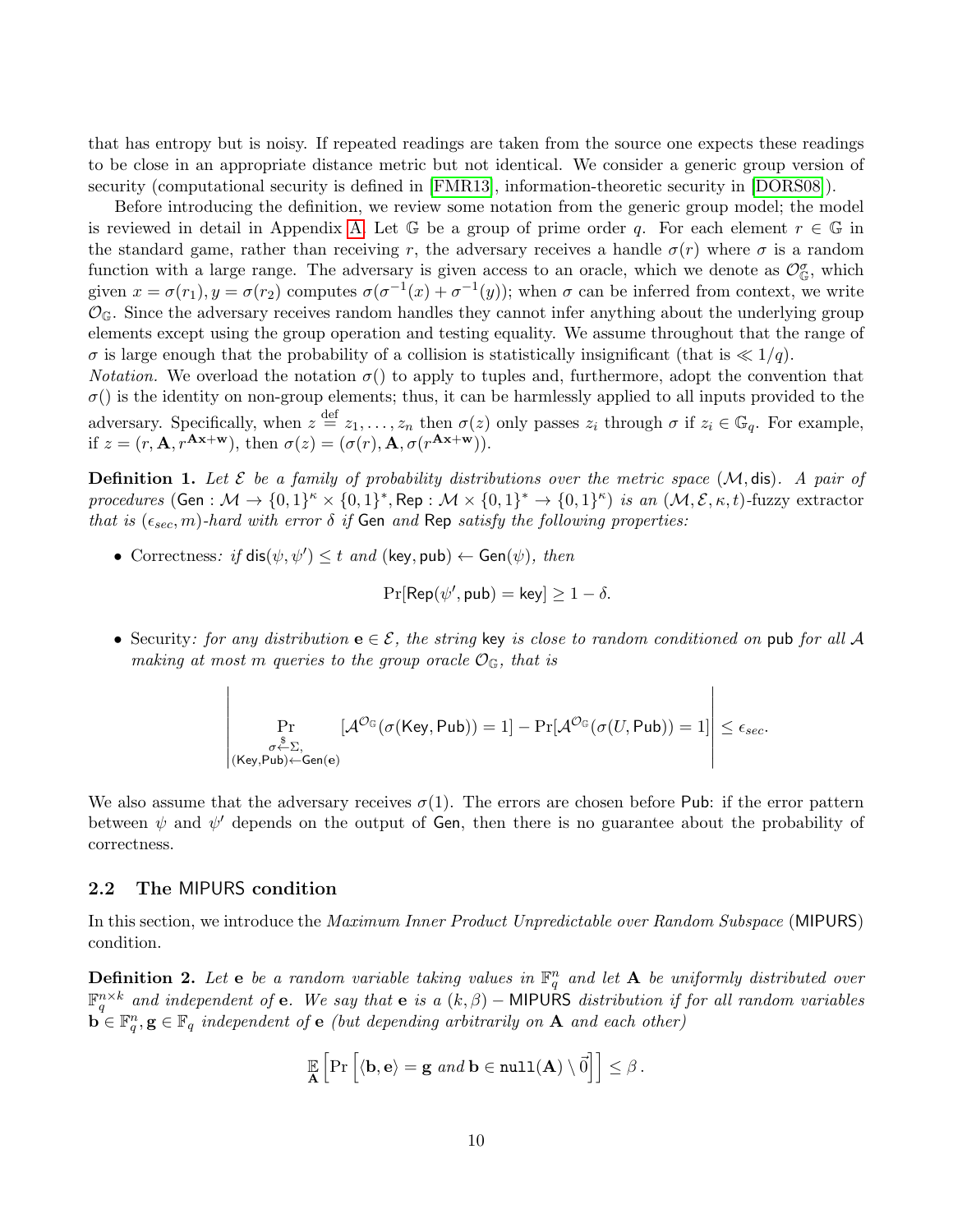To see the equivalence between this definition and the game presented in the introduction, the random variables **b** and **g** can be seen as encoding the "adversary" and quantifying over all  $(b, g)$  is equivalent to considering all information-theoretic adversaries.

<span id="page-10-1"></span>**Theorem 2.** Let  $\gamma$  be a security parameter. Let q be a prime and  $n, k \in \mathbb{Z}^+$  with  $k \leq n \leq q$ . Let  $\mathbf{A} \in \mathbb{F}_q^{n \times k}$  and  $\mathbf{x} \in \mathbb{F}_q^k$  be uniformly distributed. Let  $\mathbf{e}$  be a  $(k, \beta)$  – MIPURS distribution. Let  $\mathbf{u} \in (\mathbb{F}_q)^n$ be uniformly distributed. Let  $\Sigma$  be the set of random functions with domain of size q and range of size  $q^3$ . Then for all adversaries D making at most m queries

$$
\left|\Pr_{\sigma \stackrel{\$}{\leftarrow} \Sigma}[\mathcal{D}^{\mathcal{O}_{\mathbb{G}}}(\mathbf{A}, \sigma(\mathbf{A}\mathbf{x} + \mathbf{e})) = 1] - \Pr[\mathcal{D}^{\mathcal{O}_{\mathbb{G}}}(\mathbf{A}, \sigma(\mathbf{u})) = 1] \right| < \mu \left(\frac{3}{q} + \beta\right)
$$

for  $\mu = ((m+n+2)(m+n+1))^2/2$ . If  $1/q = ng1(\gamma), n, m = poly(\gamma)$ , and  $\beta = ng1(\gamma)$  then the statistical distance between the two cases is  $ngl(\gamma)$ .

In the above, the adversary is provided the code directly in the group, not its image in the handle space. The proof of Theorem [2](#page-10-1) is relatively straightforward and appears in Appendix [A.](#page-34-5) Our proof uses the simultaneous oracle game introduced by Bishop et al.  $[BKM^+18, Section 4]$  $[BKM^+18, Section 4]$ .

## <span id="page-10-0"></span>3 A Fuzzy Extractor from Hardness of Code Offset in the Exponent

One can directly build a fuzzy extractor out of any e that satisfies the MIPURS condition. To do so, one instantiates the code-offset "in the exponent" and then uses hardcore elements of  $x$  as the key.

**Construction 1.** Let  $\gamma$  be a security parameter, t be a distance,  $k = \omega(\log \gamma)$ ,  $\alpha \in \mathbb{Z}^+$ ,  $\ell \in \mathbb{Z}^+$ , let q be a prime and let  $\mathbb{G}_q$  be a cyclic group of order q. Let  $\mathbb{F}_q$  be the field with q elements. Suppose that e and  $e' \in \mathbb{F}_q^n$ , and let dis be the Hamming metric. Define (Gen, Rep) as follows:

Gen  $(\mathbf{e} = \mathbf{e}_1, ..., \mathbf{e}_n)$ 1. Sample generator  $r$  of  $\mathbb{G}_q$ . 2. Sample  $\mathbf{A} \leftarrow (\mathbb{F}_q)^{n \times (k+\alpha)}, \mathbf{x} \leftarrow (\mathbb{F}_q)^{k+\alpha}.$ 3. For  $i = 1, ..., n$ : set  $r^{c_i} = r^{\mathbf{A}_i \cdot \mathbf{x} + \mathbf{e}_i}$ . 4. Set key =  $r^{x_0}, ..., r^{x_{\alpha-1}}$ . 5. Set pub =  $(r, \mathbf{A}, \{r^{c_i}\}_{i=1}^n)$ . 6.  $Output$  (key, pub). Rep  $(e', \text{pub} = (r, \mathbf{A}, r^{c_1} \dots r^{c_n}))$ 1. For  $i = 1, ..., n$ , set  $r^{c_i} = r^{c_i} / r^{e'_i}$ . 2. For  $i = 1, ..., \ell$ : (i) Sample  $J_i \subseteq \{1, ..., n\}$  where  $|J| = k + \alpha$ . (ii) If  $\mathbf{A}_{J_i}^{-1}$  does not exist go to 2. (iii) Compute  $r^{\vec{s}} = r^{\mathbf{A}_{J_i}^{-1} \mathbf{c}_{J_i}}$ . (iv) Compute  $r^{c'} = r^{A\vec{s}}$ . (v) If  $dis(r^c, r^{c'}) \leq t$ , output  $r^{\vec{s}_0}, ..., r^{\vec{s}_\alpha}$ . 3. Output ⊥.

<span id="page-10-2"></span>**Theorem 3.** Let c be a constant. Let all parameters be as in Construction [1.](#page-10-3) Let  $\mathcal{E}$  be the set of all  $(k, \beta)$ -MIPURS distributions. Suppose that

- <span id="page-10-3"></span>•  $k' \stackrel{def}{=} k + \alpha = o(n)$  and  $k' = \omega(\log n)$ ,
- t is such that  $tk' \leq cn \log n$  for some constant c, which with the above implies  $t = o(n)$ ,
- Let  $\delta' > 0$  be some value,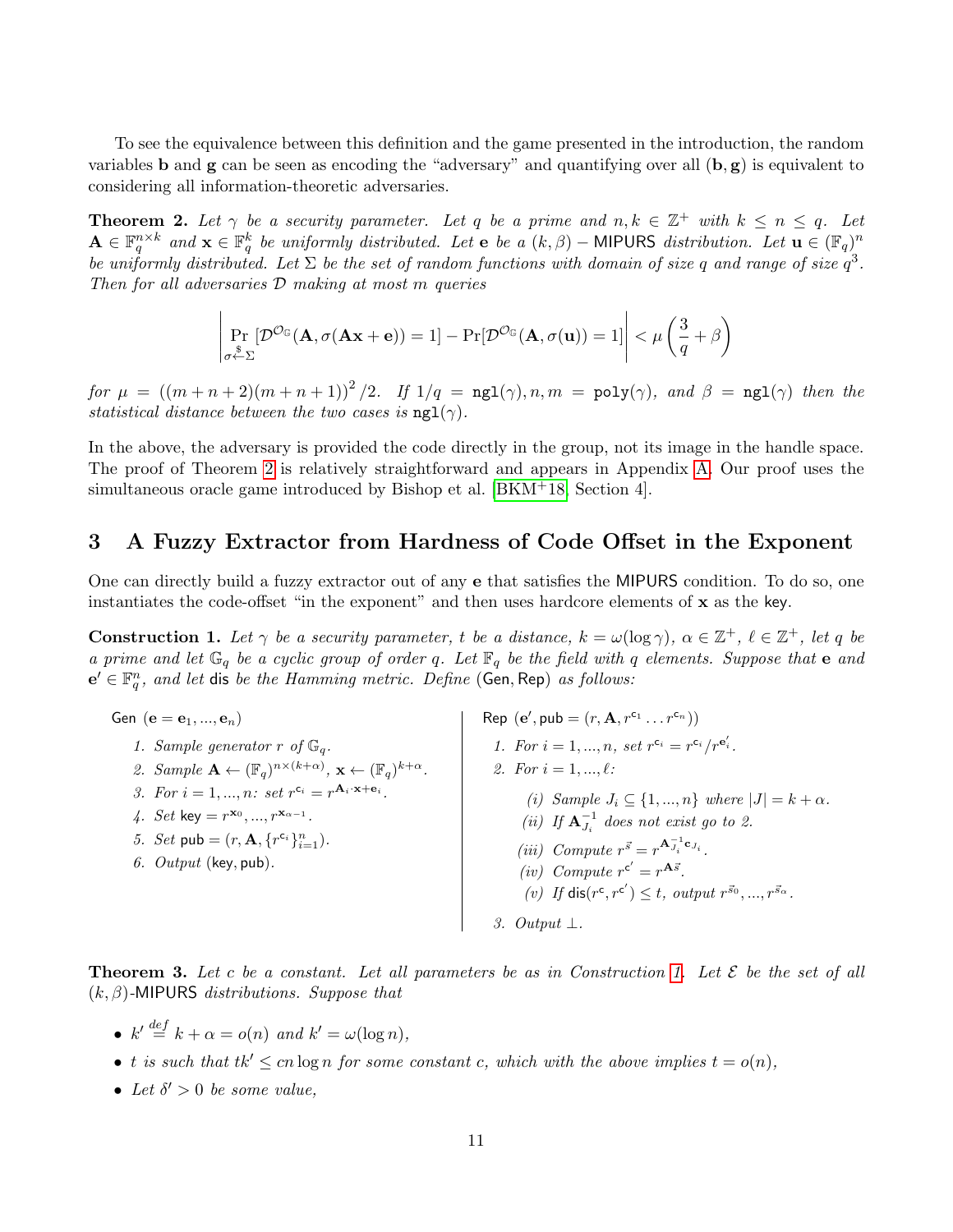- Let  $\eta > 0$  be some constant and let  $\ell = n^{2(1+\eta)c} \log \frac{1}{\delta'}$ , and
- Let  $\delta$  be some value such that  $\delta \leq \delta' + exp(-\Omega(n)).$

Then (Gen, Rep) is a  $(\mathbb{F}_q^n, \mathcal{E}, |\mathbb{F}_q^\alpha|, t)$ -fuzzy extractor that is  $(\epsilon_{sec}, m)$ -hard that is correct with probability  $1 - \delta$  for all adversaries in the generic group model (making at most m queries) where

$$
\epsilon_{sec} = \left(\frac{((m+n+2)(m+n+1))^2}{2}\right)\left(\frac{3}{q} + \beta\right).
$$

Proof. The security portion of Theorem [3](#page-10-2) follows by combining Theorem [2](#page-10-1) with a lemma that generalizes Akavia, Goldwasser, and Vaikuntanathan's result on hardcore elements of LWE [\[AGV09,](#page-31-2) Lemma 2]. Their result is that if the decision version of LWE is hard for k dimensions than any additional  $\alpha$  dimensions are hardcore. The core idea of the proof is that if one distinguishes these "hardcore" dimensions then an outer adversary could augment their LWE instance by just sampling these  $\alpha$  new coordinates of x and extending A accordingly. Note that this can all be done linearly. We restate this lemma for the generic group setting here (the proof is identical to that of Akavia, Goldwasser, and Vaikuntanathan):

**Lemma 4.** For any integer  $n > 0$ , prime  $q \ge 2$ , and let  $\mathbb{G}_q$  be a group of order q, error-distribution **e** over  $\mathbb{Z}_q^n$ , if for random  $\mathbf{A} \in \mathbb{F}_q^{n \times k}$ ,  $\mathbf{x} \in \mathbb{F}_q^k$ ,  $\mathbf{U} \in \mathbb{F}^n$  uniformly distributed one has for all PPT A:

<span id="page-11-0"></span>
$$
\left|\Pr_{\sigma \stackrel{\$}{\leftarrow} \Sigma}[\mathcal{A}^{\mathcal{O}_{\mathbb{G}}}(A, \sigma(A\mathbf{x} + \mathbf{e})) = 1] - \Pr_{\sigma \stackrel{\$}{\leftarrow} \Sigma}[\mathcal{A}^{\mathcal{O}_{\mathbb{G}}}(A, \sigma(\mathbf{U})) = 1]\right| < \epsilon.
$$

Then for  $\mathbf{A}' \in \mathbb{F}_q^{n \times (k+\alpha)}$ ,  $\mathbf{x} \in \mathbb{F}_q^{k+\alpha}$ ,  $\mathbf{v} \in \mathbb{F}_q^{\alpha}$  uniformly distributed one has that

$$
\left| \Pr_{\sigma \stackrel{\$}{\leftarrow} \Sigma} [\mathcal{A}^{\mathcal{O}_{\mathbb{G}}}(\sigma(\mathbf{x}_{0...\alpha-1}), \mathbf{A}', \sigma(\mathbf{A}'\mathbf{x} + \mathbf{e})) = 1] - \Pr_{\sigma \stackrel{\$}{\leftarrow} \Sigma} [\mathcal{A}^{\mathcal{O}_{\mathbb{G}}}(\sigma(\mathbf{v}), \mathbf{A}', \sigma(\mathbf{A}'\mathbf{x} + \mathbf{e})) = 1] \right| < \epsilon.
$$
 (1)

We note that to apply this Lemma, the distribution **e** must be  $(k, \beta)$  – MIPURS while x is of length  $k + \alpha$ .

To show that Rep has a high probability of outputting the correct key we consider two cases 1) when Rep outputs an incorrect key and 2) when Rep terminates without finding a candidate key. We call these properties Correctness and Efficiency respectively.

Correctness We consider two separate properties. First the probability that the algorithm finds some codeword  $\mathbf{x}' \neq \mathbf{x}$  and uses this to find  $\mathbf{s}'_0, ..., \mathbf{s}'_\alpha$ . Second, we compute the probability that no value is found after  $\ell$  iterations and Rep outputs  $\bot$ . For correctness it suffices to observe that the minimum distance of the code exceeds the number of possible errors between **e** and **e'**. For this we use the following standard theorem (which applies since  $k', t = o(n)$ ).

<span id="page-11-1"></span>**Lemma 5** ([\[Gur10,](#page-33-10) Theorem 8]). For prime  $q, \delta \in [0, 1 - 1/q)$ ,  $0 < \epsilon < 1 - H_q(\delta)$  and sufficiently large n, the following holds for  $k' = \lfloor (1 - H_q(\delta) - \epsilon)n \rfloor$ . If  $\mathbf{A} \in \mathbb{Z}_q^{n \times k'}$  is drawn uniformly at random, then the linear code with A as a generator matrix has rate at least  $(1 - H_q(\delta) - \epsilon)$  and relative distance at least  $\delta$ with probability at least  $1 - e^{-\Omega(n)}$ .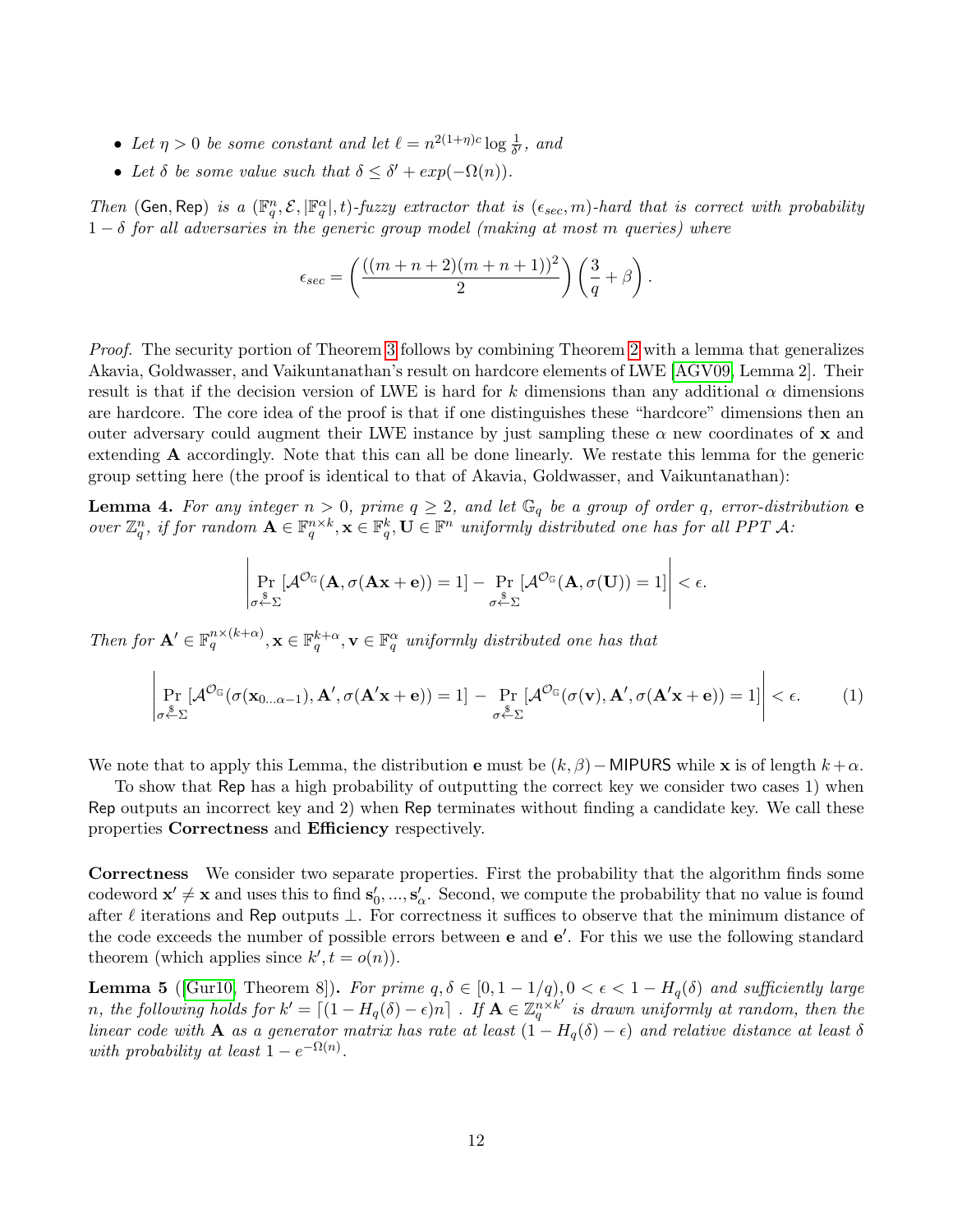**Efficiency** We now turn to analyzing the probability that Rep outputs  $\perp$  after completing  $\ell$  iterations.

<span id="page-12-1"></span>**Lemma 6.** Let all parameters be as in Construction [1.](#page-10-3) Suppose that  $k + \alpha = o(n)$  and t is such that  $tk'\leq cn\ln n$  for some constant c. Let  $\delta'>0$  and  $\eta>0$  be a constant, then for  $\ell\geq n^{2(1+\eta)c}\log\frac{1}{\delta'}$ , Rep when run for  $\ell$  iterations outputs  $\bot$  with probability at most  $\delta'$ .

Proof of Lemma [6.](#page-12-1) For any two  $\psi, \psi'$  used as inputs to Gen and Rep respectively, we assume that  $\textsf{dis}(\psi, \psi') \leq t$  Our analysis of running time is similar in spirit to that of Canetti et al. [\[CFP](#page-32-1)+16]. We first consider the probability that an individual subset is correct. For any given  $i$ , the probability that  $\psi'_{J_i} = \psi_{J_i}$  is at least

$$
\left(1 - \frac{t}{n - k'}\right)^{k'} \ge \left(\frac{1}{4}\right)^{k' t/(n - k')} \ge \left(\frac{1}{4}\right)^{cn \log n/(n - k')} \ge \left(\frac{1}{4}\right)^{(1 + \eta)c \log n} = n^{-2(1 + \eta)c},
$$

where we have applied the inequality  $n - k' \geq n/(1 + \eta)$  for any constant  $\eta$  since  $k' = o(n)$  and the fact that  $(1-\alpha)^{\ell} = [(1-\alpha)^{1/\alpha}]^{\alpha\ell} \ge (1/4)^{\alpha\ell}$  for any  $0 \le \alpha \le 1/2$  (with equality at  $\alpha = 1/2$ ) and  $\ell \ge 1$ . We bound the probability of an error for each sample (without replacement) by the probability of the last sample which is at most  $\frac{t}{n-k'}$ . The probability that no iteration matches is at most

$$
\left(1 - \left(1 - \frac{t}{n - k'}\right)^{k'}\right)^{\ell}
$$

.

Using the inequality  $1 + x \leq \exp(x)$  we conclude

$$
\left(1 - \left(1 - \frac{t}{n - k'}\right)^{k'}\right)^{\ell} \le \left(1 - 1/n^{2(1+\eta)c}\right)^{\ell} \le \exp(-\ell/n^{2(1+\eta)c}).
$$

As  $\ell \geq n^{2(1+\eta)c} \log 1/\delta'$  the result follows. This completes the proof of Lemma [6.](#page-12-1)

This completes the proof of Theorem [3.](#page-10-2)

#### <span id="page-12-0"></span>3.1 Handling binary e

In this section we show one way to transform binary values to a good MIPURS distribution and consider the associated impact on correctness. Assume that the input value e is binary and all subsets of e are hard to predict, one can form a MIPURS distribution by multiplying by an auxiliary random and uniform random variable  $\mathbf{r} \in \mathbb{F}_q^n$ . This has the effect of placing random errors in the locations where  $\mathbf{e}_i = 1$ . Since decoding finds a subset without errors (it does not rely on the magnitude of errors) we can augment errors into random errors. We prove that this augmented vector is MIPURS in Section [4.](#page-19-0)

However, this transform creates a problem with decoding. When bits of **e** are 1, denoted  $\mathbf{e}_j = 1$  we cannot use location j for decoding as it is a random value (even if  $\mathbf{e}'_j = 1$  as well). When one amplifies a binary **e**, we recommending using another uniform random variable  $\mathbf{y} \in \{0,1\}^n$  and check when  $\mathbf{y}_i \neq \mathbf{e}_i$  to indicate when to include a random error. Then in reproduction the algorithm should restrict to locations where  $y_i = e_i$ . Using Chernoff bounds one can show this subset is big enough and the error rate in this subset is not much higher than the overall error rate (except with negligible probability). If  $k + \alpha$  is just barely  $\omega(\log n)$  one can support error rates that are just barely  $o(n)$ .

 $\Box$  $\Box$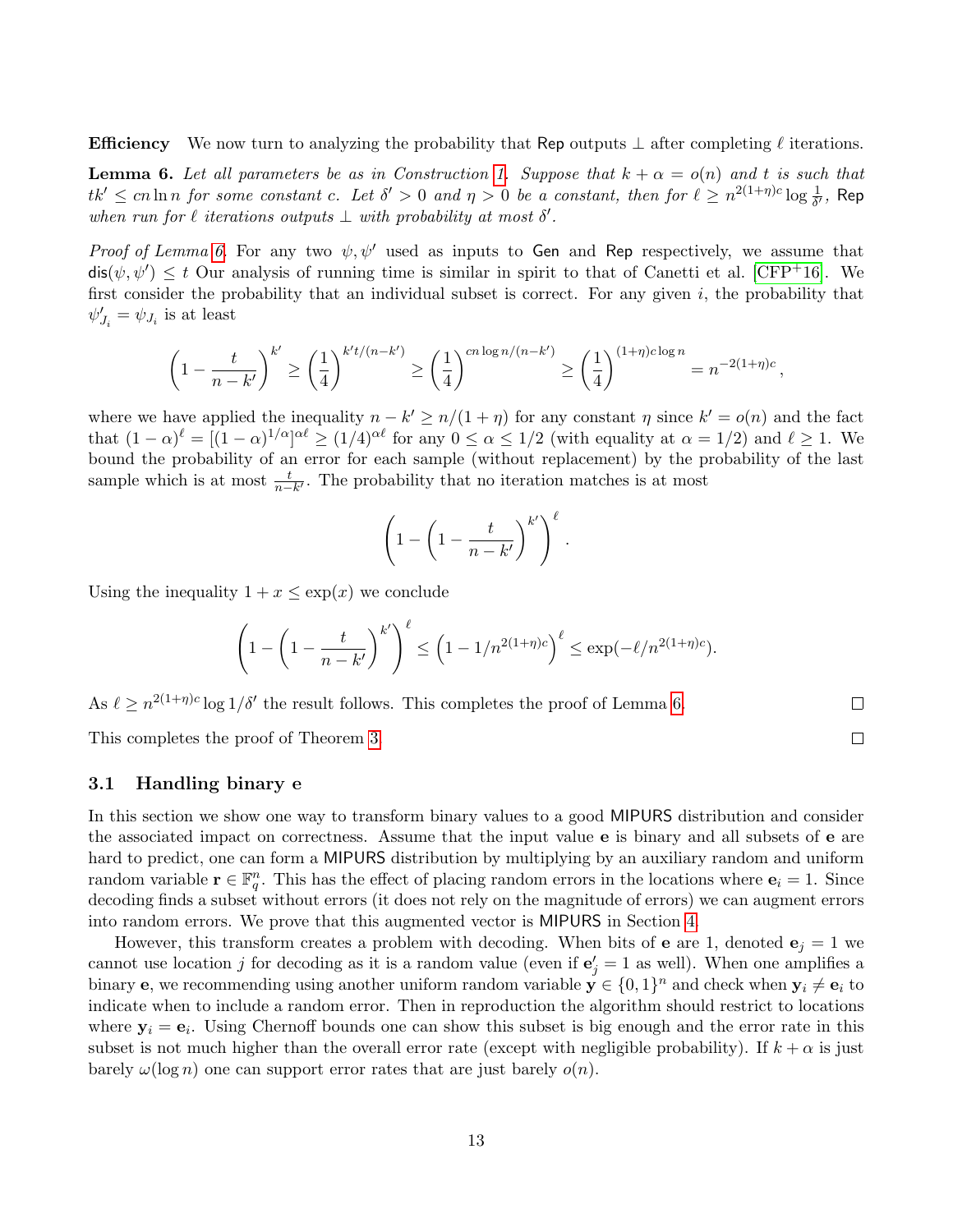**Construction 2.** Let  $\gamma$  be a security parameter, t be a distance,  $k = \omega(\log \gamma)$ ,  $\alpha \in \mathbb{Z}^+$ , q be a prime and let  $\mathbb{G}_q$  be some cycle group of order q. Let  $\mathbb{F}_q$  be the field with q elements. Let  $\mathcal{E} \in \{0,1\}^n$  and let dis be the Hamming metric. Let  $\tau = \max(0.01, t/n)$ . Define (Gen, Rep) as follows:

 $Gen(e = e_1, ..., e_n)$ 1. Sample random generator r of  $\mathbb{G}_q$ . 2. Sample  $\mathbf{A} \leftarrow (\mathbb{F}_q)^{n \times (k+\alpha)}$ , 3. Sample  $\mathbf{x} \leftarrow (\mathbb{F}_q)^{k+\alpha}$ . 4. Sample  $\mathbf{y} \stackrel{\$}{\leftarrow} \{0,1\}^n$ . 5. For  $i = 1, ..., n$ : (i) If  $\mathbf{e}_i = \mathbf{y}_i$ , set  $r^{c_i} = r^{\mathbf{A}_i \cdot x}$ . (ii) Else set  $r^{c_i} \overset{\$}{\leftarrow} \mathbb{G}_q$ . 6. Set key =  $r^{\mathbf{x}_{0...a-1}}$ . 7. Set pub =  $(r, y, A, \{r^{c_i}\}_{i=1}^n)$ . 8. Output (key, pub).

 $\mathsf{Rep}(\mathbf{e}', \mathsf{pub} = (r, \mathbf{y}, \mathbf{A}, r^{c_1} \dots r^{c_\ell}))$ 1. Let  $\mathcal{I} = \{i | \mathbf{e}'_i = \mathbf{y}_i\}.$ 2. For  $i = 1, ..., \ell$ : (i) Choose random  $J_i \subseteq \mathcal{I}$ , with  $|J_i| = k$ .

- (ii) If  $\mathbf{A}_{J_i}^{-1}$  does not exist, output  $\bot$ .
- (iii) Compute  $r^{\vec{s}} = r^{\mathbf{A}_{J_i}^{-1} \mathbf{c}_{J_i}}$ .
- (iv) Compute  $r^{c'} = r^{A(A_{J_i}^{-1} \mathbf{c}_{J_i})}$ .
- (*v*) If  $\text{dis}(c_{\mathcal{I}}, c_{\mathcal{I}}') \leq 2 |c_{\mathcal{I}}|\tau$ , output  $r^{\vec{s}_0}, ..., r^{\vec{s}_{\alpha-1}}$ .

<span id="page-13-0"></span>3. Output  $\perp$ .

<span id="page-13-2"></span>**Theorem 7.** Let all parameters be as in Construction [2.](#page-13-0) Let  $\gamma \in \mathbb{N}$  and let  $\mathcal{E}$  be the set of all sources where all  $(k - \gamma)$ -subsets have entropy  $\beta$  (Definition [3\)](#page-13-1) over  $\{0,1\}^n$ . Then (Gen, Rep) is a  $(\{0,1\}^n, \mathcal{E}, |\mathbb{F}_q^{\alpha}|, t)$ fuzzy extractor that is  $(\epsilon_{sec}, m)$ -hard for all adversaries in the generic group model (making at most m queries) where

$$
\epsilon_{sec}=\left(\frac{((m+n+2)(m+n+1))^2}{2}\right)\left(\frac{4}{q}+2^{-\beta}+\left(\frac{(k-\gamma)\binom{n}{k-\gamma-1}}{q^{\gamma+1}}\right)\right).
$$

Furthermore, suppose that

- $k' \stackrel{def}{=} k + \alpha = o(n)$  and  $k' = \omega(\log n)$ ,
- t is such that  $tk' \leq cn \log n$  for some constant c, which with the above implies  $t = o(n)$ ,
- Let  $\delta' > 0$  be some value.
- Let  $\eta > 0$  be some constant.
- Let  $\ell = n^{2(1+\eta)c} \log \frac{1}{\delta'}$ , (if tk' = o(n log n) setting  $\ell = n \log 1/\delta'$  suffices)

Then there is some function negligible  $ng1(n)$  such that the Rep is correct with probability  $1 - \delta' - ng1(n)$ .

We prove Theorem [7](#page-13-2) by combining lemmata that argue the security (Lemma [8\)](#page-14-0), correctness (Lemma [9\)](#page-14-1), and efficiency (Lemma [10\)](#page-15-0) properties.

To show security we first need to formalize the required property of the distribution e. We introduce a notion called all subsets have entropy:

<span id="page-13-1"></span>**Definition 3.** Let a source  $\mathbf{e} = \mathbf{e}_1, \ldots, \mathbf{e}_n$  consist of n-bit binary strings. For some parameters k,  $\beta$  we say that the source **e** is a source where **all k-subsets have entropy**  $\beta$  if  $H_{\infty}(\mathbf{e}_{j_1}, \ldots, \mathbf{e}_{j_k}) \geq \beta$  for any  $1 \leq j_1, \ldots, j_k \leq n, j_a \neq j_b$  for  $a \neq b$ .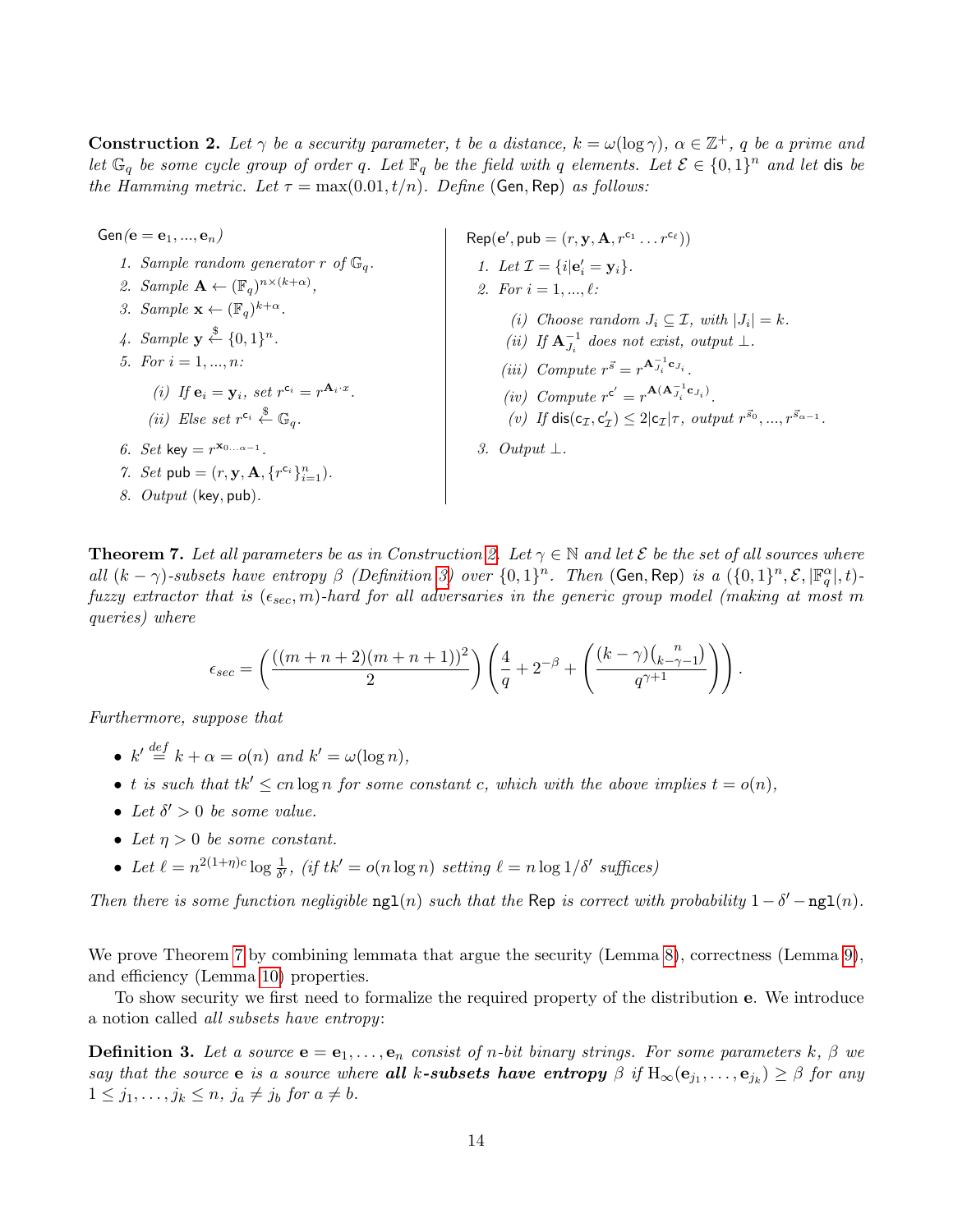We consider **e**' given by the coordinatewise product of a uniform vector  $\mathbf{r} \in \mathbb{F}_q^n$  and a "selection" vector"  $e \in \{0,1\}^n$ : that is,  $e'_i = r_i \cdot_c e_i$  where all large enough subsets of e are unpredictable  $(\cdot_c$  is component-wise multiplication). We call such a source a *location source*. Lemma [14](#page-20-1) shows that location sources are MIPURS.

<span id="page-14-0"></span>**Lemma 8.** Let all parameters be as in Construction [2.](#page-13-0) Let  $\gamma \in \mathbb{N}$ , then for any distribution e where all  $k-\gamma$  subsets have entropy  $\beta$  over  $\{0,1\}^n$ , (Gen, Rep) is is  $(\epsilon_{sec}, m)$ -hard for all adversaries in the generic group model (making at most m queries) where

$$
\epsilon_{sec} = \left(\frac{((m+n+2)(m+n+1))^2}{2}\right) \left(\frac{4}{q} + 2^{-\beta} + \left(\frac{(k-\gamma)\binom{n}{k-\gamma-1}}{q^{\gamma+1}}\right)\right).
$$

*Proof of Lemma [8.](#page-14-0)* Define the auxiliary indicator random variable  $1_{e=y}$  over  $\{0,1\}^n$  as follows:

$$
1_{\mathbf{e}=\mathbf{y},i} = \begin{cases} 1 & \mathbf{e}_i = \mathbf{y}_i \\ 0 & \text{otherwise.} \end{cases}
$$

Consider some fixed subset  $\mathcal I$  of size  $k - \gamma$ . Conditioned on y,

$$
\max_{x \in \{0,1\}^k} \Pr\left[1_{\mathbf{e}=\mathbf{y},\mathcal{I}} = x | y,\mathcal{I}\right] = \max_{x \in \{0,1\}^k} \Pr\left[\mathbf{e}_{\mathcal{I}} = x\right] \le 2^{-\beta}.
$$

That is, for every value y it is true that  $1_{e=y}|y|$  all k subsets have entropy  $\beta$ . Thus, defining  $e'|y$  as a random value when  $1_{e=y,i} = 1$  and 0 otherwise, we have that  $e'|y$  is a location source. Thus, applying Lemma [14](#page-20-1) one has that  $e'$  is a  $(k, \beta')$  – MIPURS distribution for

$$
\beta' = \frac{1}{q} + 2^{-\beta} + \left( \frac{(k-\gamma)\binom{n}{k-\gamma-1}}{q^{\gamma+1}} \right).
$$

Application of Lemma [4](#page-11-0) completes the proof of Lemma [8.](#page-14-0)

We now show this construction is correct and efficient. Our correctness argument considers  $k' \stackrel{def}{=} k + \alpha =$  $\Theta(n)$  and  $t = \Theta(n)$ . For the fuzzy extractor application, one would consider a smaller k' and t. In particular, for  $t = o(n)$  the theorem applies with overwhelming probability as long as  $k' \leq ((1 - c)/3) \cdot n$ for a constant  $0 < c < 1$ . We use the q-ary entropy function which is a generalization of the binary entropy function to larger alphabets.  $H_q(x)$  is the q-ary entropy function defined as

$$
H_q(x) = x \log_q(q-1) - x \log_q(x) - (1-x) \log_q(1-x).
$$

<span id="page-14-1"></span>**Lemma 9.** Let parameters be as in Construction [2.](#page-13-0) Define  $\tau = \max(t/n, 0.01)$ . Let  $0 < \delta < 1 - H_q(4\tau)$ and suppose that  $k' \leq (1/3) \cdot [1 - H_q(4\tau) - \delta]n$ . If Rep outputs a value other than  $\perp$  it is correct with probability at least  $1-e^{-\Theta(n)}$ .

*Proof of Lemma [9.](#page-14-1)* We assume a fixed number of iterations in Rep denoted by  $\ell$ . For any two  $\psi, \psi'$  used as inputs to Gen and Rep respectively, we assume that  $dis(\psi, \psi') \leq t$  and that the value y is independent of both values (by Def [1,](#page-9-0) any distribution over  $\psi'$  does not depend on the public value).

We first show that with high probability the final check of  $dis(c_{\mathcal{I}}, c'_{\mathcal{I}}) \leq 2|c_{\mathcal{I}}|\tau$  to return correctly if and only  $r^{\mathbf{x}} = r^{\mathbf{A}_{J_i}^{-1} \mathbf{c}_{J_i}}$ . We stress that this guarantee is independent of the chosen subset and only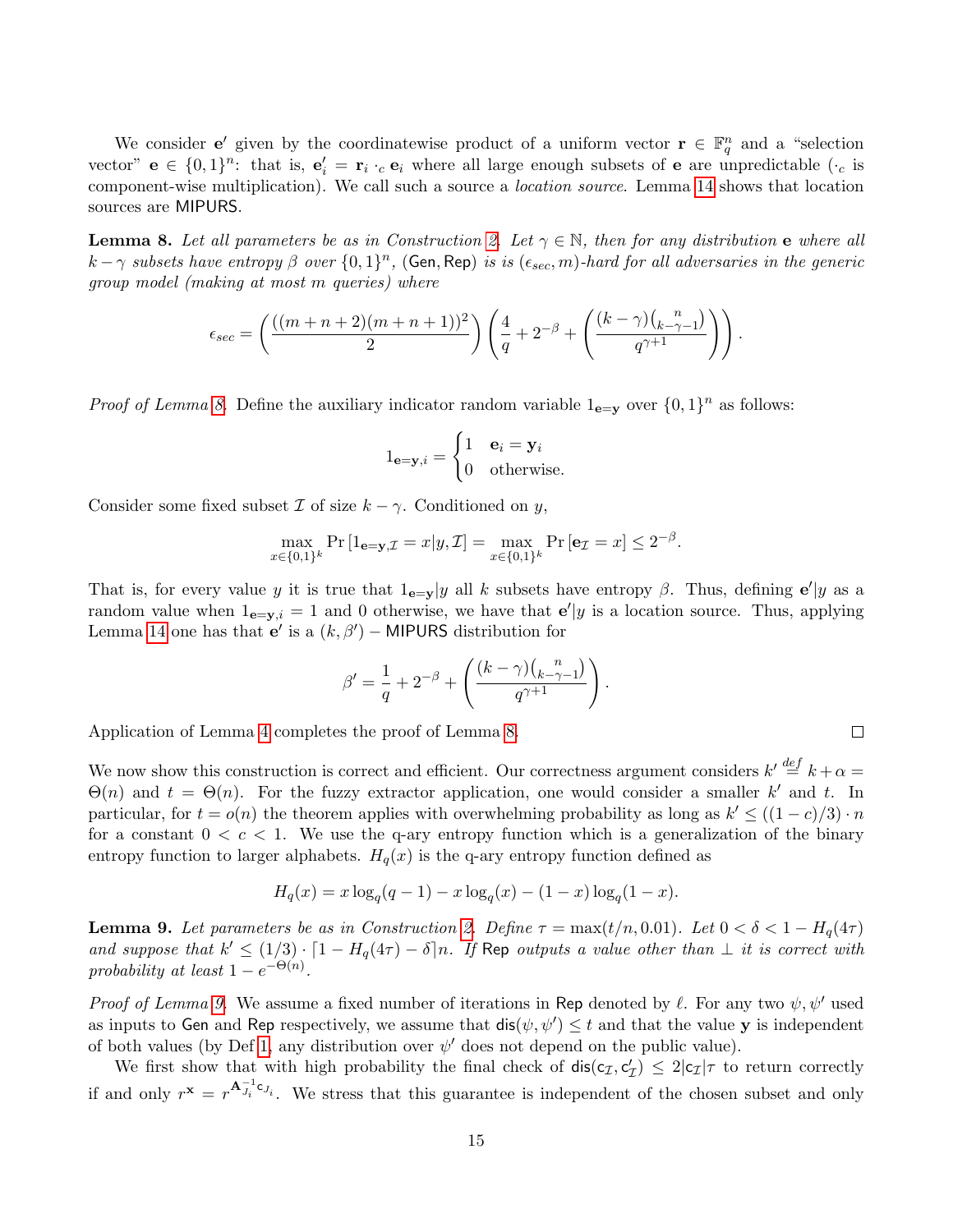depends on A and y. We refer to the values in the exponent, but our argument directly applies to the generated group elements. Define the matrix  $\mathbf{A}_{\mathcal{I}}$  defined by the set  $\mathcal{I}$ . By Chernoff bound,

$$
\Pr\left[|\mathcal{I}| \le \left(1 - \frac{1}{3}\right) \mathbb{E}|\mathcal{I}|\right] = \Pr\left[|\mathcal{I}| \le \left(\frac{2}{3}\right) \frac{n}{2}\right] \le e^{-\frac{n}{36}} \le e^{-\Theta(n)}.
$$

Without loss of generality we assume that the size of  $\mathcal{I} = n/3$ . Consider any fixed  $\psi, \psi'$  such that  $dis(\psi, \psi') \leq t$ . Note that the only way a random value is included in  $r^{c_{\mathcal{I}}}$  is if  $\psi'_i = \mathbf{y}_i$  but  $\psi_i \neq \mathbf{y}_i$ , that is position i is erroneously thought to be without error. Define the random variable  $Z$  of length  $n$  where a bit i of Z that indicates  $\psi_i \neq \psi'_i$ , noting that  $|Z| = \text{dis}(\psi, \psi') \leq t$ . Thus, the number of random values included in  $r^{c_{\mathcal{I}}}$  is at most  $|\mathcal{I} \cap Z|$ . Let  $S \stackrel{def}{=} |\mathcal{I} \cap Z|$ . Recall that  $\mathcal{I}$  and  $Z$  are independent. Thus, we can upper bound the CMF S by the CMF of the binomial distribution with  $n/3$  flips and probability  $p \leq \tau$ . Thus,  $\mathbb{E}[S] \leq \tau * n/3$ .

We now turn to measuring the probability that  $S$  is larger than its expectation. For the correctness argument it suffices to consider  $t = \Theta(n)$ , if  $t = o(n)$  then  $\tau \stackrel{def}{=} t/n \leq .01$  as this case creates the highest likelihood of recovering some wrong codeword.

By an additive Chernoff bound,

$$
\Pr\left[S - \mathbb{E}[S] \ge \tau n/3\right] \le 2e^{-2\tau^2/9n} \le e^{-\Theta(n)}.
$$

To show correctness it remains to show that  $x$  is unique even when the code is restricted to  $\mathcal{I}$ . We again assume that  $\mathcal{I} = n/3$ , all arguments proceed similarly when  $\mathcal{I} > n/3$ . To show uniqueness of x suppose that there exists two  $x_1, x_2$  such that  $dis(A_{\mathcal{I}}x_1, c_{\mathcal{I}}) \leq 2|c_{\mathcal{I}}|\tau$  and  $dis(A_{\mathcal{I}}x_2, c_{\mathcal{I}}) \leq 2|c_{\mathcal{I}}|\tau$ . This means that  $A_{\mathcal{I}}(x_1 - x_2)$  contains at most 4t/3 nonzero components. To complete the proof we use Lemma [5](#page-11-1) which bounds the minimum distance of a random code. Noting that by independence of  $\mathbf{A}, \mathbf{y}$ , and  $\psi'$  that  $\mathbf{A}_{\mathcal{I}}$ is uniform.  $\Box$ 

<span id="page-15-0"></span>**Lemma 10.** Let all parameters be as in Construction [2.](#page-13-0) Suppose that  $k + \alpha = o(n)$  and t is such that  $tk' \leq cn \ln n$  for some constant c. Let  $\eta > 0$  be some constant and let  $\delta' > 0$  be some value, then for  $\ell = n^{2(1+\eta)c}\log\frac{1}{\delta'}$ , Rep when run for  $\ell$  iterations outputs  $\bot$  with probability at most  $\delta'$ . If tk' =  $o(n\log n)$ setting  $\ell = n \log 1/\delta'$  suffices.

Proof of Lemma [10.](#page-15-0) Our analysis of running time is similar to Lemma [6](#page-12-1) restricted to only positions in I. It is more complicated because it must account for the chance that the error rate in  $\mathcal I$  increases. accounting for the smaller set  $S$  with a potentially higher error rate. For this analysis we consider the setting of  $|\mathcal{I}| = n/3$ . We use the notation from Lemma [9.](#page-14-1) We separate out two cases when  $tk' = o(n \log n)$ and when  $tk' = \Omega(n \log n)$ .

**Case 1:**  $tk' = o(\log n)$ : In this case we assume that all t errors are included in I. Then for any given *i*, the probability that  $\psi'_{J_i} = \psi_{J_i}$  is at least

$$
\left(1 - \frac{3t}{n-3k'}\right)^{k'} \ge \left(\frac{1}{4}\right)^{k't/(n-k')} \ge \left(\frac{1}{4}\right)^{3k'\log n/(n-k')} \ge \left(\frac{1}{4}\right)^{6k'/n\log n} = n^{-12k'/n},
$$

where we have applied the inequality  $n - 3k' \geq n/2$  (since  $k' = o(n)$ ). The probability that no iteration matches is at most

$$
\left(1-\left(1-\frac{3t}{n-3k'}\right)^{k'}\right)^{\ell}.
$$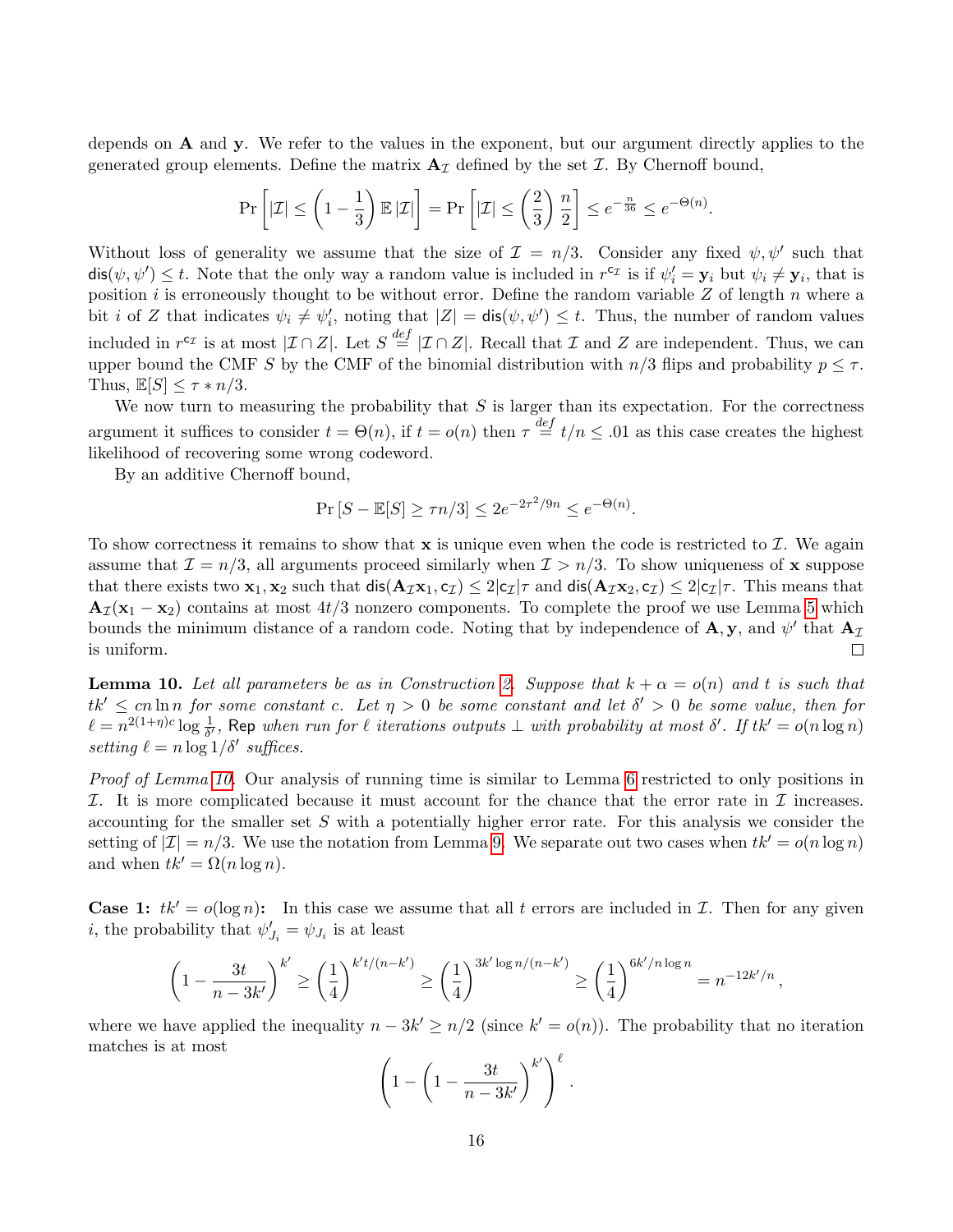Using the inequality  $1 + x \leq \exp(x)$  we conclude

$$
\left(1 - \left(1 - \frac{3t}{n - 3k'}\right)^{k'}\right)^{\ell} \le \left(1 - 1/n^{12(k'/n)}\right)^{\ell} \le \exp(-\ell/n^{12k'/n}).
$$

When  $\ell \geq n \log 1/\delta'$  the result follows.

**Case 2:**  $tk' = \Omega(n \log n)$  Let  $\eta > 0$  be a constant and define  $\eta' = \eta/3$ . In this case we bound the fraction of errors included in  $\mathcal I$ . As in Lemma [9](#page-14-1) we S denote the number of included errors. Note that in this case since  $k' = o(n)$  it must be true that  $t = \omega(\log n)$ . By a multiplicative Chernoff bound:

$$
\Pr\left[S - \mathbb{E}[S] \ge \eta' \mathbb{E}[S]\right] \le e^{-\eta'^2 \mathbb{E}[S]/(2+\gamma)} = \texttt{ngl}(n).
$$

Thus, with high probability we know that  $S \leq (1 + \eta')t/3$ . Conditioned on this event, we consider the probability that an individual subset is correct. For any given i, the probability that  $\psi'_{J_i} = \psi_{J_i}$  is at least

$$
\left(1 - \frac{(1+\eta_1)t}{n-3k'}\right)^{k'} \ge \left(\frac{1}{4}\right)^{(1+\eta_1)k't/(n-k')} \ge \left(\frac{1}{4}\right)^{(1+\eta')cn\log n/(n-k')} \ge \left(\frac{1}{4}\right)^{(1+\eta_2)(1+\eta')c\log n} \ge \left(\frac{1}{4}\right)^{(1+\eta_2)(1+\eta')c\log n} \ge n^{-2(1+\eta')(1+\eta')c} \ge n^{-2(1+\eta)c},
$$

where we have applied the inequality  $n - 3k' \ge n/(1 + \eta')$  for any constant  $\eta'$  (since  $k' = o(n)$ ) and used the fact that  $(1 + \eta')(1 + \eta') < 1 + \eta$ . The probability that no iteration matches is at most

$$
\left(1 - \left(1 - \frac{2t}{n - 3k'}\right)^{k'}\right)^{\ell}
$$

.

 $\Box$ 

Using the inequality  $1 + x \leq \exp(x)$  we conclude

$$
\left(1 - \left(1 - \frac{(1+\eta')t}{n-3k'}\right)^{k'}\right)^{\ell} \le \left(1 - 1/n^{2(1+\eta)c}\right)^{\ell} \le \exp(-\ell/n^{2(1+\eta)c}).
$$

As  $\ell \geq n^{2(1+\eta)c} \log 1/\delta'$  the result follows. This completes the proof of Lemma [10.](#page-15-0)

#### <span id="page-16-0"></span>3.2 The power of confidence information

Most PUFs and biometrics demonstrate a constant error rate  $\tau = t/n$ . This is higher than the correction capacity of our construction and Canetti et al.'s digital locker construction  $[CFP<sup>+</sup>16]$  $[CFP<sup>+</sup>16]$ . However, existing fuzzy extractors that support constant  $\tau$  do not support the low entropy distributions found in practice.

While code offset in the exponent is not designed for constant error rates it is efficient for small constant  $\tau$ . As described in the Introduction for the case of PUFs and biometrics, using confidence information can lead to a multiplicative decrease in the effective error rate of bits chosen for information set decoding. The important tradeoff is between the fractional error rate  $\tau = t/n$  and the number of required iterations.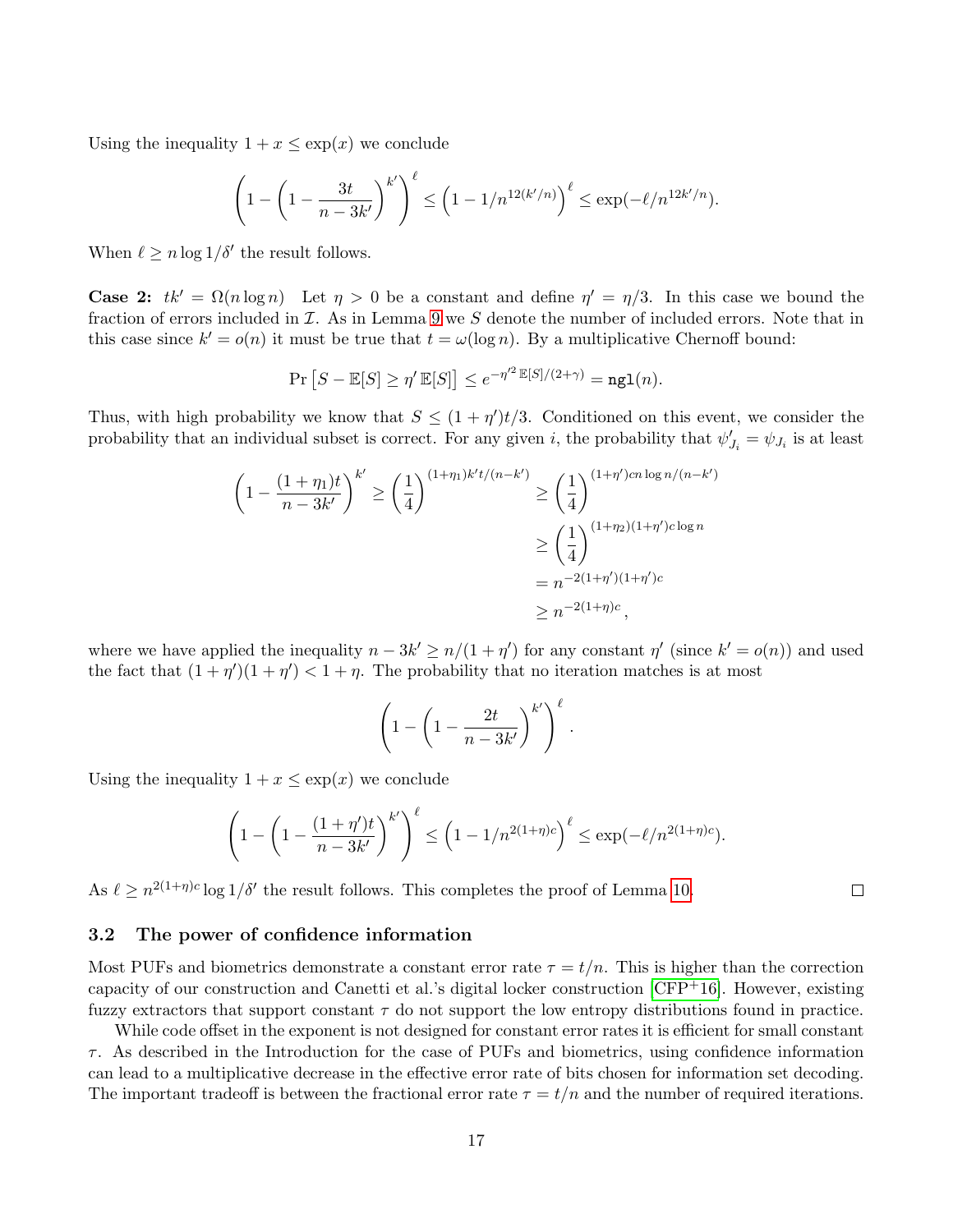

<span id="page-17-1"></span>Figure 2: Expected number of iterations  $\ell$  to have Rep output a value with .95 probability across error rate. Three lines represent original error rate t and two reduced error rates of  $t/2$  and  $t/10$  that may be achievable by using confidence information. Note that the y-axis is in log scale.

We observe, for practical parameters, multiplicative changes in  $\tau$  lead to exponential changes in the required iterations  $\ell$ . To demonstrate we consider the following parameters: a source of length  $n = 1024$ (common for the iris), a subset size of  $k = 128$ , and an output key of a single group element  $(\alpha = 1)$ . Figure [2](#page-17-1) shows how  $\log \ell$  increases for different  $\tau$ . Three lines represent the original error rate and two potential reduced error rates (multiplicative decreases of [2](#page-17-1) and 10 respectively). Figure 2 considers  $\tau$ steps of .001. Between 0 and .06, each step of .001 increases  $\log \ell$  by .667 ( $r^2$  value of .999).

As mentioned in the introduction, Canetti et al.  $[CFP<sup>+</sup>16]$  $[CFP<sup>+</sup>16]$  digital locker  $9$  condition for security is that average subsets have entropy. A distribution satisfying MIPURS implies that average subsets have entropy (see Section [4.3\)](#page-21-2). Since code offset in the exponent allows the adversary to test any subset, average subsets having entropy does not suffice (see Section [1.5\)](#page-6-1). Section [3.1](#page-12-0) showed how to handle distributions where all subsets have entropy by multiplying by a random error vector. Unfortunately, as we show in Section [4.4,](#page-23-2) MIPURS and all subsets have entropy are incomparable notions creating a barrier to removing this random vector in Construction [2.](#page-13-0)

### <span id="page-17-0"></span>3.3 Reusability

Reusability is the ability to support multiple independent enrollments of the same value, allowing users to reuse the same biometric or PUF, for example, with multiple noncooperating providers. More precisely, the algorithm Gen may be run multiple times on correlated readings  $e^1, ..., e^{\rho}$  of a given source. Each time, Gen will produce a different pair of values  $(\text{key}^1, \text{pub}^1), ..., (\text{key}^\rho, \text{pub}^\rho)$ . Security for each extracted string key<sup>i</sup> should hold even in the presence of all the helper strings  ${\sf pub}^1,\ldots,{\sf pub}^{\rho}$  (the reproduction procedure Rep at the *i*th provider still obtains only a single  $e'$  close to  $e^i$  and uses a single helper string pub<sub>i</sub>). Because providers may not trust each other key<sub>i</sub> should be secure even when all key<sub>j</sub> for  $j \neq i$  are also given to the adversary.

<span id="page-17-2"></span><sup>&</sup>lt;sup>9</sup>Intuitively, a digital locker is a symmetric encryption that is semantically secure even when instantiated with keys that are correlated and only have entropy [\[CKVW10\]](#page-32-12).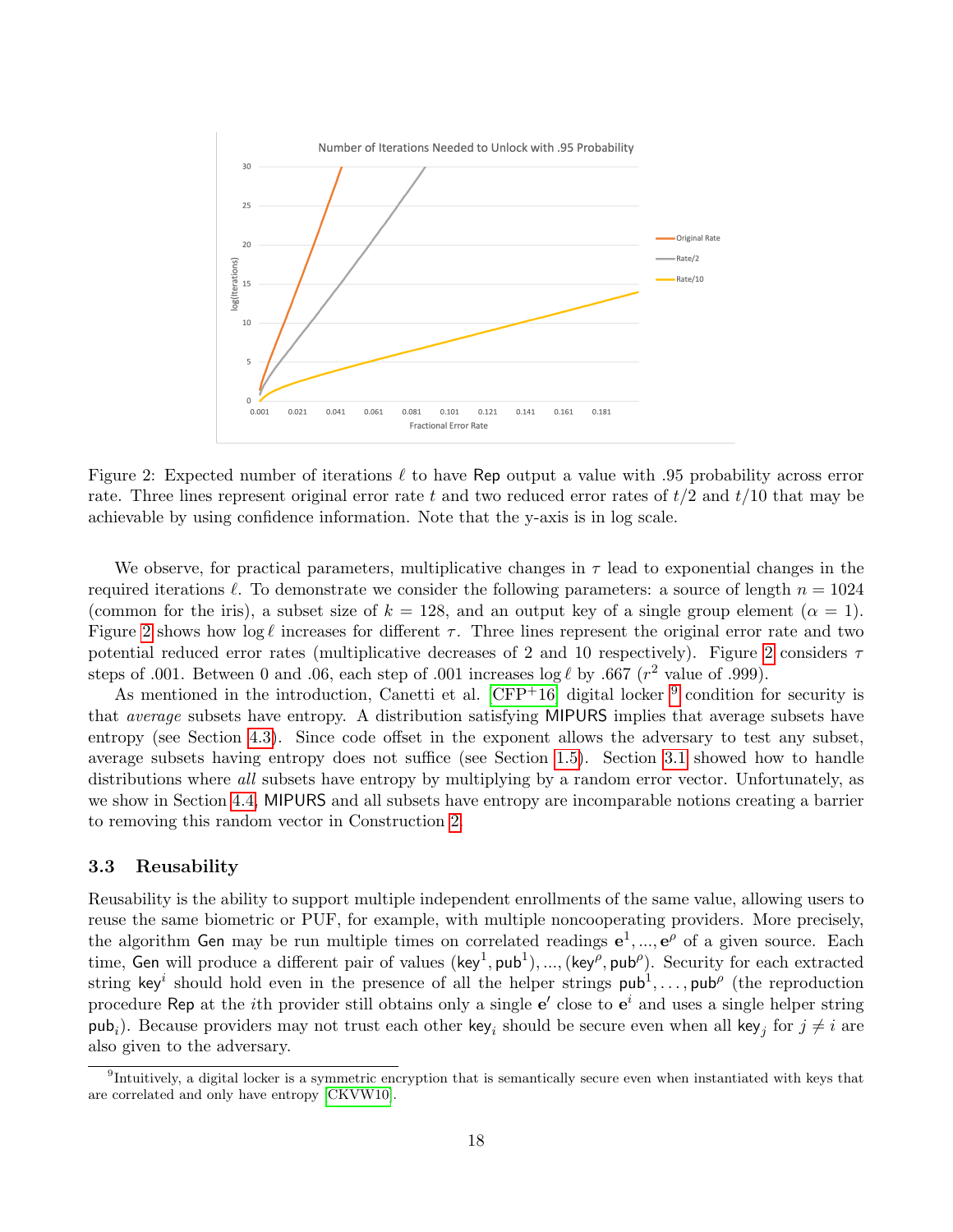**Definition 4** (Reusable Fuzzy Extractor [\[CFP](#page-32-1)<sup>+</sup>16]). Let  $\mathcal E$  be a family of distributions over M. Let (Gen, Rep) be a  $(M, \mathcal{E}, \kappa, t)$ -fuzzy extractor that is  $(\epsilon_{sec}, m)$ -hard with error  $\delta$  in the generic group model. Let  $(e^1, e^2, \ldots, e^{\rho})$  be  $\rho$  correlated random variables such that each  $e^j \in \mathcal{E}$ . Let A be an adversary. Define the following game for all  $j = 1, ..., \rho$ :

- Sampling The challenger samples  $u \leftarrow \mathbb{G}_q^{\alpha}$  and  $\sigma \stackrel{\$}{\leftarrow} \Sigma$ .
- Generation For all  $1 \leq i \leq \rho$ , the challenger computes  $(\text{key}^i, \text{pub}^i) \leftarrow \text{Gen}(\text{e}^j)$ .
- Distinguishing The advantage of A is

$$
Adv(\mathcal{A}) \stackrel{def}{=} \Pr[\mathcal{A}^{\mathcal{O}_{\mathbb{G}}}(\sigma(\mathsf{key}^1,...,\mathsf{key}^{j-1},\mathsf{key}^j,\mathsf{key}^{j+1},...,\mathsf{key}^{\rho},\mathsf{pub}^1,...,\mathsf{pub}^{\rho})) = 1] \\ - \Pr[\mathcal{A}^{\mathcal{O}_{\mathbb{G}}}(\sigma(\mathsf{key}^1,...,\mathsf{key}^{j-1},u,\mathsf{key}^{j+1},...,\mathsf{key}^{\rho},\mathsf{pub}^1,...,\mathsf{pub}^{\rho})) = 1].
$$

(Gen, Rep) is  $(\rho, \epsilon_{sec}, m)$ -reusable if for all A making at most m queries to  $\mathcal{O}_{\mathbb{G}}$  and all  $j = 1, ..., \rho$ , the advantage is at most  $\epsilon_{sec}$ .

<span id="page-18-0"></span>**Theorem 11.** Let c be a constant. Let all parameters be as in Construction [1.](#page-10-3) Let  $\mathcal{E}$  be the set of all  $(k, \beta)$ -MIPURS distributions. Then (Gen, Rep) is a  $(\mathbb{F}_q^n, \mathcal{E}, |\mathbb{F}_q^\alpha|, t)$ -fuzzy extractor for any t such that  $t \leq (cn \ln n)/(k + \alpha)$ ; moreover, (Gen, Rep) is  $(\rho, \epsilon_{sec}, m)$ -reusable for all adversaries in the generic group model making at most m queries where

$$
\epsilon_{sec} = 3\rho \left( \frac{((m+n+2)(m+n+1))^2}{2} \right) \left( \frac{3}{q} + \beta \right).
$$

Proof. Unfortunately, the proof of Theorem [11](#page-18-0) needs to work directly with the generic group model. This is because we have to first show that we can provide separate oracles for the different values of key<sup>i</sup>, pub<sup>i</sup> without any loss. From there the proof proceeds akin to Theorem [3.](#page-10-2) Without loss of generality, we assume that the adversary is trying to learn information about the first key. Since we sample generators  $r^1, ..., r^{\rho}$ we can define  $s^1, ..., s^{\rho}$  where  $s^i = \log_{r^1} r^i$ . For the construction to be reusable for all distinguishers, it must be true that for uniform  $\mathbf{V} \in \mathbb{F}_q^{\alpha}$ :

$$
\left|\Pr_{\substack{\sigma^{\frac{s}{\kappa}}\Sigma}}[\mathcal{A}^{\mathcal{O}_{\mathbb{G}}}(\sigma(s_1(\mathbf{x}^1_{0\ldots\alpha-1})),\mathbf{A}^1,\sigma(s_1(\mathbf{A}^1\mathbf{x}^1+\mathbf{e}^1)),\{\sigma(\mathsf{key}^i,\mathsf{pub}^i)\}_{i=2}^{\rho}))=1\right|\\-\Pr_{\substack{\sigma^{\frac{s}{\kappa}}\Sigma}}[\mathcal{A}^{\mathcal{O}_{\mathbb{G}}}(\sigma(\mathbf{V}),\mathbf{A}^1,\sigma(s_1(\mathbf{A}^1\mathbf{x}^1+\mathbf{e}^1)),\{\sigma(\mathsf{key}^i,\mathsf{pub}^i)\}_{i=2}^{\rho}))=1]\right|\leq \epsilon_{sec}.
$$

where  $\mathbf{x}^1, \mathbf{A}^1$  are values sampled in the invocation of  $Gen(e^1)$ .

As shown in Theorem [2,](#page-10-1) for a single oracle  $A$  has negligible probability of seeing a 0 response for any nontrivial linear combination.

All dependence between the values  $x^1$  and key<sup>i</sup> is contained in  $\sigma(pub^1, pub^i)$ . We calculate the probability of an adversary making a query with nonzero elements from multiple generic group instances that results in a zero value response. As long as this probability is small, one can provide separate oracles for each  $\sigma$ . We now calculate this probability. The values contained in key<sup>i</sup>, pub<sup>i</sup> are multiplied by  $s^i$ . So finding some 0 response requires finding some  $\sum_{j=1} \sum_k \alpha_{j,k} s^j$  pub $_k^j = \sum_k \alpha_k s^i$  pub $_k^i$ . Since the value  $s^i$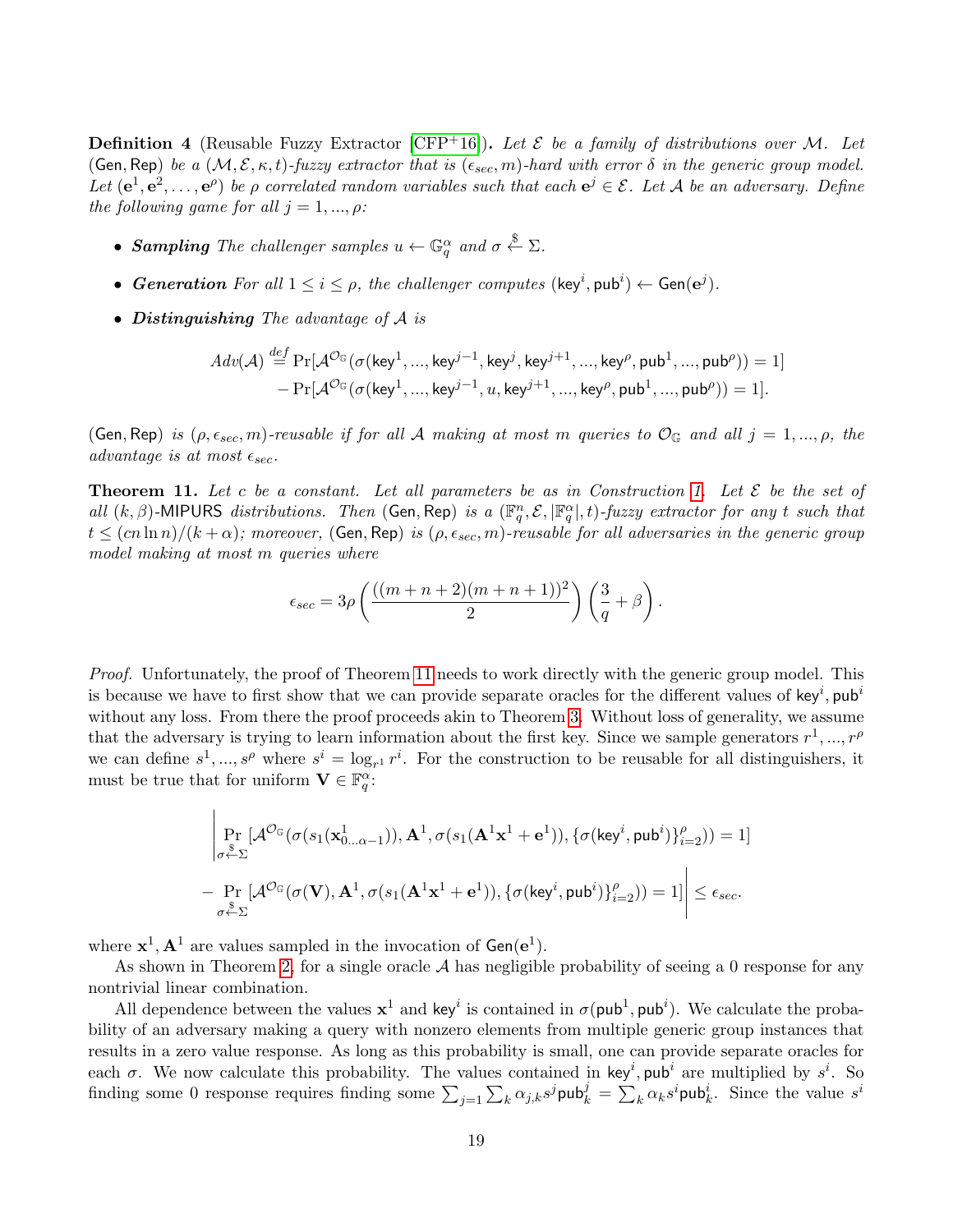starts as uniformly random from the adversary's perspective this occurs with probability (see Lemma [30\)](#page-36-0) at most

$$
\frac{((m+n+2)(m+n+1))^{2}}{4q}.
$$

Thus, we can replace these coupled oracles in a hybrid fashion paying cost at most

$$
\rho \frac{((m+n+2)(m+n+1))^2}{4q}
$$

.

To show hardness in this separate oracle setting we follow a three step process. First we replace all handles for  $\mathsf{pub}^i$  with uniform values. This again requires using the proof of Theorem [2](#page-10-1) which argues that with high probability no response from  $\mathcal{O}_G$  is useful and thus even when correlated values are in independent oracle, the adversary never learns anything useful from any individual oracle. For this step, we need a lemma similar to Lemma [4](#page-11-0) that is proved analogously:

**Lemma 12.** For any integer  $n > 0$ , prime  $q \geq 2$ , and let  $\mathbb{G}_q$  be a group of order q, error-distribution **e** over  $\mathbb{F}_q^n$ , if for random  $\mathbf{A} \in \mathbb{F}_q^{n \times k}$ ,  $\mathbf{x} \in \mathbb{F}_q^k$ , and  $\mathbf{U} \in \mathbb{F}^n$  it is true for all PPT A that

$$
\left|\Pr_{\sigma \stackrel{\$}{\leftarrow} \Sigma}[\mathcal{A}^{\mathcal{O}_{\mathbb{G}}}(\mathbf{A}, \sigma(\mathbf{A}\mathbf{x} + \mathbf{e})) = 1] - \Pr_{\sigma \stackrel{\$}{\leftarrow} \Sigma}[\mathcal{A}^{\mathcal{O}_{\mathbb{G}}}(\mathbf{A}, \sigma(\mathbf{U})) = 1]\right| < \epsilon,
$$

then for uniformly distributed  $\mathbf{A}' \in \mathbb{F}_q^{n \times (k+\alpha)}$ ,  $\mathbf{x} \in \mathbb{F}_q^{k+\alpha}$ , and  $\mathbf{U} \in \mathbb{F}_q^n$  it is true that

$$
\left| \Pr_{\sigma \stackrel{\mathbf{v}}{\leftarrow} \Sigma} [\mathcal{A}^{\mathcal{O}_{\mathbb{G}}}(\sigma(\mathbf{x}_{0...\alpha-1}), \mathbf{A}', \sigma(\mathbf{A}'\mathbf{x} + \mathbf{e})) = 1] \right|
$$
  
-  $\Pr_{\sigma \stackrel{\mathbf{v}}{\leftarrow} \Sigma} [\mathcal{A}^{\mathcal{O}_{\mathbb{G}}}(\sigma(\mathbf{x}_{0...\alpha-1}), \mathbf{A}', \sigma(\mathbf{U})) = 1] \right| < \epsilon.$ 

Second, we replace the key for  $\sigma(x_{0,\dots,\alpha-1}^1)$  with a uniform value (using Theorem [2](#page-10-1) and Lemma [4\)](#page-11-0). Finally, we repeat the first step now that the relevant key has been replaced with uniform. Together this results in  $2\rho + 1$  hybrids with distance between each one of at most

$$
\left(\frac{((m+n+2)(m+n+1))^2}{2}\right)\left(\frac{3}{q}+\beta\right).
$$

Together with the cost of  $\rho$   $((m+n+2)(m+n+1))^2/4$   $(1/q+\beta)$ , for replacing the oracles with separate oracles yields an overall cost of at most

$$
\epsilon_{sec} = 3\rho \left( \frac{((m+n+2)(m+n+1))^2}{2} \right) \left( \frac{3}{q} + \beta \right).
$$

### <span id="page-19-0"></span>4 Characterizing MIPURS

Definition [2](#page-9-1) of MIPURS is admittedly unwieldy. It considers a property of a distribution  $e \in \mathbb{F}_q^n$  with respect to a random matrix. We turn to characterizing distributions that satisfy MIPURS. We begin with easier distributions and conclude with the general entropy case is in Section [4.5.](#page-24-1) Throughout, we consider a prime order group G of prime size q, a random linear code  $\mathbf{A} \in \mathbb{F}_q^{n \times k}$  and the null space  $\mathbf{B} \stackrel{\text{def}}{=} \texttt{null}(\mathbf{A})$ .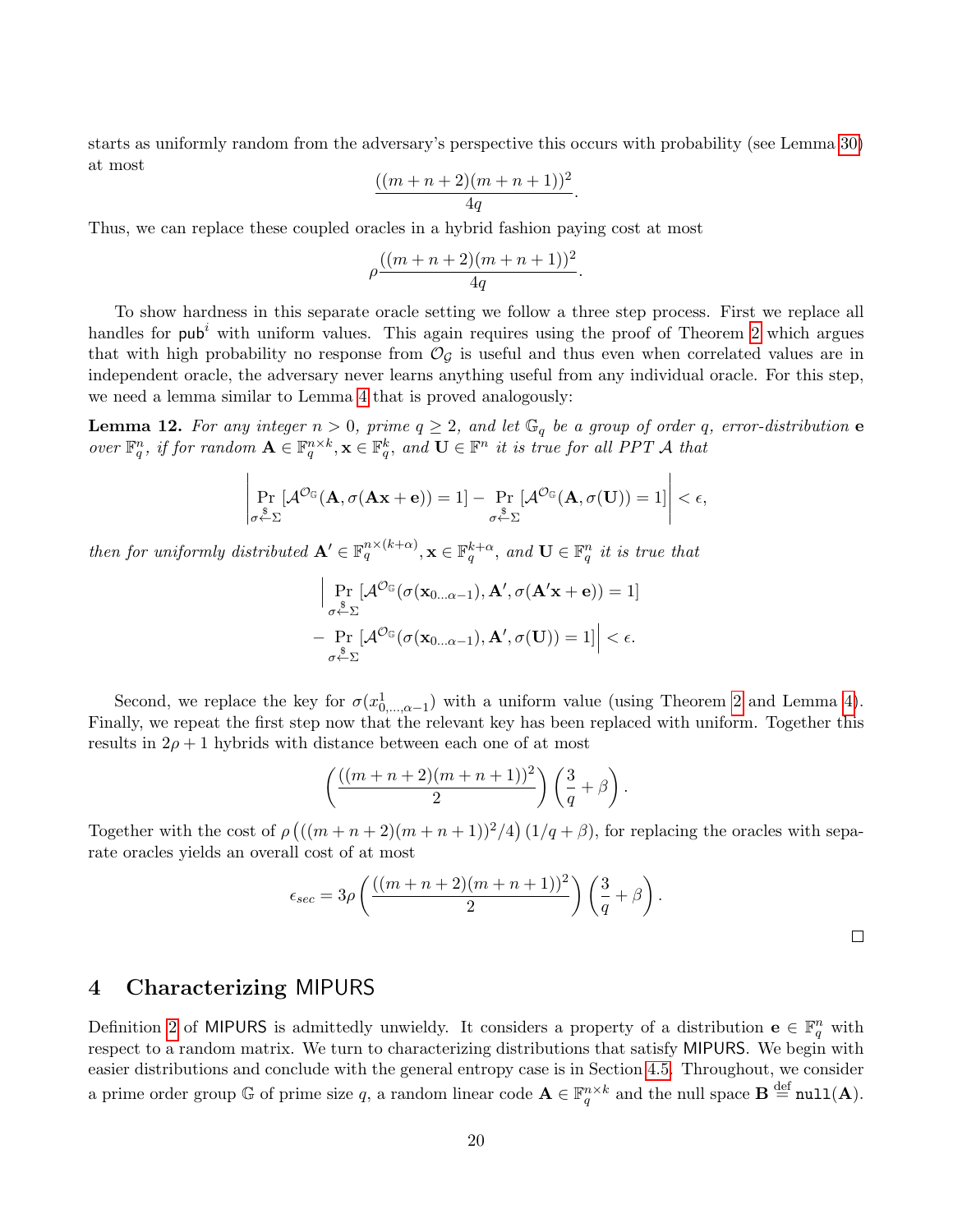### 4.1 Independent Sources ⊂ MIPURS

In most versions of LWE, each error coordinate is independently distributed and contributes entropy. Examples include the discretized Gaussian introduced by Regev [\[Reg05,](#page-33-2) [Reg10\]](#page-33-11), and a uniform interval introduced by Döttling and Müller-Quade [\[DMQ13\]](#page-32-8). We show that these distributions fit within our MIPURS characterization.

<span id="page-20-0"></span>**Lemma 13.** Let  $e = e_1, \ldots, e_n \in \mathbb{F}_q^n$  be a distribution where each  $e_i$  is independently sampled. Let  $\alpha = \min_{1 \leq i \leq n} H_{\infty}(e_i)$ . For any  $k \leq n$ , e is a  $(k, \beta)$  – MIPURS distribution for  $\beta = 2^{-\alpha}$ .

*Proof.* Consider a fixed element  $b \neq 0$  in **B**. Since the components of **e** are independent, predicting  $\langle b, \mathbf{e} \rangle$ is at least as hard as predicting  $e_i$  for each i such that  $b_i \neq 0$ . This can be seen by fixing b and  $e_j$  for  $j \neq i$  and noting that the value of  $e_i$  then uniquely determines  $\langle b, e \rangle$ . Since  $b \neq 0$  there exists at least one such  $i$ . Thus,

$$
\Pr_{\mathbf{B}}\left[\max_{g}\max_{b\in\mathbf{B}\setminus 0}\Pr_{\mathbf{e}}[\langle b,\mathbf{e}\rangle=g]\right] \le 2^{-\alpha} \stackrel{\text{def}}{=} \beta.
$$

#### 4.2 Location Sources ⊂ MIPURS

Next, we consider **e**' given by the coordinatewise product of a uniform vector  $\mathbf{r} \in \mathbb{F}_q^n$  and a "selection" vector"  $e \in \{0,1\}^n$ : that is,  $e'_i = r_i \cdot_c e_i$  where all large enough subsets of e are unpredictable  $(\cdot_c$  is component-wise multiplication). Location sources are important for applications (see Section [2.1](#page-8-2) and Section [5\)](#page-29-0).

<span id="page-20-1"></span>**Lemma 14.** Let  $\gamma \in \mathbb{N}$  and  $k \in \mathbb{Z}^+$ . Let  $\mathbf{e} \in \{0,1\}^n$  be a distribution where all  $(k - \gamma)$ -subsets have entropy  $\alpha$ . Define the distribution  $e'$  as the coordinatewise product of a uniform vector  $\mathbf{r} \in \mathbb{F}_q^n$  and  $e$ : that is,  $e'_i = e_i \cdot_c r_i$ . Then the distribution  $e'$  is a  $(k, \beta)$ -MIPURS distribution for

$$
\beta = \frac{1}{q} + 2^{-\alpha} + \left( \frac{(k-\gamma)\binom{n}{k-\gamma-1}}{q^{\gamma+1}} \right).
$$

*Proof of Lemma 14*. We use  $A \in \mathbb{F}_q^{n \times k}$  to represent the random matrix from the definition of a MIPURS distribution and let  $\mathbf{B} \in \mathbb{F}_q^{n \times n-k}$  represent its null space. We start by bounding the "minimum distance" of **B**, that is, the minimum weight of a non-zero element of  $B = null(A)$ . Observe that the number of vectors in  $\mathbb{F}_q^n$  of weight less than  $k-\gamma$  is

$$
\sum_{j=0}^{k-\gamma-1} \binom{n}{j} q^j \le (k-\gamma) \binom{n}{k-\gamma-1} q^{k-\gamma-1}.
$$

The probability that any fixed, nonzero vector lies x in **B** is  $q^{-k}$ , as it must annihilate k independent, uniform linear equations. (That is,  $\sum_i x_i \mathbf{A}_{is} = 0$  for each  $1 \le s \le k$ .) Thus

$$
\mathbb{E}[|\{w \in \text{null}(\mathbf{A}) \setminus 0 \mid \text{wt}(w) < k - \gamma\}|] \le (k - \gamma) \binom{n}{k - \gamma - 1} q^{-\gamma - 1} \,. \tag{2}
$$

By Markov's inequality, the probability that there is at least one such small weight vector in  $null(A)$  is no more than the expected number of such vectors. Hence

$$
\Pr[\exists w \in \texttt{null}(\mathbf{A}) \setminus 0, \textsf{wt}(w) < k - \gamma] \le (k - \gamma) {n \choose k - \gamma - 1} q^{-\gamma - 1}.
$$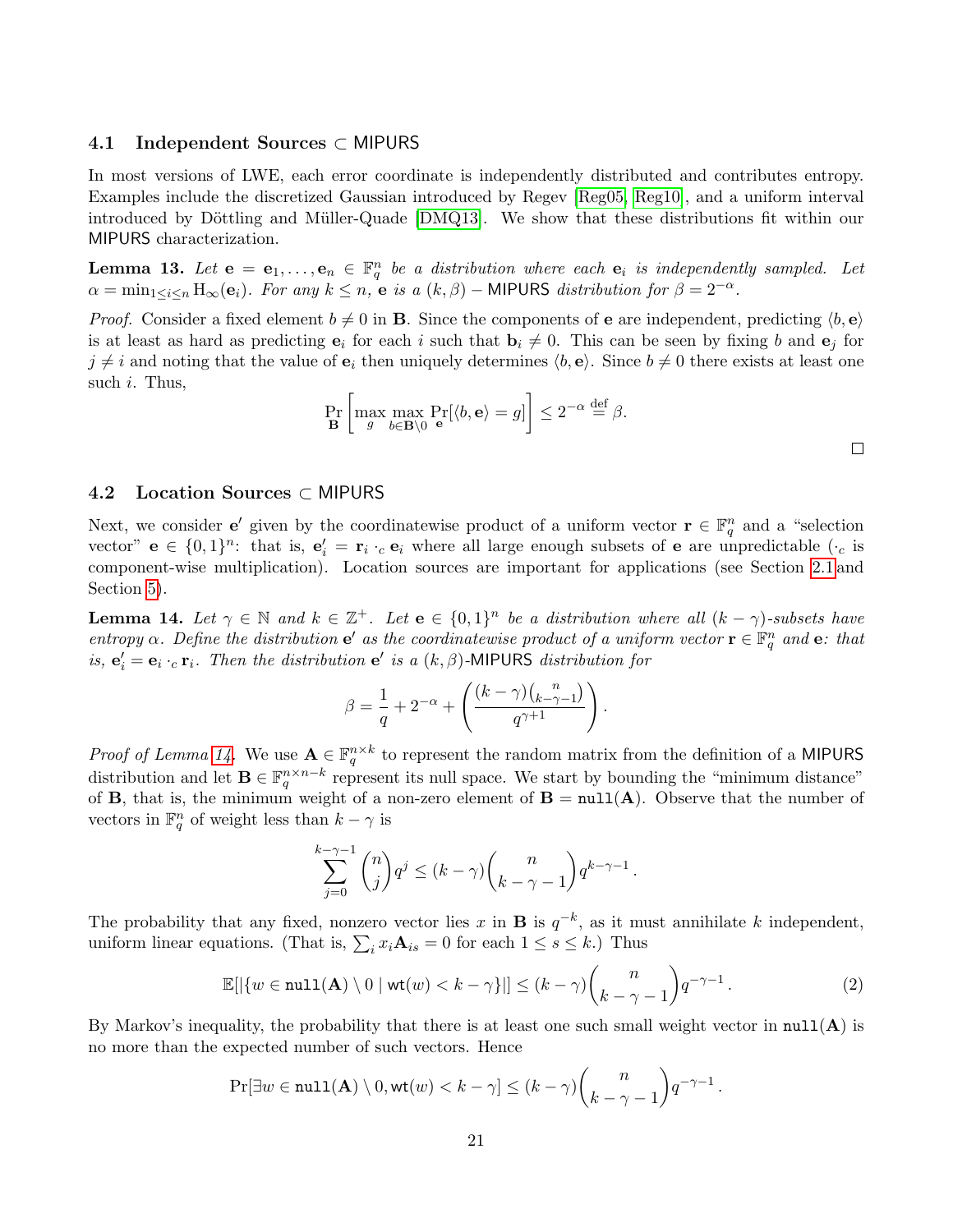For some **b** in the span of **B** with weight at least  $k - \gamma$ , consider the product  $\langle \mathbf{b}, \mathbf{e}' \rangle = \sum_{i=1}^{n} \mathbf{b}_i \cdot \mathbf{e}_i \cdot \mathbf{r}_i$ . Define I as the set of nonzero coordinates in **b**. With probability at least  $1 - 2^{-\alpha}$  there is some nonzero coordinate in  $e_{\mathcal{I}}$ . Conditioned on this fact this means that at least one value  $r_i$  is included in the inner product. Thus, the entropy of the inner product is bounded below by the entropy of  $e_i \cdot r_i$  which since  $\mathbf{e}_i \neq 0$  is bounded by the entropy of  $\mathbf{r}_i$ . In this case, the prediction probability of an inner product (and therefore a single element of  $\mathbb{F}$ ) is  $1/q$ . The argument concludes by assuming perfect predictability when there exists **b** in **B** with weight of at most  $k - \gamma - 1$ .  $\Box$ 

### <span id="page-21-2"></span>4.3 MIPURS  $\subset$  Average Subsets Have Entropy

As mentioned in the Introduction, Canetti et al.  $[CFP<sup>+</sup>16]$  $[CFP<sup>+</sup>16]$  showed a fuzzy extractor construction for all sources where an average subset has entropy: $^{10}$  $^{10}$  $^{10}$ 

<span id="page-21-0"></span>**Definition 5** (CFP+16) average subset have entropy). Let the source  $e = e_1, \ldots, e_n$  consist of strings of length n over some arbitrary alphabet  $\mathcal{Z}$ . We say that the source e is a source with a k-average subsets have entropy  $\beta$  if

$$
\mathbb{E}_{j_1,\ldots,j_k \stackrel{\$}{\leftarrow}[1,\ldots,n],j_\alpha\neq j_\gamma} \left( \max_z \left\{ \Pr[(\mathbf{e}_{j_1},\ldots,\mathbf{e}_{j_k})=z \mid j_1,\ldots,j_k] \right\} \right) \leq \beta.
$$

We now show that all MIPURS distributions implies that average subsets have entropy.

<span id="page-21-1"></span>**Lemma 15.** Let  $e = e_1, \ldots, e_n$  be a source over alphabet Z such that e is  $(k, \beta)$  – MIPURS. Then e has  $(k', \beta')$ -entropy samples for any k' and

$$
\beta' = \frac{\beta}{\left(1 - \frac{(q^{k' - (k+1)})}{(2^{k'} {n \choose k'})}\right)}.
$$

*Proof.* We proceed by contradiction, that is suppose that e does not have  $k', \beta'$  entropy samples. That is,

$$
\mathbb{E}_{j_1,\ldots,j'_k} \bigg\{ \max_z \Big\{ \Pr[(\mathbf{e}_{j_1},\ldots,\mathbf{e}_{j_k}) = z \mid j_1,\ldots,j'_k] \Big\} \Big) > \beta'.
$$

We consider the following definition of  $\mathbf{b}, \mathbf{g}$  in the MIPURS game:

- 1. Receive input **A**, compute  $B = null(A)$ .
- 2. Select random  $\mathbf{b} \in \mathbf{B}$  such that  $\mathsf{wt}(\mathbf{b}) \leq k'$ ,  $\mathbf{b} \neq \mathbf{0}$ . If no such  $\mathbf{b}$  exists output  $\mathbf{b} = \mathbf{0}, \mathbf{g} = 0$ .
- 3. Define  $\mathcal I$  as the set of nonzero locations in **b**. If  $|\mathcal I| < k'$  insert random distinct locations until  $|\mathcal{I}| = k'.$
- 4. Compute  $z = \arg \max_z \{ \Pr[\mathbf{e}_z = z | \mathcal{I}] \}.$
- 5. Output  $\mathbf{g} = \langle \mathbf{b}, z \rangle$ .

<span id="page-21-3"></span> $10$ We make a small modification to their definition changing to sampling without replacement.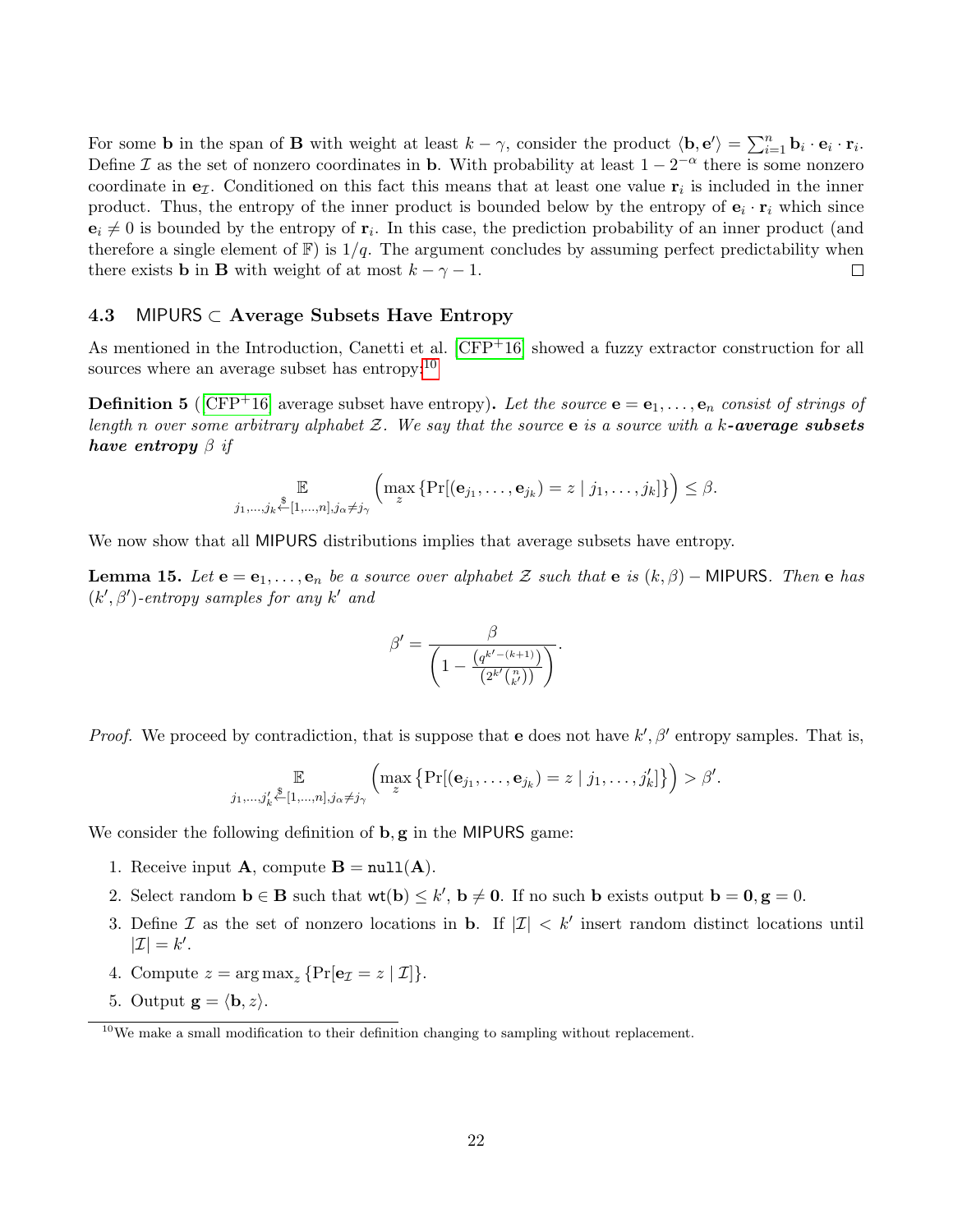If z is the correct prediction for  $e_{\mathcal{I}}$  then  $g = \langle b, z \rangle = \langle b, e \rangle$ . As noted above, the probability of any particular value nonzero **b** being in **B** is  $q^{-k}$ . Thus, conditioned on finding a good **b**, the distribution of the random variable **b** is exactly that of a uniform weight  $k'$  value. This implies that  $\mathbb{E}_{\mathbf{b}}[\max_z \{ \Pr[(\mathbf{e}_{\mathcal{I}}) = z | \mathcal{I} \}] > \beta'.$  It remains to analyze the probability that **B** contains no vectors of weight  $k'$ . Here we derive an elementary bound, asymptotic formulations exist in the information theory literature [\[HHLT20,](#page-33-12) Theorem 1.1].

<span id="page-22-0"></span>**Lemma 16.** Let V denote a random subspace of  $\mathbb{F}_q^n$  of dimension  $\kappa$ . Let  $W_\ell$  denote the subset of  $\mathbb{F}_q^n$ consisting of all vectors with weight  $\ell$ , then

$$
\Pr[V \cap W_{\ell} = 0] \le \frac{(q^n - 1)}{(\binom{n}{\ell}(q - 1)^{\ell-1}(q^{\kappa} - 1))}.
$$

*Proof of Lemma [16.](#page-22-0)* We begin by noting that  $|W_{\ell}| = \binom{n}{\ell}$  $\binom{n}{\ell}(q-1)^{\ell}$  For a vector  $\vec{v} \in W_{\ell}$ , let

$$
X_{\vec{v}} = \begin{cases} 1 & \text{if } \vec{v} \in V, \\ 0 & \text{otherwise.} \end{cases}
$$

Then

$$
\mathbb{E}\left[\sum_{\vec{v}\in W_{\ell}}X_{\vec{v}}\right] = {n \choose \ell}(q-1)^{\ell}\frac{q^{\kappa}-1}{q^{n}-1}.
$$

We wish to compute the second moment of the sum  $\sum X_{\vec{v}}$ . We have

$$
\mathbb{E}\left[\sum_{\vec{v},\vec{w}\in W_{\ell}} X_{\vec{v}} X_{\vec{w}}\right] = \mathbb{E}\left[\sum_{\vec{v},\vec{w}:\vec{w}\equiv W_{\ell}} X_{\vec{v}} X_{\vec{w}}\right] + \mathbb{E}\left[\sum_{\vec{v},\vec{w}\text{ dependent}} X_{\vec{v}} X_{\vec{w}}\right]
$$
\n
$$
\leq {n \choose \ell} (q-1)^{\ell} \left({n \choose \ell} (q-1)^{\ell} - (q-1)\right) \max_{\text{indep. } \vec{v},\vec{w}} \Pr[\vec{v},\vec{w}\in V]
$$
\n
$$
+ {n \choose \ell} (q-1)^{\ell+1} \max_{\text{dependent } \vec{v},\vec{w}} \Pr[\vec{v},\vec{w}\in V]
$$
\n
$$
\leq \underbrace{\left({n \choose \ell} (q-1)^{\ell}\right)^2 \frac{(q^{\kappa}-1)(q^{\kappa-1}-1)}{(q^n-1)(q^{n-1}-1)}}_{(1)} + {n \choose \ell} (q-1)^{\ell+1} \frac{q^{\kappa}-1}{q^n-1}.
$$

Note that  $(m-t)/(n-t) < m/n$  assuming that  $t \leq m < n$  and hence that that

$$
\begin{aligned} \n\left(\ddagger\right) &= \left(\binom{n}{\ell} (q-1)^{\ell}\right)^2 \frac{(q^{\kappa}-1)(q^{\kappa}-q)}{(q^n-1)(q^n-q)} \\ \n&\leq \left(\binom{n}{\ell} (q-1)^{\ell}\right)^2 \frac{(q^{\kappa}-1)^2}{(q^n-1)^2} \leq \mathbb{E}\left[\sum X_{\vec{v}}\right]^2. \n\end{aligned}
$$

It follows that

$$
\mathsf{Var}\left[\sum X_{\vec{v}}\right] = \mathbb{E}\left[\left(\sum X_{\vec{v}}\right)^2\right] - \mathbb{E}\left[\sum X_{\vec{v}}\right]^2 \le {n \choose \ell} (q-1)^{\ell+1} \frac{q^{\kappa}-1}{q^n-1}.
$$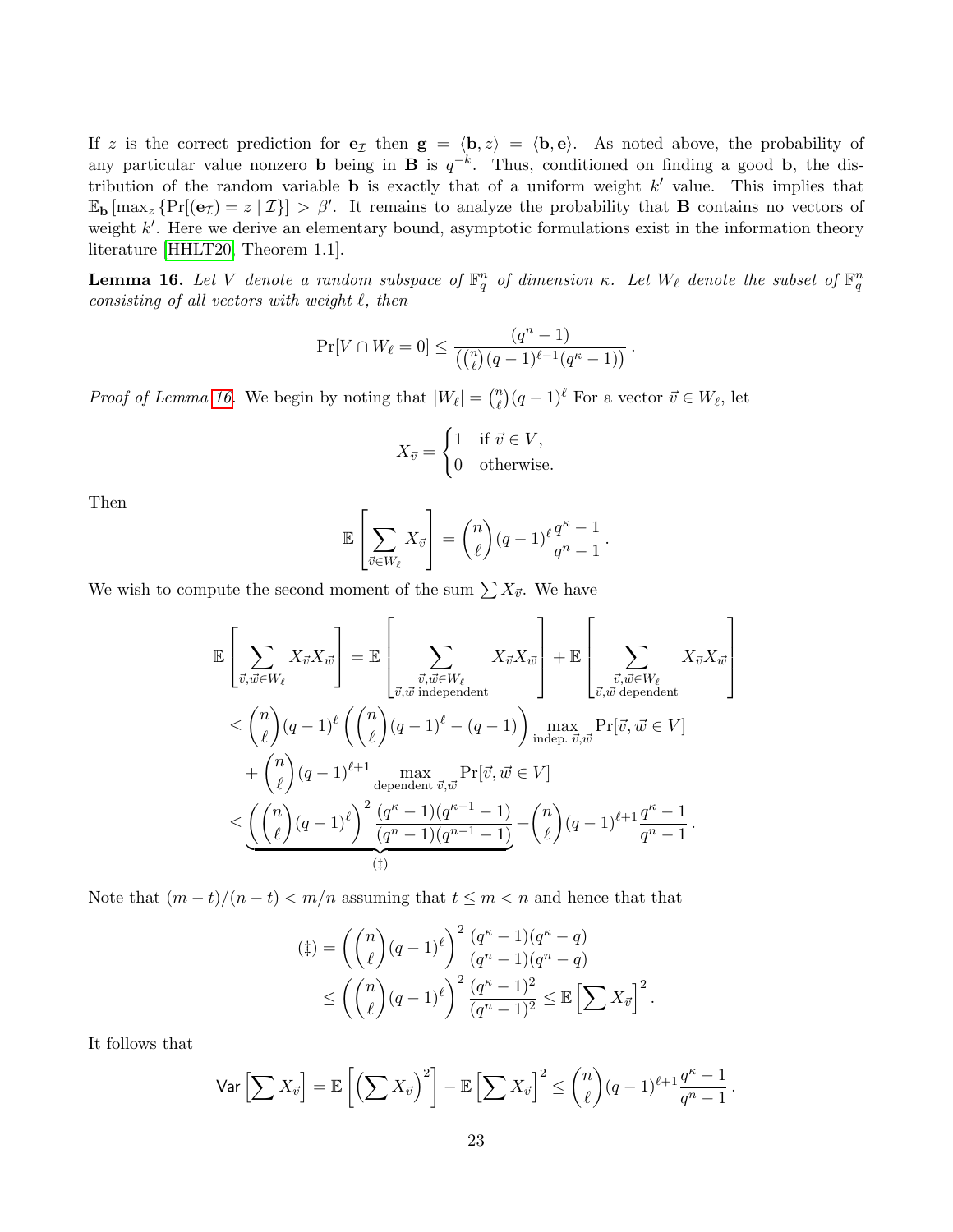Then using Chebyshev's inequality with a constant of

$$
\alpha = \sqrt{\left(\binom{n}{\ell}(q-1)\ell \frac{q^{\kappa}-1}{q^n-1}\right)^2 / \left(\binom{n}{\ell}(q-1)\ell + 1 \frac{q^{\kappa}-1}{q^n-1}\right)}
$$

one finds:

$$
\Pr\left[\sum X_{\vec{v}} = 0\right] \le \frac{\text{Var}[\sum X_{\vec{v}}]}{\mathbb{E}[\sum X_{\vec{v}}]^2} \le \left(\binom{n}{\ell} (q-1)^{\ell+1} \frac{q^{\kappa} - 1}{q^n - 1}\right) / \left(\binom{n}{\ell} (q-1)^{\ell} \frac{q^{\kappa} - 1}{q^n - 1}\right)^2 \le (q^n - 1) / \left(\binom{n}{\ell} (q-1)^{\ell-1} (q^{\kappa} - 1)\right).
$$

This completes the proof of Lemma [16.](#page-22-0)

Thus, for dim(**B**)  $\geq n - k$  it is true that for any k':

$$
\Pr[\mathbf{B} \cap W_{k'} = 0] \le (q^n - 1) / \left( \binom{n}{k'} (q - 1)^{k'-1} (q^{n-k} - 1) \right)
$$
  

$$
\le \frac{q^n}{2^{k'} \binom{n}{k'} q^{n-k+k'-1}} = \frac{q^{k' - (k+1)}}{2^{k'} \binom{n}{k'}}.
$$

We note that the overall success of prediction of **b**, g in the MIPURS game is bounded below by  $Pr[B \cap$  $W_{k'} = 0$  \* 0 + (1 – Pr[**B**  $\cap$   $W_{k'} = 0$ ]) \*  $\beta' = \beta$ . This completes the proof of Lemma [15.](#page-21-1)  $\Box$ 

### <span id="page-23-2"></span>4.4 MIPURS and all subsets have entropy

We now consider the relationship between MIPURS and all subsets have entropy. Recall, that we showed that for a distribution e where all subsets have entropy multiplying by a random vector produced a MIPURS distribution. With two simple examples, we show that MIPURS is not contained by all subsets have entropy and all subsets have entropy is not contained by MIPURS.

<span id="page-23-0"></span>**Proposition 17** (MIPURS  $\neq$  all subsets have entropy). Define  $e \in \mathbb{F}_q^n$  as the distribution that is fixed in the first k positions and uniform in all other positions. Clearly for any  $\beta > 0$  it does not hold that all k-subsets have entropy. Furthermore, e is  $(k, \beta)$  – MIPURS for  $\beta \geq (1 - \frac{1}{\alpha k})$  $\frac{1}{q^k}-\frac{k}{q^{n-k}})\log q.$ 

To show the above proposition, assume perfect predictability in the MIPURS game in the case when A is not full rank or when  $1^k||0^{n-k}$  is in  $null(A)$ . Otherwise, full entropy results from the same argument as Lemma [13.](#page-20-0)

For the second direction we assume that e is a Reed-Solomon [\[RS60\]](#page-33-13) code (the counterexample is similar to the one presented in Section [1.3\)](#page-4-0). For the field  $\mathbb{F}_q$  of size q, a message length k, and code length n, such that  $k \leq n \leq q$ , define the Vandermonde matrix **V** where the *i*th row,  $\mathbf{V}_i = [i^0, i^1, ..., i^k]$ . The Reed Solomon Code  $\mathbb{RS}(n, k, q)$  is the set of all points  $\mathbf{V}\mathbf{x}$  where  $\mathbf{x} \in \mathbb{F}_q^k$ .

<span id="page-23-1"></span>**Proposition 18** (all subsets have entropy  $\leftrightarrow$  MIPURS). Let  $k < n/2$  and let e be the uniform distribution over  $\mathbb{RS}(n, n-k-1, q)$  then all k subsets of e have entropy k log q. Furthermore, e is not  $(k, \beta)$  − MIPURS for any  $\beta < 1$ .

Note  $\dim(\text{null}(\mathbf{A})) \geq n - k$  and thus  $\text{null}(\mathbf{A})$  and  $\text{null}(\mathbb{RS}(n, n - k - 1, q))$  are guaranteed to a have a nontrivial intersection. The result follows by picking some **b** in this intersection and setting  $g = 0$ .

 $\Box$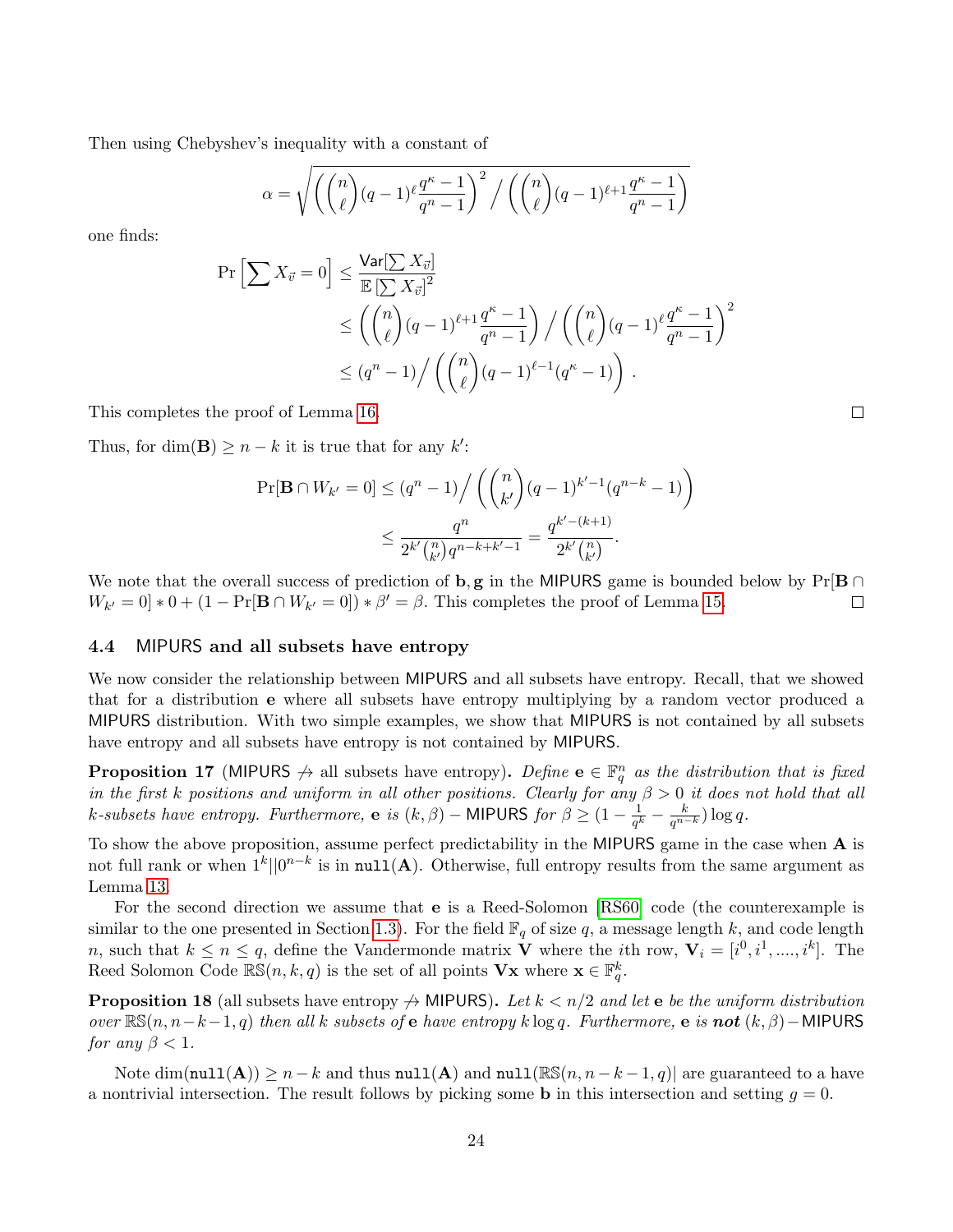### <span id="page-24-1"></span>4.5 High entropy  $\subset$  MIPURS

We now turn to the general entropy condition: MIPURS is hard for all distribution where the min-entropy exceeds  $\log q^{n-k}$  (by a super logarithmic amount). For conciseness, we introduce  $\kappa \stackrel{\text{def}}{=} n-k$ .

The adversary is given a generating matrix of the code, A; this determines  $\mathbf{B} = \text{null}(\mathbf{A})$ . Our proof is divided into three parts. Denote by  $E$  a set of possible error vectors.

- 1. Theorem [19:](#page-24-0) We show that the number of vectors  $\psi \in E$  that are likely to have 0 inner product with an adversarially chosen vector in  $\bf{B}$  is small. Intuitively, we show that this set is "not much larger than a  $\kappa$ -dimensional subspace."
- 2. Theorem [24:](#page-28-0) We then show it is difficult to predict the value of the inner product: even if the adversary may select arbitrarily coupled **b** and **g**, it is difficult to achieve  $\langle \mathbf{b}, \psi \rangle = \mathbf{g}$ .
- 3. Lemma [26:](#page-29-2) We show that any distribution e with sufficient entropy cannot lie in the set of predictable error vectors E with high probability.

We codify the set of possible adversarial strategies by introducing a notion of  $\kappa$ -induced random variables. For the moment, we assume that **B** is a uniformly selected subspace of dimension exactly  $\kappa$ ; at the end of the proof we remove this restriction to apply these results when **B** has the distribution given by  $null(A)$ (Corollary [27\)](#page-29-1).

**Definition 6.** Let **b** be a random variable taking values in  $\mathbb{F}_q^n$ . We say that **b** is  $\kappa$ -induced if there exists a (typically dependent) random variable **B**, uniform on the collection of  $\kappa$ -dimensional subspaces of  $\mathbb{F}_q^n$ , so that  $\mathbf{b} \in \mathbf{B}$  and  $\mathbf{b} \neq \vec{0}$  with certainty:  $\Pr[\mathbf{b} \in \mathbf{B} \wedge \mathbf{b} \neq \vec{0}] = 1$ . Note, in fact, that the random variables **B** and **b** are necessarily dependent unless  $n = \kappa$ .

It suffices to consider the maximum probability in Definition [2](#page-9-1) with respect to  $\kappa$ -induced random variables. This is because for any **b** that is not  $\kappa$ -induced we can find another **b** that is  $\kappa$  induced that does no worse in the game in Definition [2.](#page-9-1) For example when **b** is not in **B** or is the zero vector, one can replace b with a random element in the span of B.

We now show that if the set E is large enough there is no strategy for **b** that guarantees  $\langle \mathbf{b}, \psi \rangle = 0$ with significant probability. The next theorem (Thm. [24\)](#page-28-0) will, more generally, consider prediction of the inner product itself. For a  $\kappa$  induced random variable **b**, define

$$
E_{\epsilon}^{(\mathbf{b},0)} = \left\{ f \in \mathbb{F}_p^n \middle| \Pr_{\mathbf{b}}[\langle \mathbf{b}, f \rangle = 0] \ge \epsilon \right\}.
$$

When **b** can be inferred from context, we simply refer to this set as  $E_{\epsilon}$ . Then define  $P_{\kappa,\epsilon} = \max_{\mathbf{b}} |E_{\epsilon}^{(\mathbf{b},0)}|$ where the maximum is over all  $\kappa$ -induced random variables in  $\mathbb{F}_q^n$ .

<span id="page-24-0"></span>**Theorem 19.** Let q be a prime and let  $d > 1$ ,  $\kappa, m, \eta \in \mathbb{Z}^+$  be parameters for which  $\kappa \leq n$ . Then assuming  $P_{\kappa,\epsilon} > d \cdot q^{\kappa}$  we must have

$$
\epsilon \leq \left(\frac{\kappa+\eta}{m}\right) + \binom{m}{\kappa} \left(\binom{m}{\eta}\left(\frac{1}{d}\right)^{\eta} + \left(\frac{2}{q}\right)\right) \, .
$$

Before proving Theorem [19,](#page-24-0) we introduce and prove two combinatorial lemmas [\(20](#page-25-1) and [22\)](#page-26-0). We then proceed with the proof of Theorem [19.](#page-24-0) The major challenge is that the set  $E_{\epsilon}$  (for a particular b) is typically not a linear subspace; these results show that is has reasonable "approximate linear" structure. We begin with the notion of *linear density* to measure, intuitively, how close the set is to linear.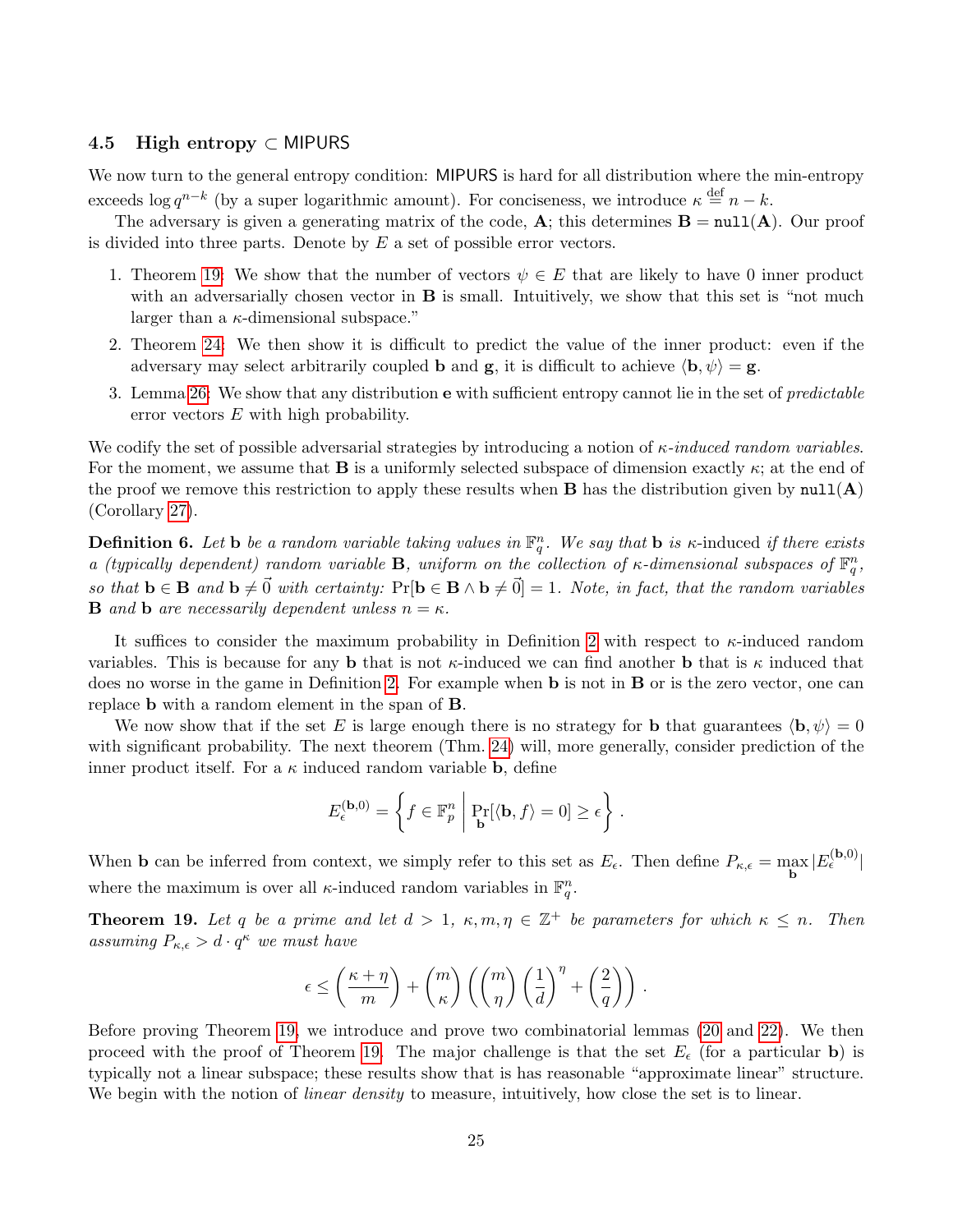**Definition 7.** The  $\ell$ -linear density of a sequence of vectors  $F = (f^1, \ldots, f^m)$ , with each  $f^i \in \mathbb{F}_q^n$ , is the maximum number of entries that are covered by a subspace of dimension  $\ell$ . Formally,

$$
\Delta^{\ell}(F) = \max_{V, \dim(V) = \ell} |\{i \mid f^i \in V\}|.
$$

<span id="page-25-1"></span>**Lemma 20.** Let q be a prime and let  $n, \ell \in \mathbb{Z}^+$  satisfy  $\ell \leq n$ . Let  $E \subset \mathbb{F}_q^n$  satisfy  $|E| \geq q^{\ell}$  and let  $\mathbf{F} = (\mathbf{f}^1, \dots, \mathbf{f}^m)$  be a sequence of uniformly and independently chosen elements of E. Define d so that  $|E| = dq^{\ell}$ ; then for any  $\eta \geq 0$ ,

$$
\Pr_{\mathbf{F}}[\Delta^{\ell}(\mathbf{F}) \geq \ell + \eta] \leq \binom{m}{\ell} \binom{m-\ell}{\eta} \left(\frac{1}{d}\right)^{\eta}.
$$

*Proof.* By the definition of linear density, if  $\Delta^{\ell}(\mathbf{F}) \geq \ell + \eta$  there must be at least one subset of  $\ell + \eta$ indices  $I \subset [m]$  so that  $\{f^i \mid i \in I\}$  is contained in a subspace of dimension  $\ell$ . In order for a subset I to have this property, there must be a partition of I into a disjoint union  $S \cup L$ , where S has cardinality  $\ell$ and T indexes the remaining  $\eta$  "lucky" vectors that lie in the span of the vectors given by S. Formally,  $\forall t \in T, \mathbf{f}^t \in \text{span}(\{\mathbf{f}^s \mid s \in S\}).$ 

Fix, for the moment,  $\ell$  indices of **F** to identify a candidate subset of vectors to play the role of S and  $\eta$  indices of **F** to identify a candidate set T. The probability that each of the  $\eta$  vectors indexed by T lie in the space spanned by S is clearly no more than  $(q^{\ell}/|E|)^{\eta} \leq (1/d)^{\eta}$ . Taking the union bound over these choices of indices completes the argument: the probability of a sequence is no more than

$$
\binom{m}{\ell}\binom{m-\ell}{\eta}d^{-\eta},
$$

as desired.

Before introducing our second combinatorial lemma (Lem [22\)](#page-26-0), we need a Lemma bounding the probability of a fixed subspace having a nontrivial intersection with a random subspace.

<span id="page-25-0"></span>**Lemma 21.** Let q be a prime and  $\kappa, n \in \mathbb{N}$  with  $\kappa \leq n$ . Let V be a random variable uniform on the set of all  $\kappa$ -dimensional subspaces of  $\mathbb{F}_q^n$ . Let W be a fixed subspace of dimension  $\ell$ . Then

$$
\Pr[\mathbf{V} \cap W \neq \{0\}] \le q^{\kappa + \ell - (n+1)} \cdot \left(\frac{q}{q-1}\right).
$$

*Proof.* Let  $\mathcal L$  denote the set of all 1-dimensional subspaces in W. Each 1-dimensional subspace is described by an equivalence class of  $q-1$  vectors under the relation  $x \sim y \Leftrightarrow \exists \lambda \in \mathbb{F}_q^*, \lambda x = y$ . Thus  $|\mathcal{L}| =$  $(q^{\ell}-1)/(q-1) \leq q^{\ell-1}(q/(q-1)).$  Then

$$
\Pr[\mathbf{V} \cap W \neq \{\vec{0}\}] = \Pr[\exists L \in \mathcal{L}, L \subset \mathbf{V}] \leq \sum_{L \in \mathcal{L}} \Pr[L \subset \mathbf{V}]
$$
  
\$\leq |\mathcal{L}| \max\_{v \in \mathbb{F}\_q^n \setminus \{\vec{0}\}} \Pr[v \in \mathbf{V}] \leq q^{\kappa + \ell - (n+1)} \left(\frac{q}{q-1}\right),\$

where we recall the fact that for any particular fixed nonzero vector  $v$ ,

$$
\Pr[v \in \mathbf{V}] = \frac{q^\kappa-1}{q^n-1} \leq q^{\kappa-n}
$$

.

 $\Box$ 

 $\Box$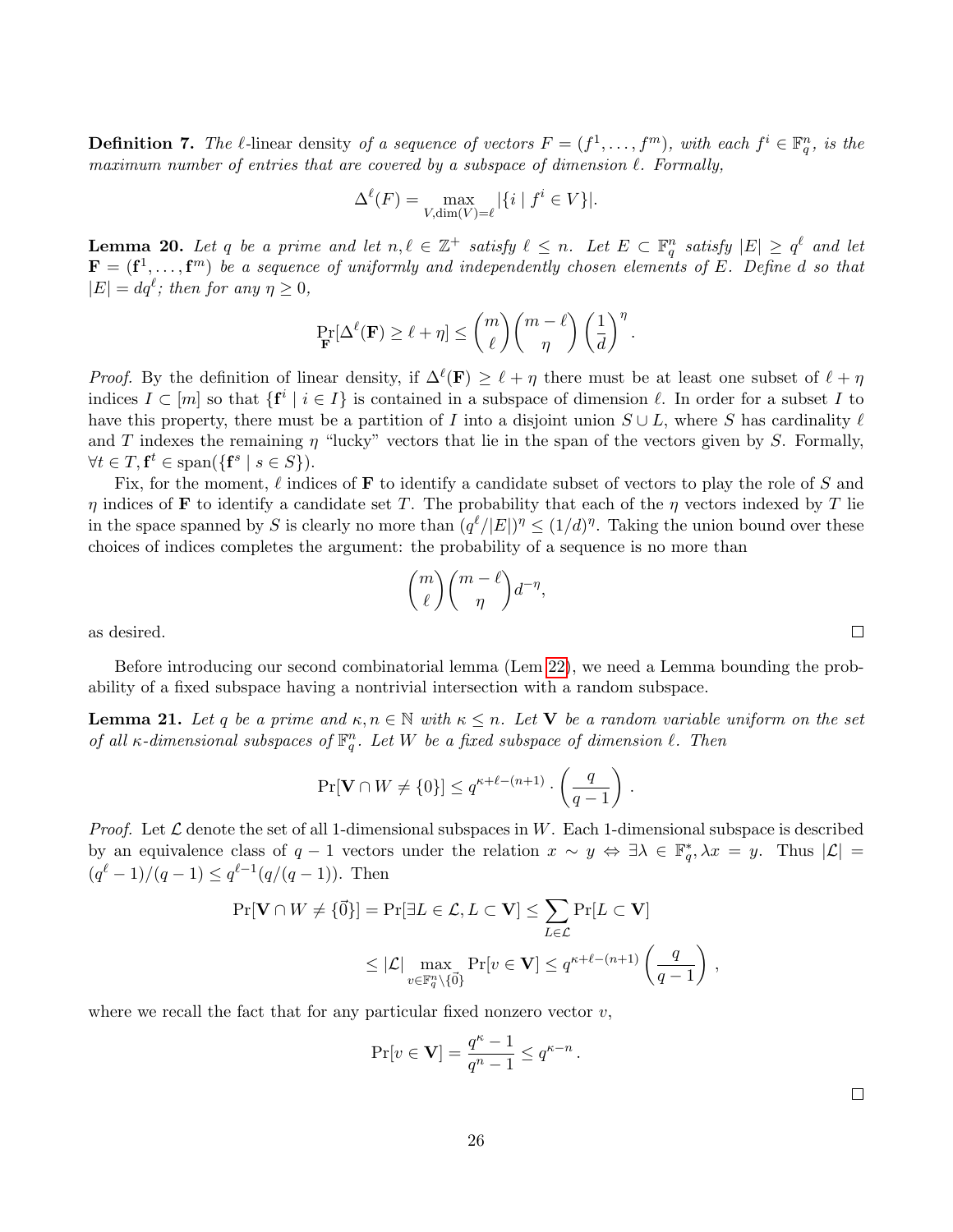<span id="page-26-0"></span>**Lemma 22.** Let q be a prime, let  $\ell, \kappa, n \in \mathbb{Z}^+$  satisfy  $\ell, \kappa \leq n$ . Let  $F = (f^1, \ldots, f^m)$  be a sequence of elements of  $\mathbb{F}_q^n$  with  $\dim(\text{span}(F)) \geq \ell$ . Then, for any  $\kappa$ -induced random variable **b** taking values in  $\mathbb{F}_q^n$ ,

$$
\Pr_{\mathbf{b}}\left[\left|\left\{i \mid \langle \mathbf{b}, f^i \rangle = 0\right\}\right| \geq \Delta^{\ell}(F)\right] \leq {m \choose \ell} q^{\kappa - \ell - 1} \left(\frac{q}{q - 1}\right) \leq 2 {m \choose \ell} q^{\kappa - \ell - 1}.
$$

*Proof.* Let  $V_F$  denote the collection of all  $\ell$ -dimensional subspaces of  $\mathbb{F}_q^n$  spanned by subsets of elements in the sequence  $F$ . That is,

$$
\mathcal{V}_F = \{ V \mid V = \text{span}(\{ f^i \mid i \in I \}), I \subset [m], \text{dim}(V) = \ell \}.
$$

Then  $|\mathcal{V}_F| \leq \binom{m}{\ell}$ , as each such subspace is spanned by at least one subset of F of size  $\ell$ . As  $\dim(\text{span}(F)) \geq$  $\ell$ , the set  $\mathcal{V}_F$  is nonempty.

Observe that if  $I \subset [m]$  has cardinality at least  $\Delta^{\ell}(F)$  then, by definition, dim(span( $\{f^i \mid i \in I\}) \geq \ell$ ; otherwise, an additional element of  $F$  could be added to the set indexed by  $I$  to yield a set of size exceeding  $\Delta^{\ell}(F)$  which still lies in a subspace of dimension  $\ell$  (contradicting the definition of  $\Delta^{\ell}$ ). Note in the case that  $m = \ell$  (and there is no element to add) then  $\Delta^{\ell}(F) = \ell = \dim(\text{span}(\{f^i \mid i \in I\}))$ . Thus, if  $I \subset [m]$ has cardinality at least  $\Delta^{\ell}(F)$ , there must be some  $V \in \mathcal{V}_F$  for which  $V \subset \text{span}(\{f^i \mid i \in I\})$ . In particular

$$
\Pr_{\mathbf{b}}\left[\left|\left\{f^{i} \in F \mid \langle \mathbf{b}, f^{i} \rangle = 0\right\}\right| \geq \Delta^{\ell}(F)\right] \leq \Pr_{\mathbf{b}}\left[\exists V \in \mathcal{V}_{F}, \forall v \in V, \langle v, \mathbf{b} \rangle = 0\right] \\
\leq \sum_{V \in \mathcal{V}_{F}} \Pr_{\mathbf{b}}\left[\forall v \in V, \langle v, \mathbf{b} \rangle = 0\right] = \sum_{V \in \mathcal{V}_{F}} \Pr_{\mathbf{b}}\left[\mathbf{b} \in V^{\perp}\right],
$$

where we have adopted the notation  $V^{\perp} = \{w \mid \forall v \in V, \langle v, w \rangle = 0\}$ . Recall that when V is a subspace of dimension  $\ell, V^{\perp}$  is a subspace of dimension  $n - \ell$ . To complete the proof, we recall that **b** is  $\kappa$ -induced, so that there is an associated random variable **B**, uniform on dimension  $\kappa$  subspaces, for which **b**  $\in$  **B** with certainty; applying Lemma [21](#page-25-0) we may then conclude

$$
\sum_{V \in \mathcal{V}_F} \Pr_{\mathbf{b}}[\mathbf{b} \in V^{\perp}] \le \sum_{V \in \mathcal{V}_F} \Pr_{\mathbf{B}}[\mathbf{B} \cap V^{\perp} \neq \{0\}] \le {m \choose \ell} q^{\kappa + (n-\ell) - (n+1)} \frac{q}{q-1}
$$

$$
= {m \choose \ell} q^{\kappa - \ell - 1} \left(\frac{q}{q-1}\right).
$$

 $\Box$ 

Proof of Theorem [19.](#page-24-0) Now we analyze the relationship between our two paramenters of interest:  $\epsilon$  and d. Fix some  $\epsilon > 0$ . Let **b** be a  $\kappa$ -induced random variable for which  $|E_{\epsilon}^{(\mathbf{b},0)}| = P_{\kappa,\epsilon}$  and let **B** be the coupled variable, uniform on subspaces, for which  $\mathbf{b} \in \mathbf{B}$ .

For the purposes of analysis we consider a sequence of  $m$  vectors chosen independently and uniformly from  $E_{\epsilon} = E_{\epsilon}^{(\mathbf{b},0)}$  with replacement; we let  $\mathbf{F} = (\mathbf{f}^1,\ldots,\mathbf{f}^m)$  denote the set of vectors so chosen. We study the expectation of the number of vectors in  $\bf{F}$  that are orthogonal to **b**. We first give an immediate lower bound by linearity of expectation and the definition of  $E_{\epsilon}$ :

$$
\mathop{\mathbb{E}}_{\mathbf{b},\mathbf{F}}[|\{\mathbf{f}^i \in F \mid \langle \mathbf{b}, \mathbf{f}^i \rangle = 0\}|] \geq \epsilon \cdot m.
$$

We now infer an upper bound on this expectation using Lemmas [20](#page-25-1) and [22.](#page-26-0) We say that the samples **F** from  $E_{\epsilon}$  are bad if  $\Delta^{\kappa}(\mathbf{F}) \geq \kappa + \eta$ . The probability of this bad event is no more than

$$
\binom{m}{\kappa}\binom{m-\kappa}{\eta}\left(\frac{1}{d}\right)^{\eta}
$$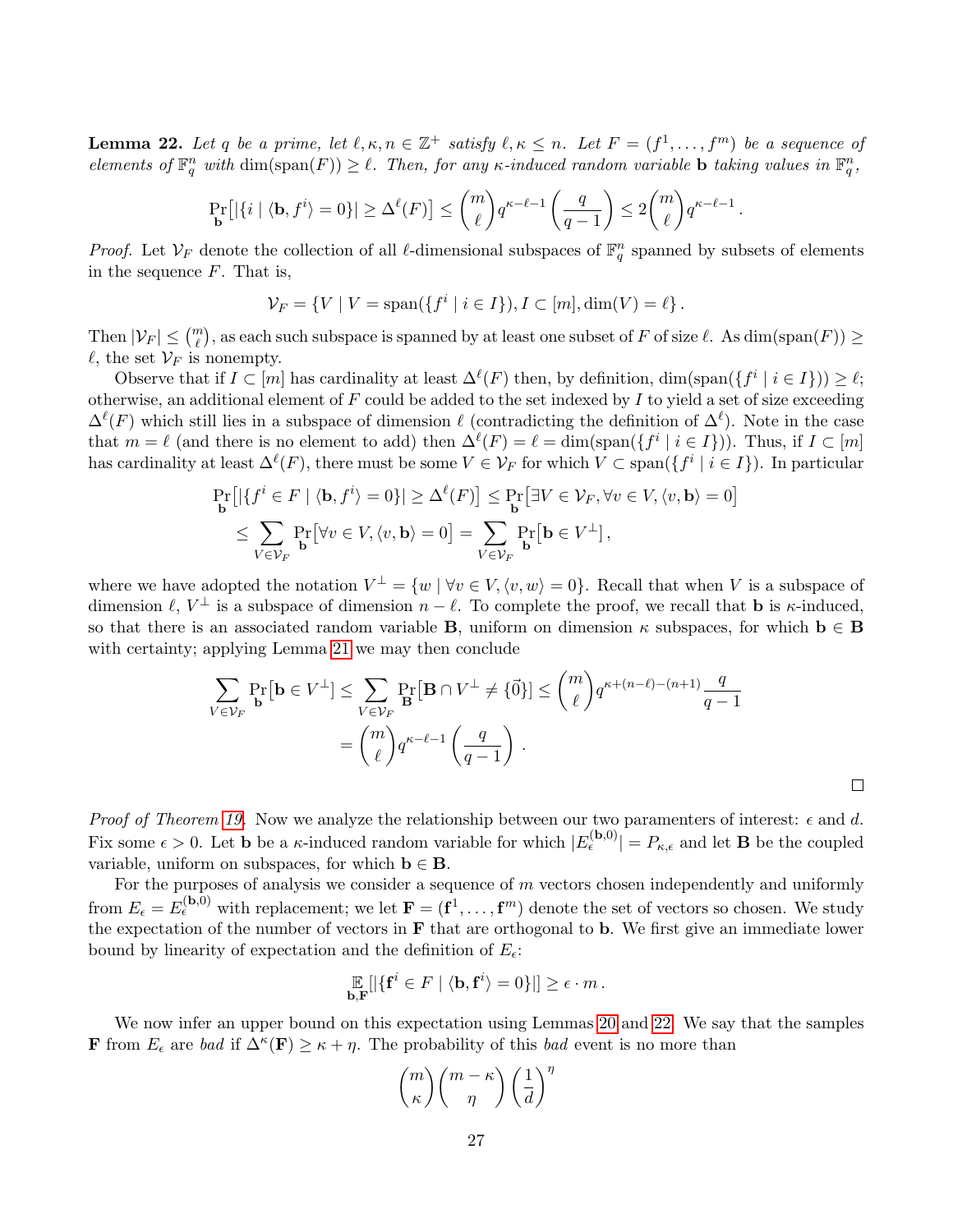by Lemma [20.](#page-25-1) For bad selections, we crudely upper bound the expectation by  $m$ ; for good selections we further split the expectation based on the random variable  $\bf{B}$ . We say that  $\bf{B}$  is *terrible* (for a fixed  $F = (f^1, ..., f^m)$  if there exists some  $b \in \mathbf{B}$  such that  $|\{f^i \in F \mid \langle b, f^i \rangle = 0\}| \geq \Delta^{\kappa}(F)$ . Otherwise, **B** is great. The probability of a *terrible* selection of **B** is bounded above by  $(2/q) {m \choose \kappa}$  in light of Lemma [22](#page-26-0) (applied with  $\ell = \kappa$ ). In this pessimistic case (that **B** is terrible), we again upper bound the expectation by m. Then if the experiment is neither bad nor terrible, we may clearly upper bound the expectation by  $\kappa + \eta$ . So, for any  $\eta > 0$  we conclude that

$$
\mathop{\mathbb{E}}_{\mathbf{b},\mathbf{B},F}[|\{f_i \in F \mid \langle \mathbf{b}, f_i \rangle = 0\}|] \leq (\kappa + \eta) + m \left( \binom{m}{\kappa} \binom{m - \kappa}{\eta} \left( \frac{1}{d} \right)^{\eta} + \frac{2}{q} \binom{m}{\kappa} \right)
$$

and hence that

$$
\epsilon \le \left(\frac{\kappa+\eta}{m}\right) + {m \choose \kappa} \left({m \choose \eta}\left(\frac{1}{d}\right)^{\eta} + \frac{2}{q}\right).
$$

 $\Box$ 

<span id="page-27-0"></span>**Corollary 23.** Let  $\kappa$  and n be parameters satisfying  $1 \leq \kappa < n$  and let q be a prime such that  $q \geq 2^{4\kappa}$ . Then for  $\epsilon \geq 5eq^{-1/(2(\kappa+1))}$  we have  $P_{\kappa,\epsilon} \leq 5eq^{\kappa}/\epsilon$ . In particular, for such  $\epsilon$  and any  $\kappa$ -induced **b**, the set  $|E_{\epsilon}^{(\mathbf{b},0)}| \leq 5eq^{\kappa}/\epsilon.$ 

Proof. Consider parameters for Theorem [19](#page-24-0) that satisfy the following:

$$
1 < d \le q^{1/(2(\kappa+1))}
$$
,  $m = \frac{d\eta}{2e}$ , and  $\eta = \log q$ .

First note that  $\kappa < 4\kappa \leq \log q = \eta$  (as  $q \geq 2^{4\kappa}$ ). Then, consider a set  $E_{\epsilon}^{(\mathbf{b},0)}$  for some **b**. We have

$$
\epsilon \le \left(\frac{\kappa + \eta}{m}\right) + {m \choose \kappa} \left(\left(\frac{me}{\eta d}\right)^{\eta} + \frac{2}{q}\right)
$$
  
\n
$$
\le \left(\frac{2\eta}{m}\right) + 3 {m \choose \kappa} q^{-1}
$$
  
\n
$$
\le \left(\frac{4e}{d}\right) + 3 {d\eta/2e \choose \kappa} q^{-1} \le \underbrace{\left(\frac{4e}{d}\right) + 3 \left(\frac{d\eta}{2\kappa}\right)^{\kappa} q^{-1}}_{(t)}.
$$

Since  $q \geq 2^{4\kappa}$ , we may write  $q = 2^{2\alpha\kappa}$  for some  $\alpha \geq 2$  and it follows that

$$
\left(\frac{\log q}{\kappa}\right)^{\kappa} = (2\alpha)^{\kappa} \le (2^{\alpha})^{\kappa} = \sqrt{q}
$$

because  $2\alpha \leq 2^{\alpha}$  for all  $\alpha \geq 2$ . In light of this, consider the second term in the expression (†) above:

$$
3\left(\frac{d\eta}{2\kappa}\right)^{\kappa}q^{-1}\leq \frac{3}{2}\left(\frac{d\eta}{\kappa}\right)^{\kappa}q^{-1}\leq \frac{3}{2}\left(\frac{d^{\kappa}}{\sqrt{q}}\right)\cdot\left(\left(\frac{\log q}{\kappa}\right)^{\kappa}\frac{1}{\sqrt{q}}\right)\leq \frac{3}{2d}\leq \frac{e}{d}.
$$

We conclude that for any  $1 < d \leq q^{1/(2(\kappa+1))}$ ,  $P_{\kappa,\epsilon} \geq dq^k \implies \epsilon \leq 5e/d$ . Observe then that for any  $\epsilon > 5e/q^{1/(2(\kappa+1))}$  we may apply the argument above to  $P_{\kappa,\epsilon}$  with  $d = 5e/\epsilon$  and conclude that  $P_{\kappa,\epsilon} \le$  $5eq^{\kappa}/\epsilon$ .  $\Box$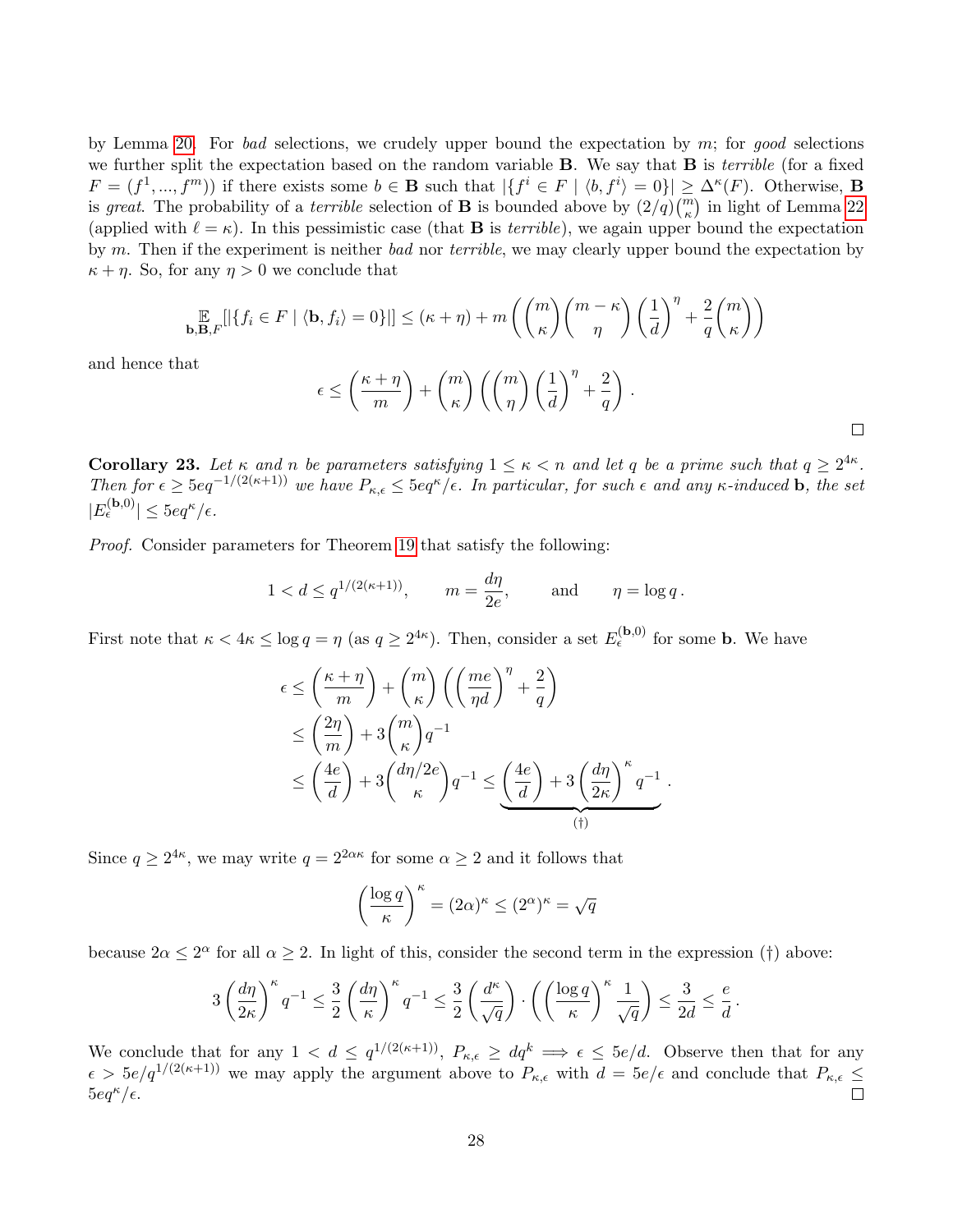Predicting Arbitrary Values. We now show that the adversary cannot due much better than Theo-rem [19](#page-24-0) even if the task is predicting the value  $\langle \mathbf{b}, \cdot \rangle$ .

<span id="page-28-0"></span>**Theorem 24.** Let **b** be a  $\kappa$ -induced random variable in  $\mathbb{F}_q^n$  and let **g** be a random variable over  $\mathbb{F}_q$ (arbitrarily dependent on **b**). For  $\epsilon > 0$  we generalize the notation above so that

$$
E_{\epsilon}^{(\mathbf{b},\mathbf{g})} = \left\{ f \in \mathbb{F}_q^n \middle| \Pr_{\mathbf{b},\mathbf{g}}[\langle \mathbf{b}, f \rangle = \mathbf{g}] \ge \epsilon \right\}.
$$

Then  $|E_{\epsilon^2/8}^{(\mathbf{b},0)}|$  $\frac{\epsilon^{( \mathbf{b}, 0 )}}{\epsilon^2/8}|\geq \frac{\epsilon^2}{8}$  $\frac{\epsilon^2}{8} |E_{\epsilon}^{(\mathbf{b},\mathbf{g})}|.$ 

*Proof.* For an element  $\psi \in E_{\epsilon}^{(\mathbf{b}, \mathbf{g})}$ , define  $F_{\psi} = \{(x, \langle x, \psi \rangle) \mid x \in \mathbb{F}_p^n\}$ . Note that  $Pr_{\mathbf{b}, \mathbf{g}}[(\mathbf{b}, \mathbf{g}) \in F_{\psi}] \ge \epsilon$ by assumption. For any  $\delta < \epsilon$ , there is a subset  $F^* \subset E_{\epsilon}^{(\mathbf{b}, \mathbf{g})}$  for which (i.)  $|F^*| \leq 1/\delta$ , and (ii.) for any  $\psi \in E_{\epsilon}^{(\mathbf{b}, \mathbf{g})},$ 

$$
\Pr_{\mathbf{b},\mathbf{g}}\left[(\mathbf{b},\mathbf{g})\in\left(F_{\psi}\cap\left(\bigcup_{f'\in F^*}F_{f'}\right)\right)\right]\geq\epsilon-\delta.
$$

To see this, consider incrementally adding elements of  $E_{\epsilon}^{(\mathbf{b}, \mathbf{g})}$  into  $F^*$  so as to greedily increase

$$
\Pr_{\mathbf{b},\mathbf{g}}\left[(\mathbf{b},\mathbf{g})\in \bigcup_{f'\in F^*} F_{f'}\right].
$$

If this is process is carried out until no  $\psi \in E_{\epsilon}^{(\mathbf{b}, \mathbf{g})}$  increases the total probability by more than  $\delta$ , then it follows that every  $F_{\psi}$  intersects with the set with probability mass at least  $\epsilon - \delta$ , as desired. Note also that this termination condition is achieved after including no more than  $1/\delta$  sets. It follows that for any  $\psi \in E_{\epsilon}^{(\mathbf{b}, \mathbf{g})},$ 

$$
\underset{f' \in F^*}{\mathbb{E}} \Pr_{\mathbf{b}}[\langle \mathbf{b}, \psi \rangle = \langle \mathbf{b}, f' \rangle] \geq (\epsilon - \delta)\delta
$$

and hence

$$
\mathop{\mathbb{E}}_{f' \in F^*} \mathop{\mathbb{E}}_{\psi \in E_{\epsilon}^{(\mathbf{b}, \mathbf{g})}} \Pr_{\mathbf{b}}[\langle \mathbf{b}, \psi \rangle = \langle \mathbf{b}, f' \rangle] \geq (\epsilon - \delta)\delta.
$$

Then there exists an  $f^*$  for which

$$
\mathop{\mathbb{E}}_{\psi \in E_{\epsilon}^{(\mathbf{b}, \mathbf{g})}} \Pr[\langle \mathbf{b}, \psi \rangle = \langle \mathbf{b}, f^* \rangle] \geq (\epsilon - \delta) \delta.
$$

Setting  $\delta = \epsilon/2$  and we see that

$$
\mathop{\mathbb{E}}_{\psi \in E^{(\mathbf{b}, \mathbf{g})}_\epsilon} \Pr[\langle \mathbf{b}, \psi \rangle = \langle \mathbf{b}, f^* \rangle] = \Pr_{\mathbf{b}, \psi \in E^{(\mathbf{b}, \mathbf{g})}_\epsilon} [\langle \mathbf{b}, \psi \rangle = \langle \mathbf{b}, f^* \rangle] \geq \frac{\epsilon^2}{4} \, .
$$

Using this expectation (of a probability), we bound the probability it is greater than 1/2 its mean. As the inner product is bi-linear,

$$
\Pr_{\psi \in E_{\epsilon}^{(\mathbf{b}, \mathbf{g})}} \left[ \Pr_{\mathbf{b}} [\langle \mathbf{b}, \psi - f^* \rangle = 0] \ge \frac{\epsilon^2}{8} \right] \ge \frac{\epsilon^2}{8}.
$$

Thus, an  $\epsilon^2/8$  fraction of the set  $\{\psi - f^* \mid \psi \in E_{\epsilon}^{(\mathbf{b}, \mathbf{g})}\}\$  must be a subset of  $E_{\epsilon^2/8}^{(\mathbf{b},0)}$  $\epsilon^{(0,0)}_{\epsilon^2/8}$ : the claim of the theorem follows, that  $|E_{c^2/8}^{(\mathbf{b},0)}|$  $\vert \epsilon^{({\bf b},0)}_{\epsilon^2/8} \vert \geq (\epsilon^2/8) \vert E^{({\bf b},{\bf g})}_{\epsilon} \vert \, .$  $\Box$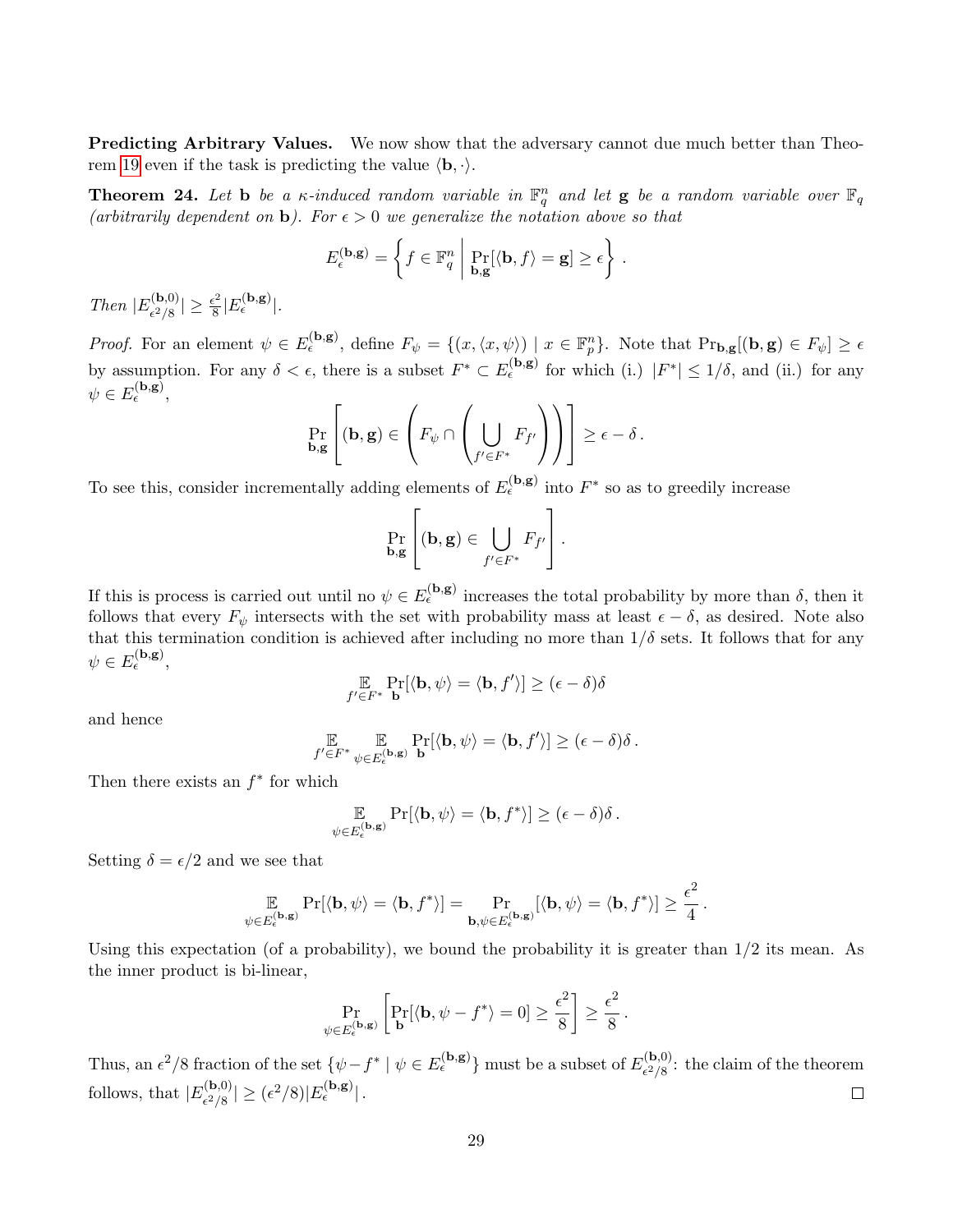With the language and settings of this last Theorem, applying Corollary [23](#page-27-0) to appropriately control  $|E^{({\bf b},0)}_{c^2/{\bf s}}|$  $\binom{[{\bf b},0)}{\epsilon^2/8}$  yields the following bound on  $|E_{\epsilon}^{({\bf b}, {\bf g})}|$ .

**Corollary 25.** Let  $\kappa$  and  $n$  be parameters satisfying  $1 \leq \kappa < n$  and let q be a prime such that  $q \geq 2^{4\kappa}$ . Let **b** be any  $\kappa$ -induced random variable in  $\mathbb{F}_q^n$  and **g** any random variable in  $\mathbb{F}_q$ . Then for any  $\epsilon \geq$  $11q^{-1/(4(\kappa+1))}$  it holds that

$$
|E_{\epsilon}^{(\mathbf{b},\mathbf{g})}|\leq \frac{8}{\epsilon^2}\frac{5eq^{\kappa}}{\epsilon^2/8}=\frac{320eq^{\kappa}}{\epsilon^4}.
$$

This implies all high min-entropy distributions are not predictable in the above game.

<span id="page-29-2"></span>**Lemma 26.** Let **b** be a  $\kappa$ -induced random variable in  $\mathbb{F}_q^n$ . Let **g** be an arbitrary random variable in  $\mathbb{F}_q$ . Let **e** be a random variable with  $H_{\infty}(e) = s$ . Let  $E_{\epsilon}^{(b,g)}$  be as defined in Theorem [24.](#page-28-0) Then for  $\epsilon > 0$ ,

$$
\Pr_{\psi \leftarrow \mathbf{e}, \mathbf{b}, \mathbf{g}} \left[ \langle \mathbf{b}, \psi \rangle = \mathbf{g} \right] \le 2^{-s} |E_{\epsilon}^{(\mathbf{b}, \mathbf{g})}| + \epsilon.
$$

*Proof.* Our predictable set  $E_{\epsilon} = E_{\epsilon}^{(\mathbf{b}, \mathbf{g})}$  gives us no guarantee on the instability of the inner product. If  $\psi \in E_{\epsilon}$  then we upper bound the probability by 1. Because e has min-entropy s, we know that no element is selected with probability greater than  $2^{-s}$ , thus the probability of a lying inside a set of size  $|E_{\epsilon}|$  is at most  $|E_{\epsilon}|/2^{s}$ . Outside of our predictable set, we know that the probability of a stable inner product cannot be greater than  $\epsilon$  by definition of  $E_{\epsilon}$ . Therefore if  $\psi$  does not fall in the predictable set we bound the probability by  $\epsilon$  (for simplicity, we ignore the multiplicative term less than 1).  $\Box$ 

<span id="page-29-1"></span>**Corollary 27.** Let k and n be parameters with  $n > k$  and let q be a prime such that  $q \geq 2^{4(n-k)}$ . Let  $\epsilon \geq 11q^{-1/(4(n-k+1))}$  be a parameter. Then for all distributions  $\mathbf{e} \in \mathbb{F}_q^n$  such that

$$
\mathrm{H}_{\infty}(\mathbf{e}) \ge \log \left( \frac{320e q^{n-k}}{\epsilon^5} \right),\,
$$

it holds that (for any **b** and **g** above)  $\Pr_{\mathbf{b},\mathbf{g},\mathbf{e}}[\langle \mathbf{b},\mathbf{e}\rangle=\mathbf{g}]\leq 2\epsilon+k/q^{n-k}$  and thus **e** is  $(k, 2\epsilon+k/q^{n-k})$  -MIPURS.

The additional  $k/q^{n-k}$  term is due to the probability that A may not be full rank, all of the above analysis was conditioned on **A** being full rank. The corollary then follows by replacing  $\kappa = n - k$ .

### <span id="page-29-0"></span>5 Pattern Matching Obfuscation from Code Offset in the Exponent

In this section we introduce a second application for our main theorem. This application is known as pattern matching obfuscation. The goal is to obfuscate a string v of length n which consists of  $(0, 1, \perp)$ where  $\perp$  is a wildcard. The obfuscated program on input  $x \in \{0,1\}^n$  should output 1 if and only if  $\forall i, x_i = v_i \vee v_i = \bot$ . Roughly, the wildcard positions are matched automatically. We directly use definitions and the construction from the recent work of Bishop et al. [\[BKM](#page-31-0)+18]. Our improvement is in analysis, showing security for more distributions  $V$ . We start by introducing a definition of security:

**Definition 8.** Let  $C_n$  be a family of circuits that take inputs of length n and let  $O$  be a PPT algorithm taking  $n \in \mathbb{N}$  and  $C \in \mathcal{C}_n$  outputting a new circuit  $C'$ . Let  $\mathcal{D}_n$  be an ensemble of distribution families where each  $D \in \mathcal{D}_n$  is a distribution over circuits in  $\mathcal{C}_n$ .  $\mathcal{O}$  is a distributional VBB obfuscator for  $\mathcal{D}_n$ over  $\mathcal{C}_n$  if: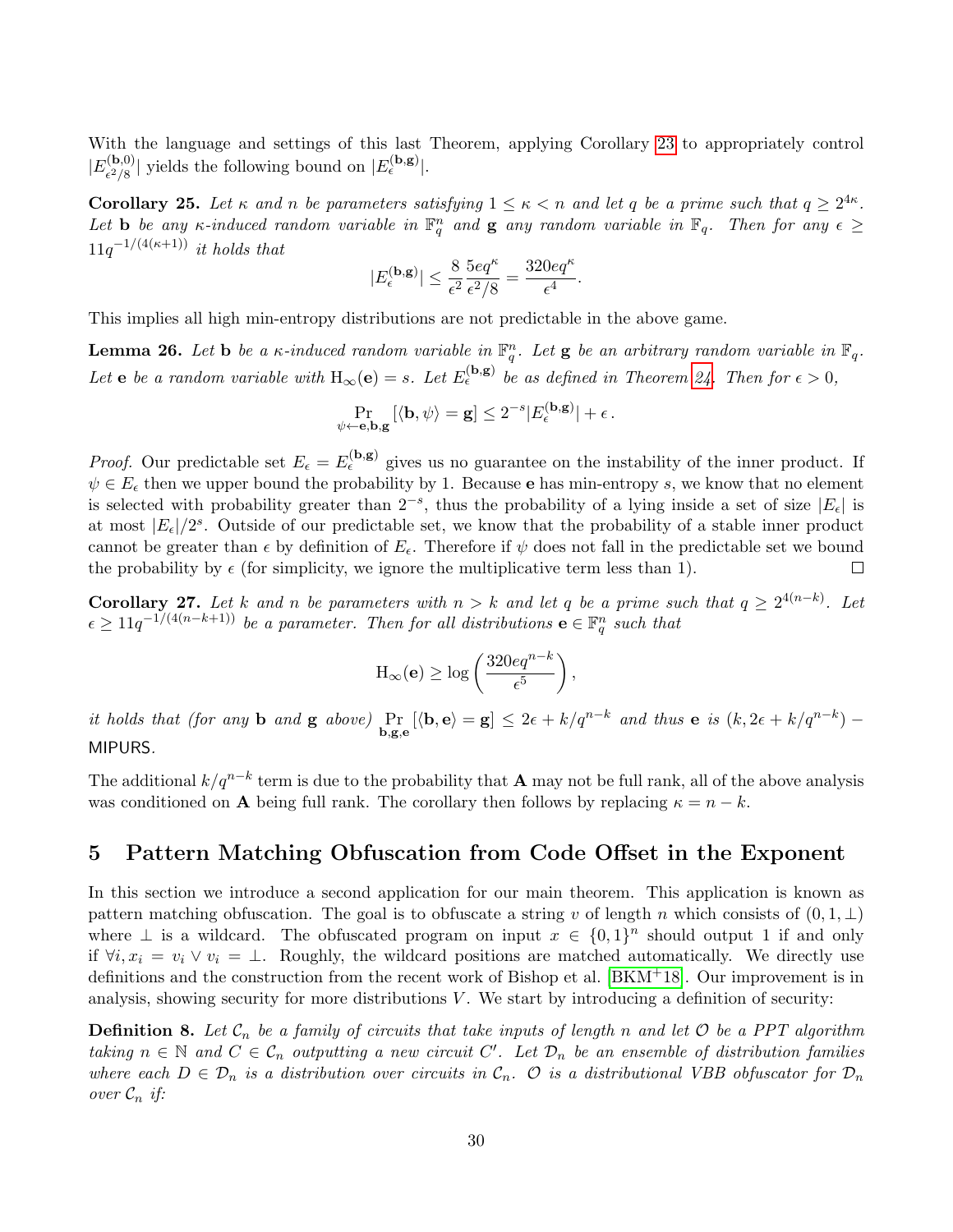- 1. Functionality: For each  $n, C \in \mathcal{C}_n$  and  $x \in \{0,1\}^n$ ,  $Pr_{\mathcal{O}, C'}[C'(x) = C(x)] \ge 1 \text{ngl}(n)$ .
- 2. Slowdown: For each  $n, C \in \mathcal{C}_n$ , the resulting C' can be evaluated in time  $\text{poly}(|C|, n)$ .
- 3. Security: For each generic adversary  $A$  making at most m queries, there is a polynomial time simulator S such that  $\forall n \in \mathbb{N}$ , and each  $D \in \mathcal{D}_n$  and each predicate P

$$
\left|\Pr_{\substack{C \leftarrow \mathcal{D}_n,\\ \mathcal{O}^{\mathcal{G}}, \mathcal{A}}}[\mathcal{A}^{\mathcal{G}}(\mathcal{O}^{\mathcal{G}}(C,1^n)) = P(C)] - \Pr_{C \leftarrow \mathcal{D}_n, \mathcal{S}}[S^C(1^{|C|},1^n) = P(C)]\right| \leq {\rm ngl}(n).
$$

Construction 3. We now reiterate the construction from Bishop et al. adapted to use a random linear code for some prime  $q = q(n)$ .

 $\mathcal{O}(\mathbf{v} \in \{0, 1, \perp\}^n, q, g)$ : where g is a generator of a group  $\mathbb{G}_q$ . 1. Sample  $\mathbf{A} \in (\mathbb{F}_q)^{2n \times n}$ ,  $\mathbf{x}_0 = 0, \mathbf{x}_{1,...,n-1} \leftarrow (\mathbb{F}_q)^{n-1}.$ 2. Sample  $\mathbf{e} \in \mathbb{Z}_q^{2n}$  uniformly. 3. For  $i = 0$  to  $n - 1$ : (a) If  $v_i = 1$  set  $e_{2i} = 0$ . (b) If  $v_i = 0$  set  $e_{2i+1} = 0$ . (c) If  $v_i = \perp$  set  $e_{2i} = 0, e_{2i+1} = 0$ . 4. Compute  $y = Ax + e$ .

 $\overline{1}$ 

5. Output  $g^{\mathbf{y}}, \mathbf{A}$ .

 $\text{Eval}(g^{\mathbf{y}}, \mathbf{A}, \psi \in \{0, 1\}^n)$ : 1. Define I as  $\{i \in [1...2n] \mid \psi_{\lfloor i/2 \rfloor} = (i \mod 2)\}.$ 2. Compute  $A_{\mathcal{I}}^{-1}$ . If none exists output  $\bot$ .

<span id="page-30-0"></span>3. Output 
$$
g^{\mathbf{A}_{\mathcal{I},1}^{-1} \cdot \mathbf{y}} \stackrel{?}{=} g
$$
.

To state our security theorem we need to map strings v over  $\{0, 1, \perp\}$  to binary strings.

 $\text{Bin}(\mathbf{v}) = \mathbf{s}$  where  $\sqrt{ }$  $\int$  $\mathcal{L}$  $s_i = 10$  if  $v_i = 1$ ,  $s_i = 01$  if  $v_i = 0$ ,  $s_i = 00$  if  $v_i = \perp$ .

Lastly, define the distribution  $\mathbf{e}' = \mathbf{r} \cdot_c \text{Bin}(\mathbf{v})_i$  for uniform distributed  $\mathbf{r} \in \mathbb{F}_q^{2n}$ .

**Theorem 28.** Let  $\ell \in \mathbb{Z}^+$  be a free parameter. Define V as the set of all distributions V such that  $E' = U_{\mathbb{F}_q}^n \cdot_c$  Bin(V) is a distribution that is  $(n, \beta)$  – MIPURS. Then Construction [3](#page-30-0) is VBB secure for generic  $\dot{\mathcal{D}}$  making at most m queries with distinguishing probability at most

$$
\frac{((m+n+2)(m+n+1))^{2}}{2}\left(\frac{3}{q}+\beta\right).
$$

*Proof.* Like the work of Bishop et al.  $[BKM^+18,$  $[BKM^+18,$  Theorem 16 the VBB security of the theorem follows by noting for any adversary A there exists a simulator S that initializes A, provides them with 2n random handles (and simulates the interaction with  $\mathcal{O}_r$ ) and outputs their output. By Theorem [2,](#page-10-1) the output of this simulator differs from the adversary in the real game by at most the above probability.  $\Box$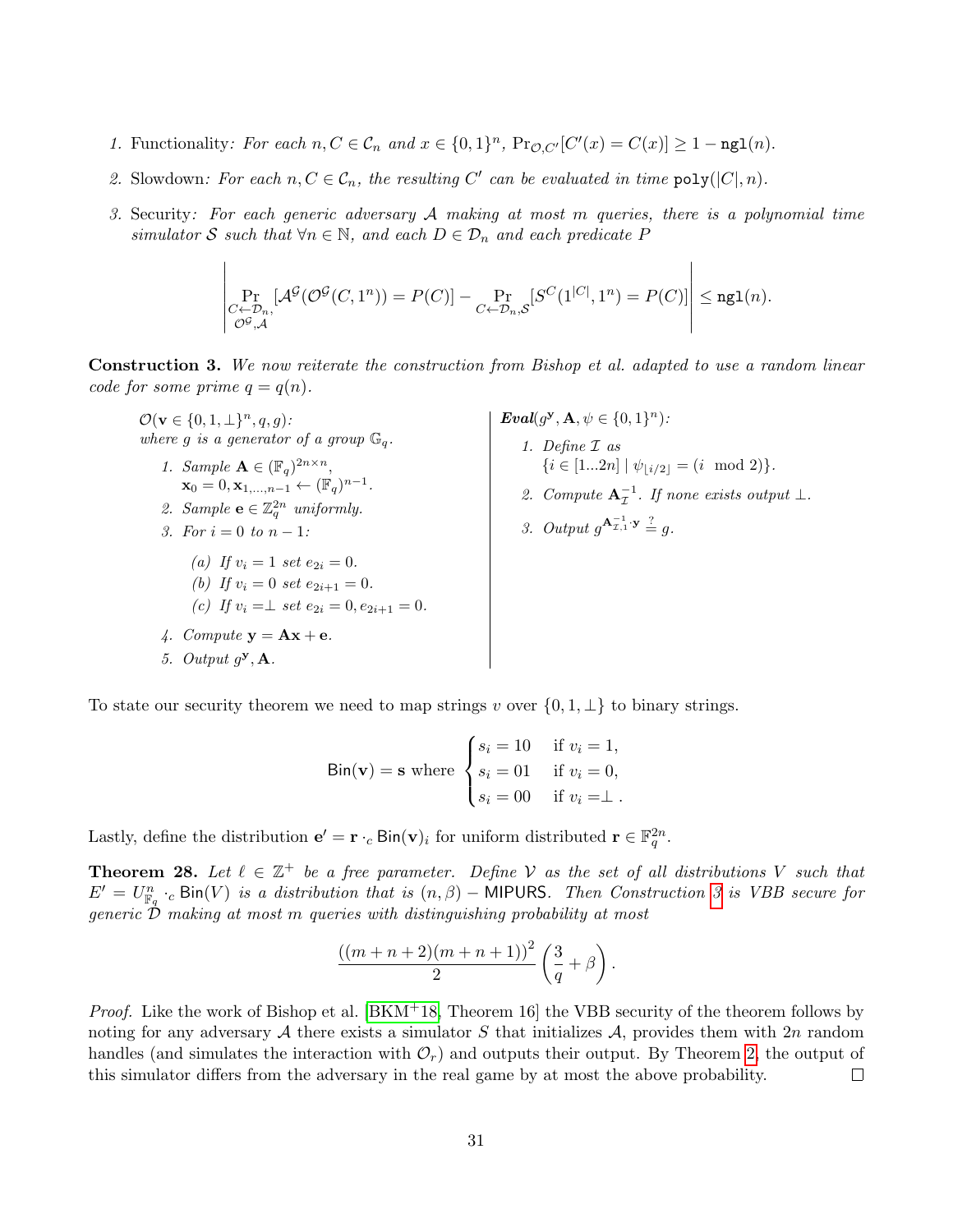### Acknowledgements

The authors give special thanks to reviewer comments and feedback. The authors thank James Bartusek, Ryann Cartor, Fermi Ma, and Mark Zhandry and their helpful discussions of their work. The work of Benjamin Fuller is funded in part by NSF Grants No. 1849904 and 1547399. This material is based upon work supported by the National Science Foundation under Grant No. 1801487.

This research is based upon work supported in part by the Office of the Director of National Intelligence (ODNI), Intelligence Advanced Research Projects Activity (IARPA), via Contract No. 2019-19020700008. The views and conclusions contained herein are those of the authors and should not be interpreted as necessarily representing the official policies, either expressed or implied, of ODNI, IARPA, or the U.S. Government. The U.S. Government is authorized to reproduce and distribute reprints for governmental purposes notwithstanding any copyright annotation therein.

### References

- <span id="page-31-5"></span>[ACEK17] Daniel Apon, Chongwon Cho, Karim Eldefrawy, and Jonathan Katz. Efficient, reusable fuzzy extractors from LWE. In International Conference on Cyber Security Cryptography and Machine Learning, pages 1–18. Springer, 2017.
- <span id="page-31-6"></span>[AG11] Sanjeev Arora and Rong Ge. New algorithms for learning in presence of errors. In International Colloquium on Automata, Languages, and Programming, pages 403–415. Springer, 2011.
- <span id="page-31-2"></span>[AGV09] Adi Akavia, Shafi Goldwasser, and Vinod Vaikuntanathan. Simultaneous hardcore bits and cryptography against memory attacks. In Omer Reingold, editor, Theory of Cryptography, volume 5444 of Lecture Notes in Computer Science, pages 474–495. Springer Berlin Heidelberg, 2009.
- <span id="page-31-4"></span>[BCKP14] Nir Bitansky, Ran Canetti, Yael Tauman Kalai, and Omer Paneth. On virtual grey box obfuscation for general circuits. In Advances in Cryptology - CRYPTO 2014 - 34th Annual Cryptology Conference, Santa Barbara, CA, USA, August 17-21, 2014, Proceedings, Part II, 2014.
- <span id="page-31-7"></span>[BD20] Zvika Brakerski and Nico Döttling. Hardness of lwe on general entropic distributions. In Advances in Cryptology —EUROCRYPT, 2020. <https://eprint.iacr.org/2020/119>.
- <span id="page-31-0"></span>[BKM+18] Allison Bishop, Lucas Kowalczyk, Tal Malkin, Valerio Pastro, Mariana Raykova, and Kevin Shi. A simple obfuscation scheme for pattern-matching with wildcards. In Annual International Cryptology Conference, pages 731–752. Springer, 2018.
- <span id="page-31-3"></span>[BLMZ19] James Bartusek, Tancrède Lepoint, Fermi Ma, and Mark Zhandry. New techniques for obfuscating conjunctions. In Eurocrypt, pages 636–666, 2019. [https://eprint.iacr.org/](https://eprint.iacr.org/2018/936) [2018/936](https://eprint.iacr.org/2018/936).
- <span id="page-31-1"></span>[Boy04] Xavier Boyen. Reusable cryptographic fuzzy extractors. In Proceedings of the 11th ACM conference on Computer and communications security, CCS '04, pages 82–91, New York, NY, USA, 2004. ACM.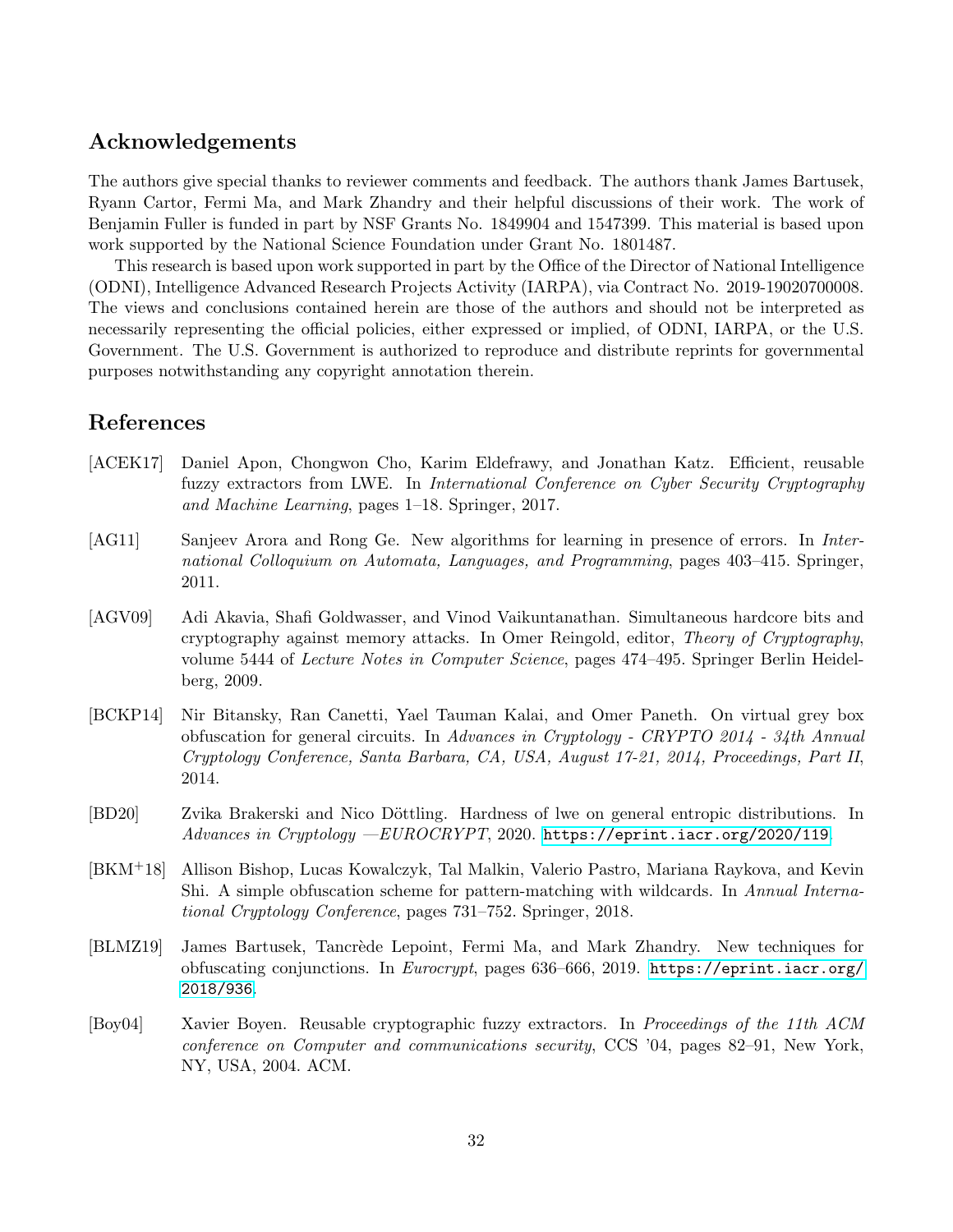- <span id="page-32-13"></span>[Bra93] Stefan Brands. Untraceable off-line cash in wallet with observers. In Annual International Cryptology Conference, pages 302–318. Springer, 1993.
- <span id="page-32-9"></span>[BW19] Ward Beullens and Hoeteck Wee. Obfuscating simple functionalities from knowledge assumptions. In *IACR International Workshop on Public Key Cryptography*, pages 254–283. Springer, 2019.
- <span id="page-32-7"></span>[CD08] Ran Canetti and Ronny Ramzi Dakdouk. Obfuscating point functions with multibit output. In Advances in Cryptology–EUROCRYPT 2008, pages 489–508. Springer, 2008.
- <span id="page-32-1"></span>[CFP+16] Ran Canetti, Benjamin Fuller, Omer Paneth, Leonid Reyzin, and Adam Smith. Reusable fuzzy extractors for low-entropy distributions. In Advances in Cryptology –  $EUROCRYPT$ , pages 117–146. Springer, 2016.
- <span id="page-32-2"></span>[CFP+21] Ran Canetti, Benjamin Fuller, Omer Paneth, Leonid Reyzin, and Adam Smith. Reusable fuzzy extractors for low-entropy distributions. Journal of Cryptology, 34(1):1–33, 2021.
- <span id="page-32-12"></span>[CKVW10] Ran Canetti, Yael Tauman Kalai, Mayank Varia, and Daniel Wichs. On symmetric encryption and point obfuscation. In Theory of Cryptography, 7th Theory of Cryptography Conference, TCC 2010, Zurich, Switzerland, February 9-11, 2010. Proceedings, pages 52–71, 2010.
- <span id="page-32-10"></span>[CRV10] Ran Canetti, Guy N Rothblum, and Mayank Varia. Obfuscation of hyperplane membership. In Theory of Cryptography Conference, pages 72–89. Springer, 2010.
- <span id="page-32-11"></span>[DGG15] Ozgür Dagdelen, Sebastian Gajek, and Florian Göpfert. Learning with errors in the exponent. In ICISC 2015, pages 69–84. Springer, 2015.
- <span id="page-32-8"></span>[DMQ13] Nico Döttling and Jörn Müller-Quade. Lossy codes and a new variant of the learning-witherrors problem. In Thomas Johansson and Phong Q. Nguyen, editors, EUROCRYPT, volume 7881 of Lecture Notes in Computer Science, pages 18–34. Springer, 2013.
- <span id="page-32-0"></span>[DORS08] Yevgeniy Dodis, Rafail Ostrovsky, Leonid Reyzin, and Adam Smith. Fuzzy extractors: How to generate strong keys from biometrics and other noisy data. SIAM Journal on Computing, 38(1):97–139, 2008.
- <span id="page-32-14"></span>[Eli57] Peter Elias. List decoding for noisy channels. 1957.
- <span id="page-32-5"></span>[FMR13] Benjamin Fuller, Xianrui Meng, and Leonid Reyzin. Computational fuzzy extractors. In Advances in Cryptology-ASIACRYPT 2013, pages 174–193. Springer, 2013.
- <span id="page-32-6"></span>[FMR20] Benjamin Fuller, Xianrui Meng, and Leonid Reyzin. Computational fuzzy extractors. Information and Computation, page 104602, 2020.
- <span id="page-32-4"></span>[FP19] Benjamin Fuller and Lowen Peng. Continuous-source fuzzy extractors: source uncertainty and insecurity. In 2019 IEEE International Symposium on Information Theory (ISIT), pages 2952–2956. IEEE, 2019.
- <span id="page-32-3"></span>[FRS16] Benjamin Fuller, Leonid Reyzin, and Adam Smith. When are fuzzy extractors possible? In International Conference on the Theory and Application of Cryptology and Information Security, pages 277–306. Springer, 2016.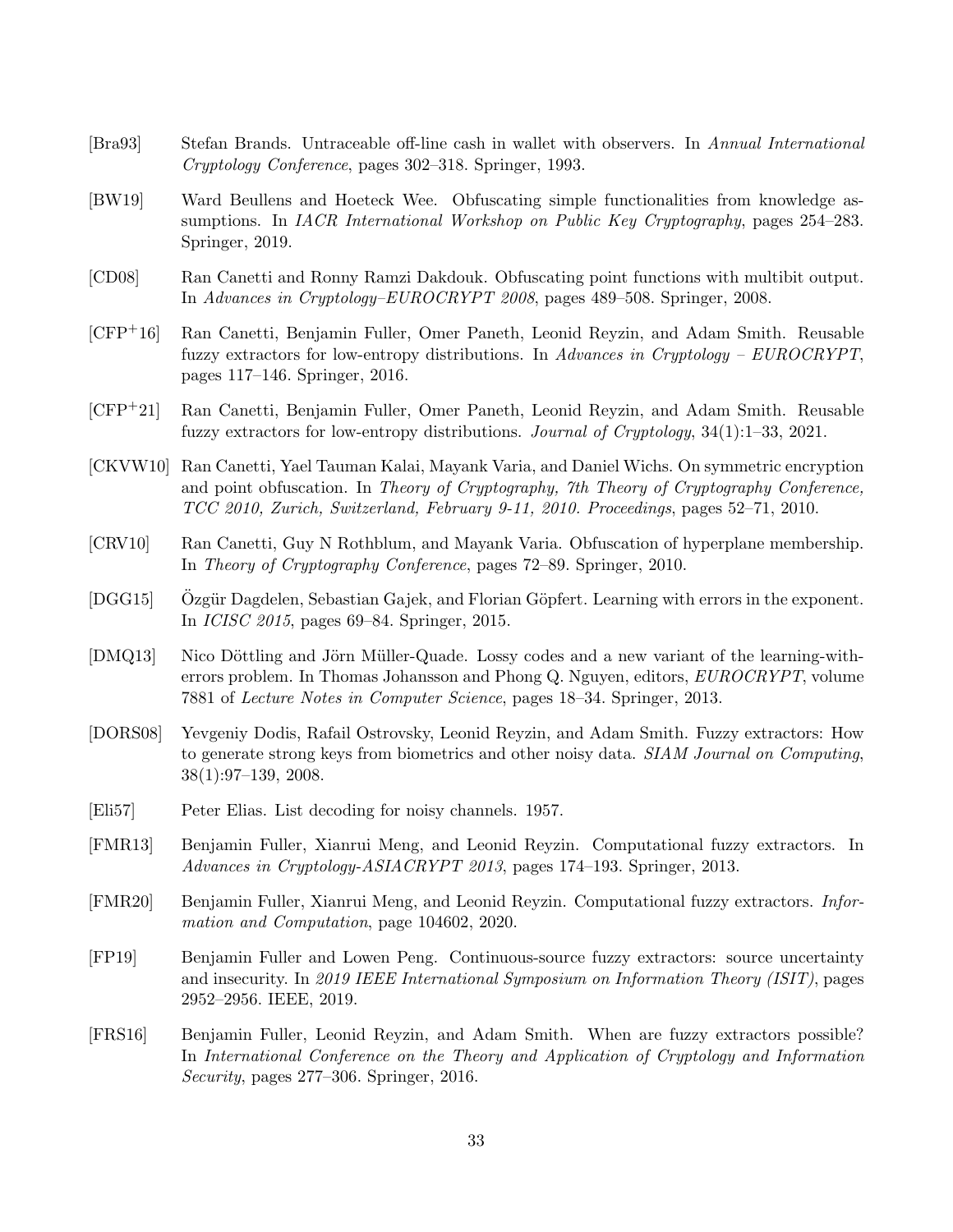- <span id="page-33-0"></span>[FRS20] Benjamin Fuller, Leonid Reyzin, and Adam Smith. When are fuzzy extractors possible? IEEE Transactions on Information Theory, 2020.
- <span id="page-33-14"></span>[GS98] Venkatesan Guruswami and Madhu Sudan. Improved decoding of reed-solomon and algebraicgeometric codes. In Foundations of Computer Science, 1998. Proceedings. 39th Annual Symposium on, pages 28–37. IEEE, 1998.
- <span id="page-33-10"></span>[Gur10] Venkatesan Guruswami. Introduction to coding theory - lecture 2: Gilbert-Varshamov bound. University Lecture, 2010.
- <span id="page-33-7"></span>[GZ19] Steven D. Galbraith and Lukas Zobernig. Obfuscated fuzzy hamming distance and conjunctions from subset product problems. In Theory of Cryptography, 2019. [https://eprint.](https://eprint.iacr.org/2019/620) [iacr.org/2019/620](https://eprint.iacr.org/2019/620).
- <span id="page-33-12"></span>[HHLT20] Jing Hao, Han Huang, Galyna Livshyts, and Konstantin Tikhomirov. Distribution of the minimum distance of random linear codes. In 2020 IEEE International Symposium on Information Theory (ISIT), pages 114–119. IEEE, 2020.
- <span id="page-33-5"></span>[HRvD+16] Charles Herder, Ling Ren, Marten van Dijk, Meng-Day Yu, and Srinivas Devadas. Trapdoor computational fuzzy extractors and stateless cryptographically-secure physical unclonable functions. IEEE Transactions on Dependable and Secure Computing, 2016.
- <span id="page-33-6"></span>[JHR+17] Chenglu Jin, Charles Herder, Ling Ren, Phuong Ha Nguyen, Benjamin Fuller, Srinivas Devadas, and Marten Van Dijk. Fpga implementation of a cryptographically-secure puf based on learning parity with noise. Cryptography, 1(3):23, 2017.
- <span id="page-33-1"></span>[JW99] Ari Juels and Martin Wattenberg. A fuzzy commitment scheme. In Sixth ACM Conference on Computer and Communication Security, pages 28–36. ACM, November 1999.
- <span id="page-33-8"></span>[MP13] Daniele Micciancio and Chris Peikert. Hardness of SIS and LWE with Small Parameters. In Advances in Cryptology - CRYPTO 2013, Lecture Notes in Computer Science. 2013.
- <span id="page-33-4"></span>[NZ93] Noam Nisan and David Zuckerman. Randomness is linear in space. Journal of Computer and System Sciences, pages 43–52, 1993.
- <span id="page-33-9"></span>[Pei06] Chris Peikert. On error correction in the exponent. In Theory of Cryptography Conference, pages 167–183. Springer, 2006.
- <span id="page-33-3"></span>[Pra62] Eugene Prange. The use of information sets in decoding cyclic codes. IRE Transactions on Information Theory, 8(5):5–9, 1962.
- <span id="page-33-2"></span>[Reg05] Oded Regev. On lattices, learning with errors, random linear codes, and cryptography. In Proceedings of the thirty-seventh annual ACM Symposium on Theory of Computing, pages 84–93, New York, NY, USA, 2005. ACM.
- <span id="page-33-11"></span>[Reg10] Oded Regev. The learning with errors problem (invited survey). In Proceedings of the 2010 IEEE 25th Annual Conference on Computational Complexity, pages 191–204. IEEE Computer Society, 2010.
- <span id="page-33-13"></span>[RS60] Irving S Reed and Gustave Solomon. Polynomial codes over certain finite fields. *Journal of* the society for industrial and applied mathematics, 8(2):300–304, 1960.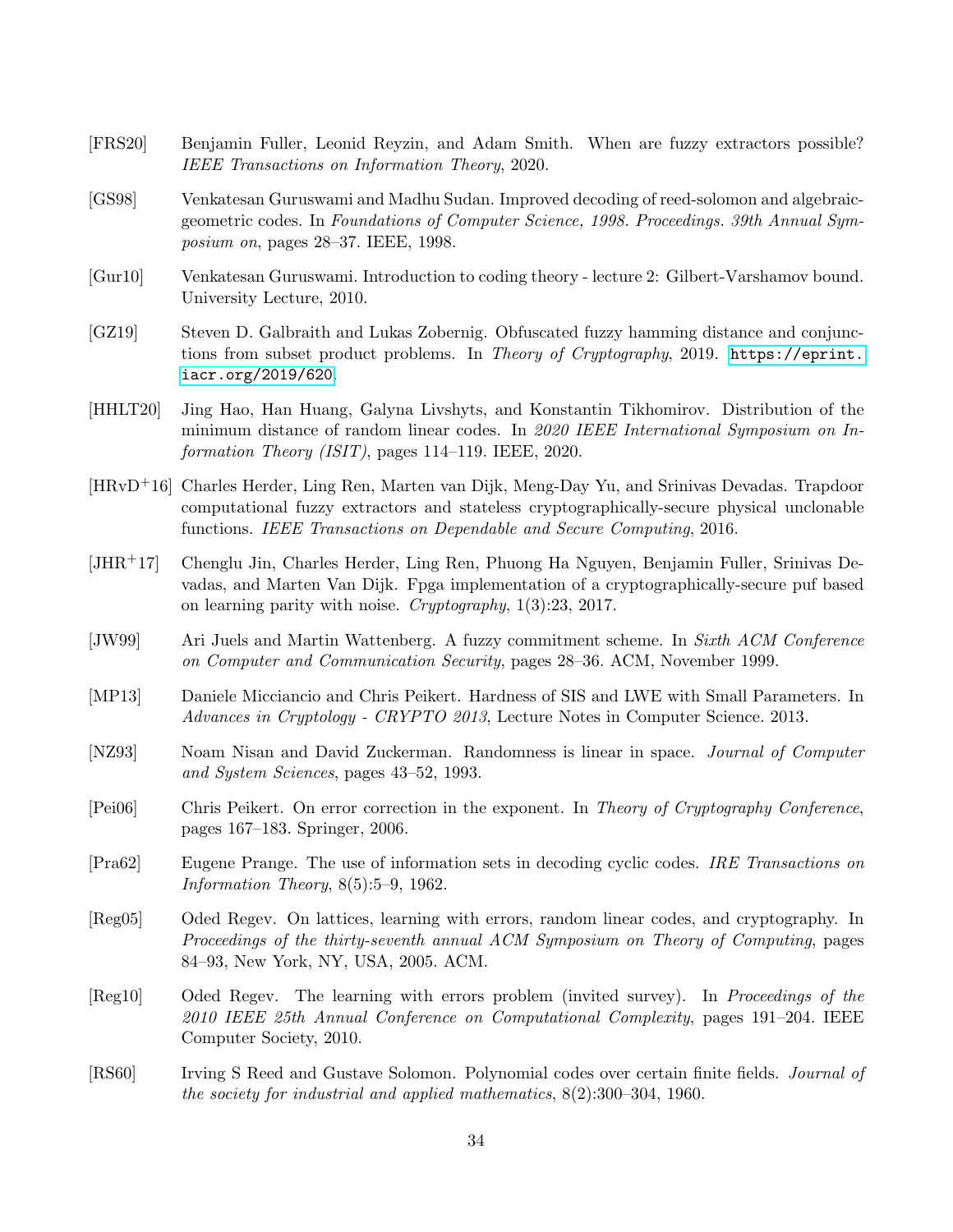- <span id="page-34-7"></span>[Sha79] Adi Shamir. How to share a secret. Commun. ACM, 22(11):612–613, 1979.
- <span id="page-34-4"></span>[Sho97] Victor Shoup. Lower bounds for discrete logarithms and related problems. In International Conference on the Theory and Applications of Cryptographic Techniques, pages 256–266. Springer, 1997.
- <span id="page-34-0"></span>[SSF19] Sailesh Simhadri, James Steel, and Benjamin Fuller. Cryptographic authentication from the iris. In International Conference on Information Security, pages 465–485. Springer, 2019.
- <span id="page-34-6"></span>[WB86] Lloyd R Welch and Elwyn R Berlekamp. Error correction for algebraic block codes, December 30 1986. US Patent 4,633,470.
- <span id="page-34-1"></span>[WCD+17] Joanne Woodage, Rahul Chatterjee, Yevgeniy Dodis, Ari Juels, and Thomas Ristenpart. A new distribution-sensitive secure sketch and popularity-proportional hashing. In Annual International Cryptology Conference, pages 682–710. Springer, 2017.
- <span id="page-34-2"></span>[WL18] Yunhua Wen and Shengli Liu. Robustly reusable fuzzy extractor from standard assumptions. In International Conference on the Theory and Application of Cryptology and Information Security, pages 459–489. Springer, 2018.
- <span id="page-34-3"></span>[WLG19] Yunhua Wen, Shengli Liu, and Dawu Gu. Generic constructions of robustly reusable fuzzy extractor. In IACR International Workshop on Public Key Cryptography, pages 349–378. Springer, 2019.

### <span id="page-34-5"></span>A Generic Group Formalism and Analysis

### A.1 The Generic Group Model and the Simultaneous Oracle Game

The focus of this section is on proving Theorem [2.](#page-10-1) Our proof uses the simultaneous oracle game introduced by Bishop et al. [\[BKM](#page-31-0)+18, Section 4]. In this game, the adversary is given two oracles  $\mathcal{O}_1$  and a second oracle  $\mathcal{O}^*$  that is either  $\mathcal{O}_1$  or  $\mathcal{O}_2$  with probability 1/2. If  $\mathcal{O}^* = \mathcal{O}_1$  it is sampled with independent randomness from the first copy. Bishop et al. show that if an adversary cannot distinguish in this game, they cannot distinguish the two oracles  $\mathcal{O}_1$  and  $\mathcal{O}_2$ . Since the adversary has access to two oracles simultaneously it is easier to formalize when the adversary can distinguish: The adversary's distinguishing ability arises directly from repeated responses. The adversary can only notice inconsistency when (i.) one oracle returns a new response and the other does not or (ii.) if both responses are repeated but not consistent with the same prior query.

**Definition 9** (Generic Group Model (GGM) [\[Sho97\]](#page-34-4)). An application in the generic group model is defined as an interaction between a m-attacker A and a challenger C. For a cyclic group  $\mathbb{G}_N$  of order N with fixed generator g, a uniformly random function  $\sigma : [N] \to [M]$  is sampled, mapping group exponents in  $\mathbb{Z}_N$  to a set of labels  $\mathcal{L}$ . Label  $\sigma(x)$  for  $x \in \mathbb{Z}_N$  corresponds to the group element  $g^x$ . We consider M large enough that the probability of a collision between group elements under  $\sigma$  is negligible so we assume that  $\sigma$  is injective.

Based on internal randomness, C initializes A with some set of labels  $\mathcal{L} = {\{\sigma(x_i)\}}_{i=0}^n$ . It then implements the group operation oracle  $\mathcal{O}_G(\cdot,\cdot)$ , which on inputs  $\sigma_1$ ,  $\sigma_2 \in [M]$  does the following:

1. if either  $\sigma_1$  or  $\sigma_2$  are not in  $\mathcal{L}$ , return  $\perp$ .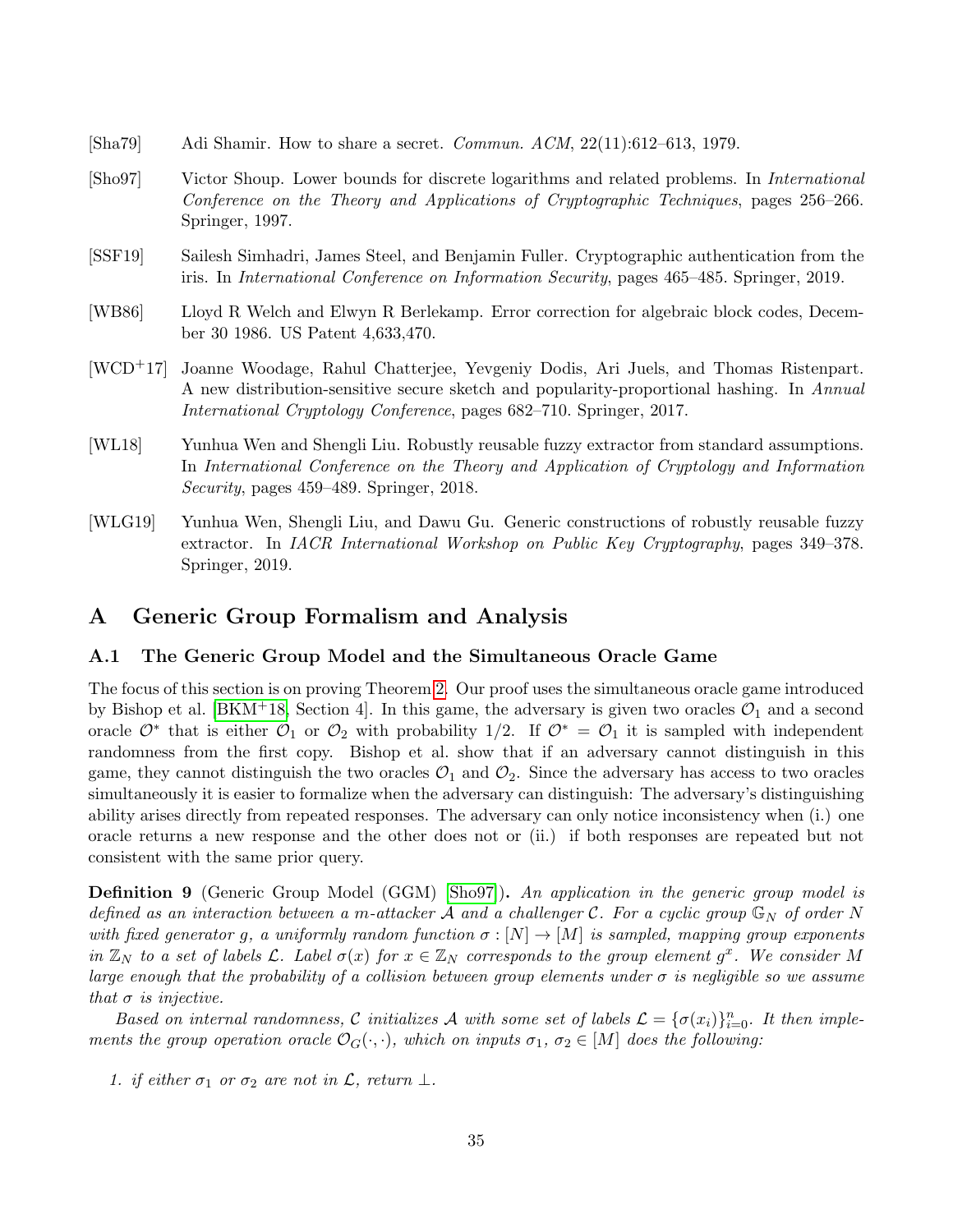2. Otherwise, set  $x = \sigma^{-1}(\sigma_1)$  and  $y = \sigma^{-1}(\sigma_2)$  compute  $x + y \in \mathbb{Z}_N$  and return  $\sigma(x + y)$ , add  $\sigma(x + y)$ to L.

A is allowed at most m queries to the oracle, after A outputs a bit which is sent to C which outputs a bit indicating whether A was successful.

The above structure captures distinguishing games. Search games can be defined similarly. Bishop et. al. formalized the simultaneous oracle game  $[BKM^+18]$  $[BKM^+18]$ . The formal structure is as follows.

**Definition 10** (Simultaneous Oracle Game  $[BKM^+18]$  $[BKM^+18]$  definition 6). An adversary is given access to a pair of oracles  $(\mathcal{O}_M, \mathcal{O}_*)$  where  $\mathcal{O}_*$  is drawn from the same distribution as  $\mathcal{O}_M$  with probability 1/2 (with independent internal randomness) and is  $\mathcal{O}_S$  with probability 1/2. In each round, the adversary asks the same query to both oracles. The adversary wins the game if they quess correctly the identity of  $\mathcal{O}_*$ .

We note that even if the oracles are drawn from the same distribution their handle mapping functions  $\sigma$ , using their independent internal randomness, will respond with distinct handles with overwhelming probability even if their responses represent the same underlying group element. The distributions that the oracles are drawn from represent any internal randomness used to implement the oracle by the challenger in the definition of the generic group model.

In [\[BKM](#page-31-0)<sup>+</sup>18], Bishop et. al. also define two sets  $\mathcal{H}^t_S$  and  $\mathcal{H}^t_M$  which are the sets of handles returned by the two oracles after t query rounds. They use these sets to define a function  $\Phi: \mathcal{H}_S^t \to \mathcal{H}_M^t$ . Initially the adversary sets  $\Phi(h_S^{t,i})$  $S^{t,i}_{S}$  =  $h_M^{t,i}$  for each element indexed by i in the initial sets given by the oracles. The adversary can only distinguish if (i.) one oracle returns a new handle, while the other is repeated or (ii.) the two oracles both return old handles that are not consistent under Φ. Hardness of the simultaneous oracle game is sufficient to show that the two games cannot be distinguished. We state a lemma from Bishop et al.:

<span id="page-35-0"></span>**Lemma 29** ([\[BKM](#page-31-0)<sup>+</sup>18] Lemma 7). Suppose there exists an algorithm A such that

$$
|\Pr[\mathcal{A}^{\mathcal{G}_{\mathcal{M}}}(\mathcal{O}^{\mathcal{G}_{\mathcal{M}}})=1]-\Pr[\mathcal{A}^{\mathcal{G}_{\mathcal{S}}}(\mathcal{O}^{\mathcal{G}_{\mathcal{S}}})=1]|\geq \delta.
$$

Then an adversary can win the simultaneous oracle game with probability at least  $\frac{1}{2} + \frac{\delta}{2}$  $\frac{\delta}{2}$  for any pair of oracles  $(\mathcal{O}_{\mathcal{M}}, \mathcal{O}_{*} = \mathcal{O}_{\mathcal{M}}/\mathcal{O}_{\mathcal{S}}).$ 

In the above  $\mathcal{A}^{\mathcal{G}_{\mathcal{M}}}(\mathcal{O}^{\mathcal{G}_{\mathcal{M}}})$  corresponds to an adversary being initialized with handles from  $\mathcal{G}_{\mathcal{M}}$  and having an oracle to  $\mathcal{G}_{\mathcal{M}}$ .  $\mathcal{A}^{\mathcal{G}_{\mathcal{S}}}(\mathcal{O}^{\mathcal{G}_{\mathcal{S}}})$  is defined similarly.

Remark 1. It is convenient for us to change the query capability of the adversary in the simultaneous oracle game. Rather than single group operation queries we allow the adversary to make queries in the form of a vector representing a linear combination of the initial set of handles given by the pair of oracles. Specifically, a query  $\mathcal{X} = (c_0, \ldots, c_n)$  is given to both  $\mathcal{O}_M$  and  $\mathcal{O}_*$  where they compute and return their responses. Each query to this interface can be simulated using a polynomial number of queries to the traditional group oracle.

Proof of Theorem [2.](#page-10-1) We begin by noting that since the output range of  $\sigma$  is  $q^3$  the probability of  $\sigma(x)$  =  $\sigma(y)$  when  $x \neq y$  is at most  $1/q^2$  so taking a union bound over all q elements, the probability of some collision existing is at most  $1/q$ . Thus, for the remainder of the proof we restrict to the case when  $\sigma$  is a 1-1 function.

We begin the proof by describing the two oracles we use in the simultaneous oracle game called the Code and Random Oracles.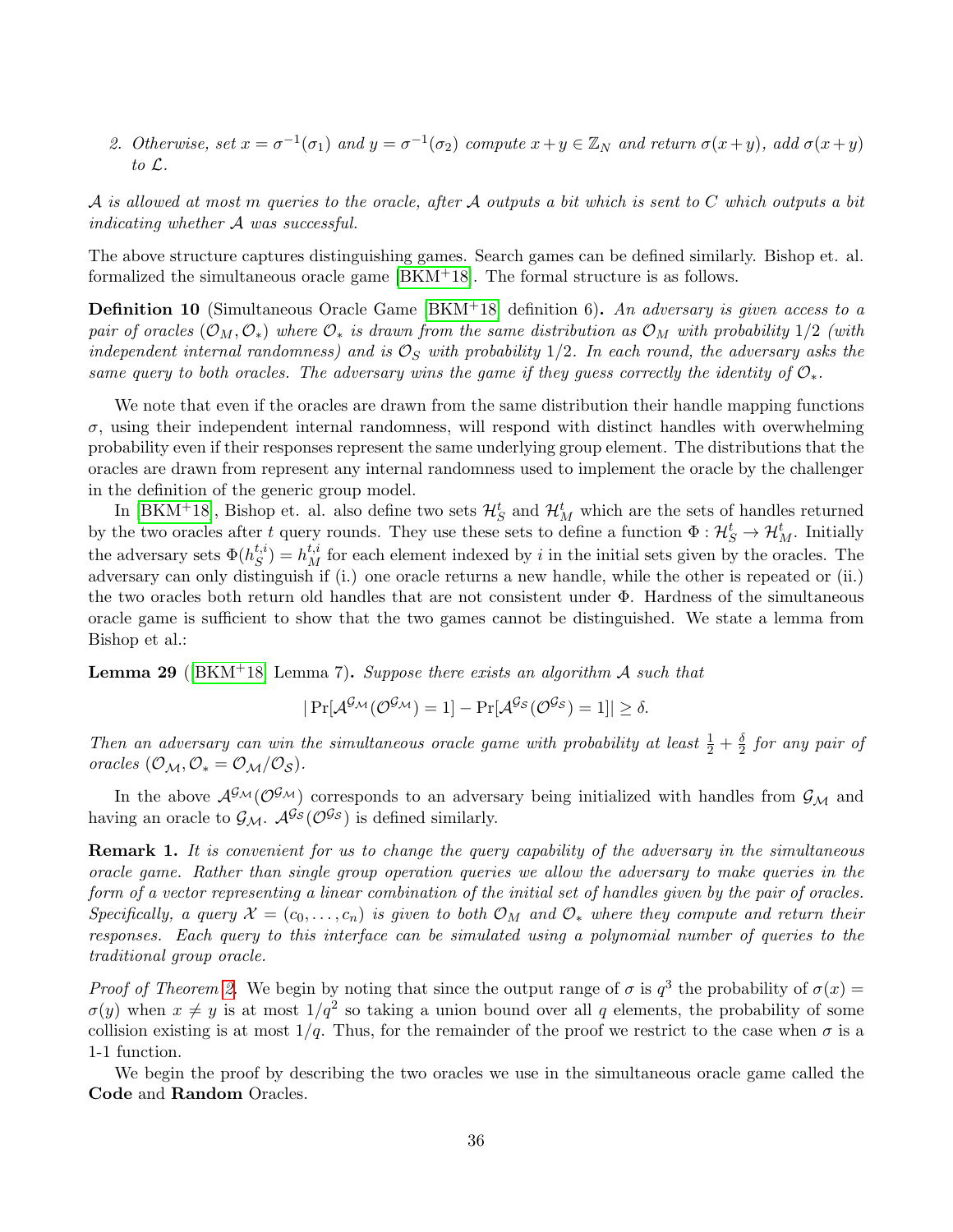Code Oracle. We define a code oracle that responds to queries faithfully. We denote this oracle  $\mathcal{O}_c$ (and particular sampled function as  $\sigma_c$ ). This oracle picks a message x, uses the generating matrix **A** and the error vector **e** which is a  $(k, \beta)$  – MIPURS distribution.

The oracle begins by calculating the noisy codeword  $\mathbf{b}_1, ..., \mathbf{b}_n$  as  $\mathbf{b} = \mathbf{Ax} + \mathbf{e}$ . The oracle prepends  $b_0 =$ 1 (to allow the adversary constant calculations) and sends  $(\sigma_c(b_0), \ldots, \sigma_c(b_n))$  to D. When queried with a vector  $\vec{\chi} = (\chi_0, \chi_1, \ldots, \chi_n) \in \mathbb{Z}_q^{n+1}$  the oracle answers with an encoded group element  $\sigma_c(\sum_{i=0}^n \chi_i \cdot b_i)$ .

**Random Oracle.** We also define an oracle  $\mathcal{O}_r$  that creates  $n + 1$  random initial encodings and responds to all distinct requests for linear combinations with distinct random elements. For a sequence of indeterminates  $y = (y_0, y_1, \ldots, y_n)$ , this oracle can be described as a table where the left side is a vector representing a linear combination of the indeterminates and the right side is a handle associated with each vector.

When presented a query, if the vector is in the oracle's table, it responds with the handle on the right side of the table. When the query is a new linear combination, it generates a distinct, random handle. The adversary then stores the vector and the handle in the table and sends the handle to D. We denote the handles  $\tau_i$  to distinguish them from the encoded group elements of the code oracle.

<span id="page-36-0"></span>**Lemma 30.** In a simultaneous oracle game, the probability that any adversary  $\mathcal{D}$ , when interacting with group oracles  $(\mathcal{O}_c, \mathcal{O}_s = \mathcal{O}_c/\mathcal{O}_r)$  succeeds after m queries is at most

$$
|\Pr[\mathcal{D}(\mathcal{O}_c) = 1] - \Pr[\mathcal{D}(\mathcal{O}^*) = 1]| \le \gamma \left(\frac{1}{q} + \beta\right)
$$

for  $\gamma = ((m+n+2)(m+n+1))^2/4$ .

*Proof.* We examine the simultaneous oracle game that the adversary plays between  $\mathcal{O}_c$  and  $\mathcal{O}^*$ . The adversary maintains its function  $\Phi$  as it makes queries. We also analyze the underlying structure of  $\mathcal{O}_c$ . Denote the adversary's linear combination as  $\gamma||\chi_1, \ldots, \chi_n$ . We distinguish the first element as it is multiplied by 1 leading to an offset in the resulting product. We do this by noticing that for  $i \geq 1$ , the group element  $b_i$  is  $\mathbf{A}_i \mathbf{x} + \mathbf{e}_i$  (we use  $\mathbf{A}_i$  to denote the *i*th row of a matrix  $\mathbf{A}$ ):

$$
\sum_{i=1}^n \chi_i b_i + \gamma = \sum_{i=1}^n \chi_i(\mathbf{A}_i \cdot \mathbf{x}) + \sum_{i=1}^n \chi_i(\mathbf{e}_i) + \gamma = \langle \chi, \mathbf{A} \mathbf{x} \rangle + \langle \chi, \mathbf{e} \rangle + \gamma.
$$

Again,  $\mathcal{O}_r$  responds to each distinct query with a new handle. This means that there is exactly one occasion to distinguish when  $\mathcal{O}_* = \mathcal{O}_c$  or  $\mathcal{O}_r$ . This is when the handle returned by  $\mathcal{O}_c$  is known and  $\mathcal{O}_r$ is new. We divide our cases with respect to the linear combination query  $\chi$ . If  $\chi$  is not in the null space of the code **A**, we call this case 1. If  $\chi$  is in the null space of **A** we call this case 2.

**Case 1.** Initially, x is both uniform and private. We can write the product of  $\chi$  and our noisy code word **b** as  $\chi(\mathbf{b}) = \chi(\mathbf{A}\mathbf{x} + \mathbf{e}) = (\chi \mathbf{A})\mathbf{x} + \chi(\mathbf{e})$ . Since  $\chi \notin \text{null}(\mathbf{A})$  then for at least one index *i* there is a  $\chi_i \cdot \mathbf{A}_i \neq 0$ . Since x has full entropy, then  $(\chi_i \mathbf{A}_i)\mathbf{x}_i$  also has full entropy and the sum of the terms has full entropy. After the first query,  $x$  is no longer uniform. With each query, the adversary learns a predicate about the difference of all previous queries, simply that they do not produce the same element. After  $m$ queries (and  $n+1$  starting handles) there are  $\eta = (m+n+1)(m+n+2)/2$  query differences, giving the same number of these equality predicates. Note that the adversary wins if a single of these predicates is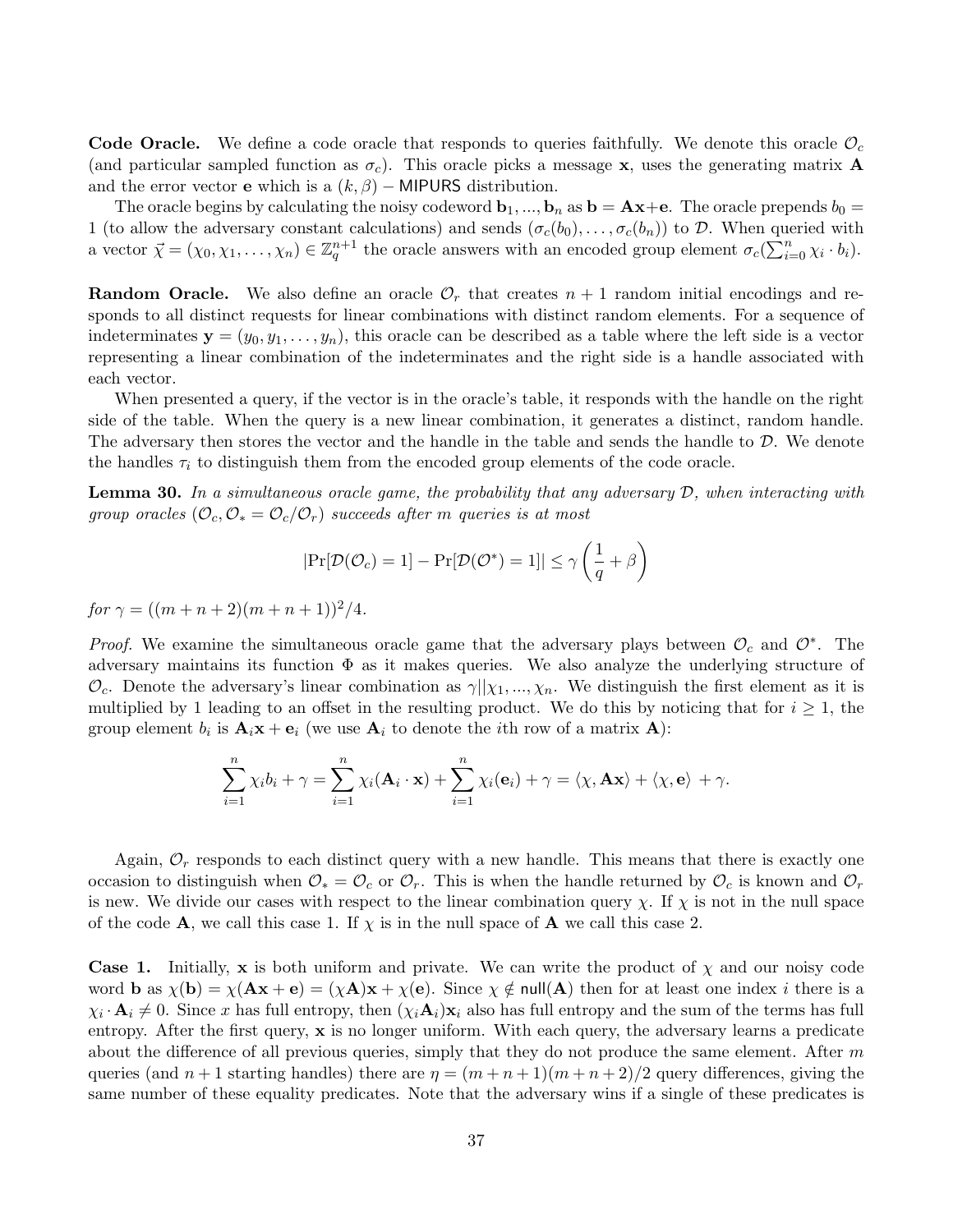1 meaning we can consider  $\eta$  total values for the random variable, denoted EQ representing the equality predicate pattern. Then, using a standard conditional min-entropy argument [\[DORS08,](#page-32-0) Lemma 2.2b]. Thus,

$$
\forall i, \tilde{\mathcal{H}}_{\infty}(\mathbf{x}_i \mid \mathbf{EQ}, \mathbf{A}) \ge \log q - \log \eta.
$$

Thus, it follows that after m queries,

$$
\tilde{\mathrm{H}}_{\infty}(\chi(\mathbf{A}\mathbf{x}) \mid \mathbf{EQ}, \mathbf{A}) \ge \log q - \log \eta.
$$

Thus, the probability that this linear combination represents a known value (on average across a) is:

$$
\mathop{\mathbb{E}}_{\mathbf{A},\text{EQ}}\left[\max_z \Pr[(\chi(\mathbf{A}\mathbf{x})=z \mid \mathbf{A}, \text{EQ}]\right] \leq \frac{\eta}{q}.
$$

**Case 2.** Decomposing the linear combination of the codeword into  $\chi$ ( $\mathbf{Ax}+\mathbf{e}$ ) since  $\chi$  is in the null space of A then the linear combination is just  $\vec{0} + \langle \chi, e \rangle$ . Since e is a  $(k, \beta)$  – MIPURS distribution, then an upper bound for the power of the adversary to predict the outcome of the linear combination (and thus the outcome of  $\langle \chi, e \rangle + \gamma$  is β. In this case we also lose entropy due to the linear predicates. After m queries, we pay the same log  $\eta$  bits so the probability is increased to  $\eta\beta$ .

These two cases are mutually exclusive. Thus, to calculate the probability of either of these cases occurring after m queries (and  $n + 1$  starting handles) we take the sum. There are only q distinct group elements, and therefore handles. Even a handle with full entropy will collide with a known handle with probability equal to the number of known handles over the size of the group. Since each query can only produce one handle, we have  $\eta$  distinct pairs of handles after m queries. So taking a union bound over each query, we upper bound the distinguishing probability for the adversary by

$$
\eta\left(\frac{\eta}{q} + \eta\beta\right) = \eta^2\left(\frac{1}{q} + \beta\right)
$$

.

This completes the proof of Lemma [30](#page-36-0) by setting  $\gamma = \eta^2$ .

This lemma gives us the distinguishing power of an adversary interacting with our code oracle and our random oracle. Our random oracle never has collisions because it creates fresh handles every time. We now create an oracle that represents a distribution over uniform elements as claimed in Theorem [2.](#page-10-1) Note that this oracle is different than  $\mathcal{O}_r$  which responded to all distinct queries with distinct handles. This third handle initializes n random elements and faithfully represents the group operation. For a fresh query this oracle has probability  $1/q$  of returning a previously seen handle. We call this last oracle the uniform oracle. In this case the adversary only distinguishes by seeing a repeated query handle. This probability is at most  $\eta/q$ . To simplify the final result we know this value is at most  $\gamma/q$  since  $\gamma = \eta^2$ .

Taking the result of this Lemma [30,](#page-36-0) we can prove Theorem [2](#page-10-1) using Lemma [29](#page-35-0) (and the modification to the uniform oracle) where

$$
\delta/2 \stackrel{def}{=} \gamma \left(\frac{2}{q} + \beta\right).
$$

Since the probability of an adversary winning the simultaneous oracle game is bounded above by

$$
1/2 + \delta/2 = 1/2 + \gamma \left(\frac{2}{q} + \beta\right)
$$

 $\Box$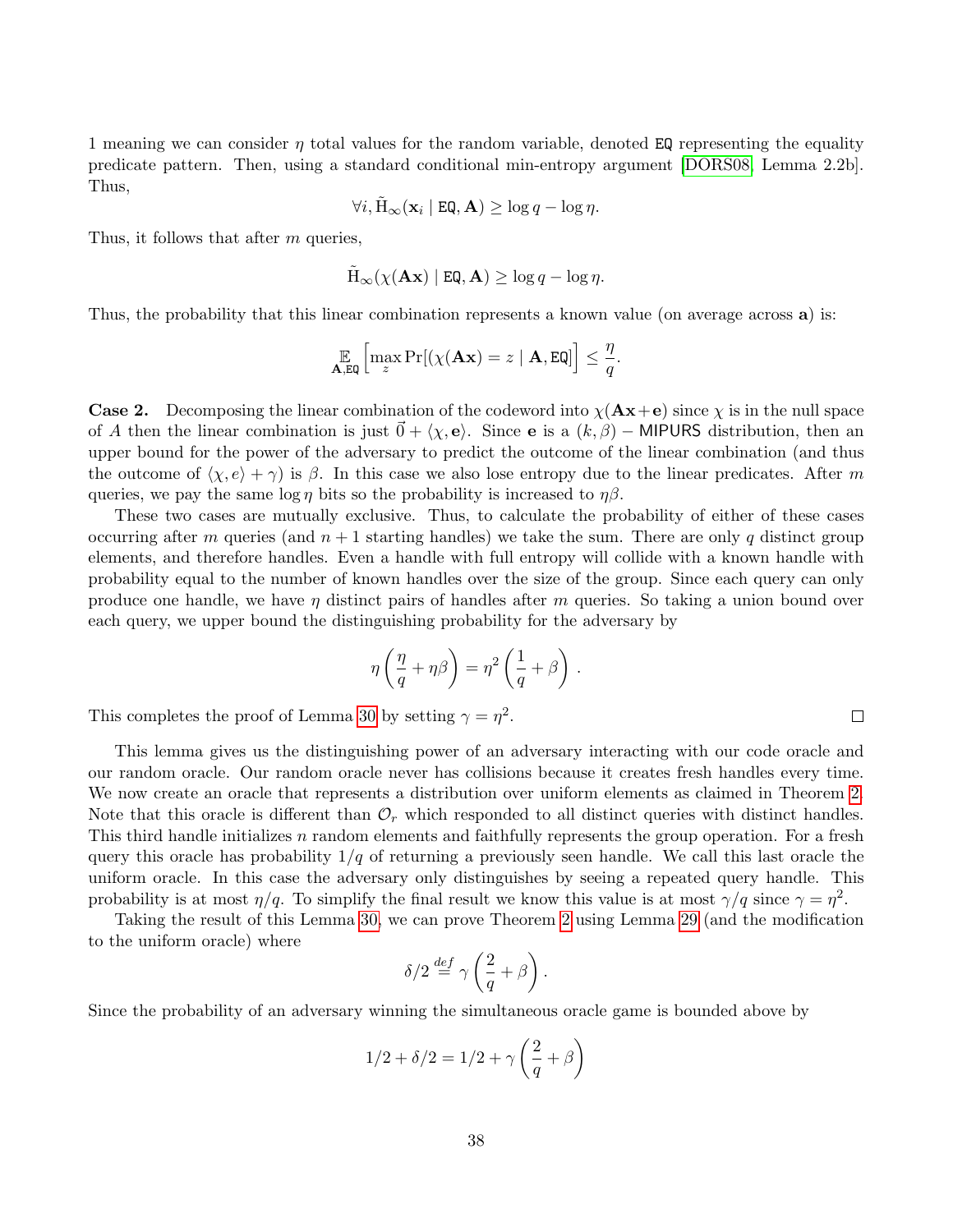then

$$
Pr[A(\mathcal{O}_c) = 1] - Pr[A(\mathcal{O}_r) = 1] < 2\gamma \left(\frac{2}{q} + \beta\right),
$$

for  $\gamma = ((m+n+1)(m+n+2)/2)^2$ . Because  $\mathcal{O}_r$  represents the oracle for uniform randomness and  $\mathcal{O}_c$ is the oracle for  $A\mathbf{x} + \mathbf{e}$ , this gives us the result for generic adversaries.  $\Box$ 

### <span id="page-38-0"></span>B Hardness of Decoding in the Standard Model

In this section we ask, "for which **e** is code offset in the exponent secure assuming only assuming the hardness of discrete log?" We use this as a comparison to the distributions that are secure in the generic group model. In this section, we consider hardness of random linear codes in the exponent. We first consider random linear codes and then Reed-Solomon codes. Both results follow a three part outline:

- 1. A theorem of Brands [\[Bra93\]](#page-32-13) which says that if an adversary  $A$  given a uniformly distributed  $g^y$ can find **z** such that  $g(y, z) = 1$  or equivalently that a vector **z** such that  $\langle y, z \rangle = 0$  then one can solve discrete log with the same probability. For a vector of length n and prime  $q$ , this problem is known as the FIND – REP $(n, q)$  problem.
- 2. A combinatorial lemma which shows conditions for a random  $g<sup>y</sup>$  to be within some distance parameter c of a codeword with noticeable probability. That is,  $\exists z \in \mathbb{C}$  such that  $\text{dis}(g^y, g^z) \leq c$  (for the codeword space C).
- 3. Let O be an oracle for bounded distance decoding. That is, given  $g^y$ , O returns some  $g^z$  where  $\text{dis}(g^{\mathbf{z}}, g^{\mathbf{y}}) \leq c$  and  $\mathbf{z} \in \mathbb{C}$ . Recall that linear codes have known null spaces. Thus, if two vectors  $g^{\mathbf{z}}$ and  $g^{\mathbf{y}}$  match in more positions than the dimension of the code it is possible to compute a vector  $\vec{\gamma}$ that is only nonzero in positions where  $g^{\mathbf{z}_i} = g^{\mathbf{y}_i}$  and  $\langle \vec{\gamma}, \mathbf{x} \rangle = \langle \vec{\gamma}, \mathbf{y} \rangle = 0$ . If  $\mathcal{O}$  works on a random point  $g^{\mathbf{y}}$  it is possible to compute a vector  $\vec{\gamma}$  in the null space of y. This serves as an algorithm to solve the FIND – REP and completes the connection to hardness of discrete log.

**Notation and Definitions.** We will consider noise vectors  $e \in \mathbb{F}_q$  where the Hamming weight of e denoted  $\text{wt}(e) = t$  and the nonzero entries of e are uniformly distributed. That is, we consider  $y = Ax + e$ . Usually in coding theory the goal is *unique decoding*. That is, given some y, if there exists some  $z \in \mathbb{C}$ such that  $dis(y, z) \leq t$ , the algorithm is guaranteed to return y and z is uniquely defined. Our results consider algorithms that perform bounded distance decoding. Bounded distance decoding is a relaxation of unique decoding. For a distance c and a point  $y \in \mathbb{Z}_q^n$  a bounded distance decoding algorithm returns some  $\mathbf{z} \in \mathbb{C}$  such that  $\text{dis}(\mathbf{y}, \mathbf{z}) \leq c$ . There is no guarantee that z is unique or is the point in the code closest to y.

**Problem BDDE** –  $RL(n, k, q, c, g)$ , or Bounded Distance Decoding (exponent) of Random Linear Codes.

**Instance** Known generator g of  $\mathbb{F}_q$ . Define **e** as a random vector of weight c in  $\mathbb{F}_q$ . Define  $g^{\mathbf{y}} = g^{\mathbf{Ax}+\mathbf{e}}$ where  $\mathbf{A}, \mathbf{x}$  are uniformly distributed. Input is  $g^{\mathbf{y}}, \mathbf{A}$ .

Output Any codeword  $g^{\mathbf{z}}$  where  $\exists \mathbf{x} \in \mathbb{Z}_q^k$  such that  $\mathbf{z} = \mathbf{A}\mathbf{x}$  and  $\text{dis}(\mathbf{x}, \mathbf{z}) \leq c$ .

For a code  $C$  we define the distance between a point  $v$  and the code as the minimum distance between  $v$ and any codeword c in C. Formally,  $dis(y, C) = min_{c \in C} dis(y, c)$ . Consider some point y in the codespace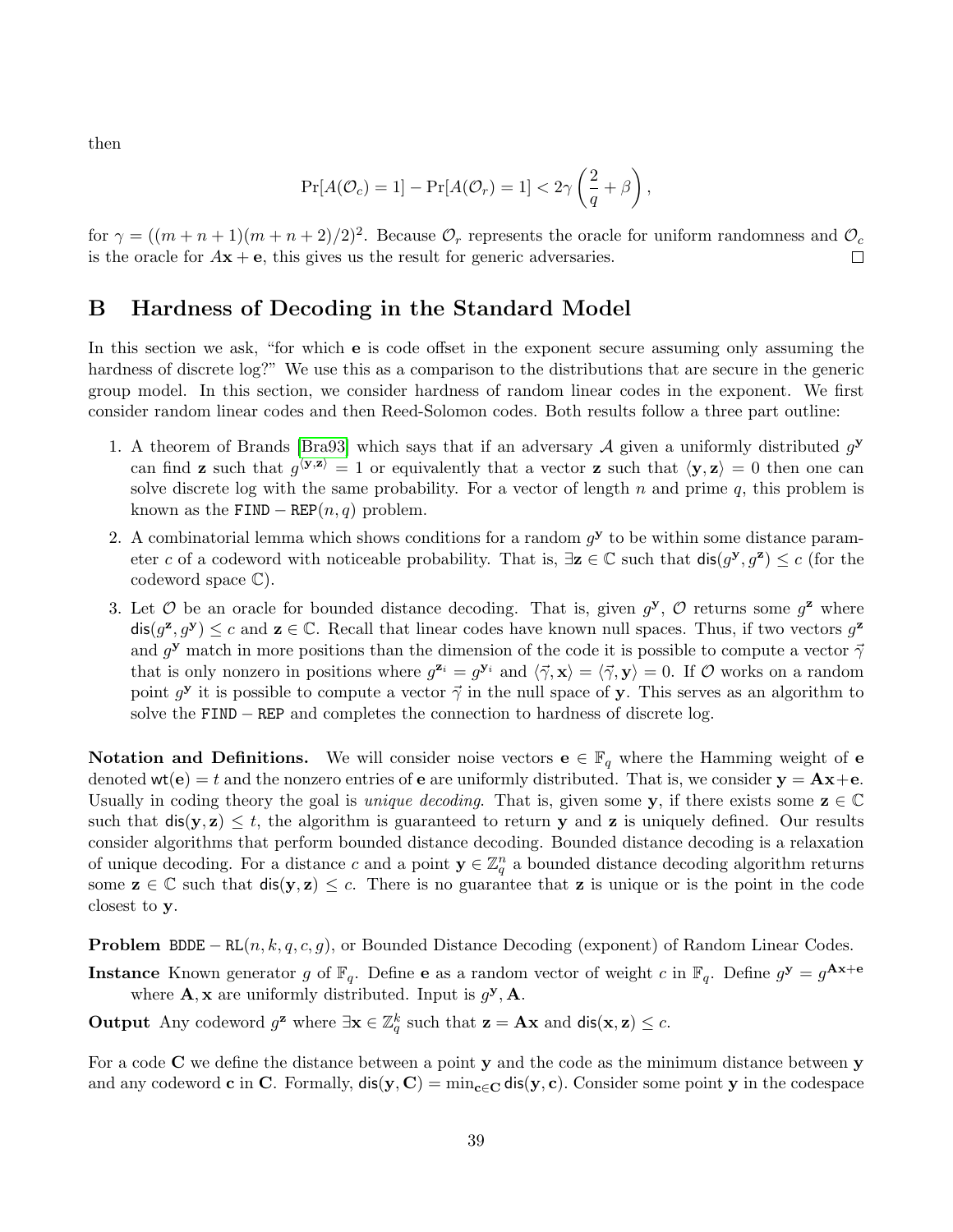and a radius r. The *thickness* of a point is the number of Hamming balls (of radius r) inflated around all codewords that cover y. Specifically, define the set of points contained in a Hamming ball of radius  $r$  as  $\Phi(r, \mathbf{z})$  for each codeword z in the code C. Then define random variable  $\varphi(r, \mathbf{z}, \mathbf{y})$  for each  $\Phi(r, \mathbf{z})$  where  $\varphi(r, \mathbf{z}, \mathbf{y}) = 1$  if  $\mathbf{y} \in \Phi(r, i)$  and 0 otherwise. Then the thickness of y is

$$
\mathsf{Thick}(r, \mathbf{C}, \mathbf{y}) = \sum_{\mathbf{z} \in \mathbf{C}} \varphi(r, \mathbf{z}, \mathbf{y}).
$$

### B.1 Random Linear Codes

In this section we focus on a combinatorial lemma how frequently a random point will be close to some codeword of a random linear code. In the next subsection (Appendix [B.2\)](#page-40-0), we present a similar result for Reed-Solomon codes improving prior work of Peikert [\[Pei06\]](#page-33-9). We now present the theorem of this section and our key technical lemma (Lemma [32\)](#page-39-1), then prove the lemma and finally the theorem.

<span id="page-39-0"></span>**Theorem 31.** For positive integers n, k, c and prime q where  $k < n \leq q$  and let g be a generator of  $\mathbb{G}_q$ . If an efficient algorithm exists to solve BDDE – RL $(n, k, q, n - k - c, g)$  with probability  $\epsilon$ , then an efficient randomized algorithm exists to solve the discrete log problem in the same group with probability at least

$$
\epsilon' = \epsilon \left( 1 - \left( \frac{q^{n-k}}{\text{Vol}(n, n-k-c, q)} + \frac{k}{q^{n-k}} \right) \right).
$$

In particular, using a volume bound  $\text{Vol}(n, r, q) \geq {n \choose k}$  $\binom{n}{k} q^r (1 - n/q),$ 

$$
\epsilon' = \epsilon \left( 1 - \left( \frac{q^c}{\binom{n}{k+c} (1 - \frac{n}{q})} + \frac{k}{q^{n-k}} \right) \right).
$$

<span id="page-39-1"></span>**Lemma 32.** Let a random code be defined by matrix  $A \in \mathbb{Z}_q^{n \times k}$ , then

$$
\Pr_{\mathbf{y} \in \mathbb{F}_q^n, \mathbf{A}}[\textsf{dis}(\mathbf{y}, \mathbf{A}) > n - k - c] \le \frac{q^{n-k}}{\textsf{Vol}(n, n - k - c, q)} + \frac{k}{q^{n-k}}.
$$

*Proof of Lemma [32.](#page-39-1)* A has  $q^k$  codewords in a  $q^n$  sized codespace as long as A is full rank. The probability of **A** being full rank is at least  $1 - k/q^{n-k}$  [\[FMR13,](#page-32-5) Lemma A.3]. The expected thickness of a code or  $\mathbb{E}_{\mathbf{y}}$  Thick $(r, \mathbf{A}, \mathbf{y})$  is the average thickness over all points in the space. Expected thickness is the ratio of the sum of the volume of the balls and the size of the space itself. Note that this value can be greater than 1. A Hamming ball in this space can only be defined up to radius  $n$ . We give denote the expected thickness of the code as follows:

$$
\mathbb{E}_{\mathbf{y}}(\mathsf{Thick}(r, \mathbf{A}, \mathbf{y})) = \frac{\mathsf{Vol}(n, r, q) \cdot q^k}{q^n} = \mathsf{Vol}(n, r, q) \cdot q^{k-n}
$$
  

$$
\mathbb{E}_{\mathbf{y}}(\mathsf{Thick}(n - k - c, \mathbf{A}, \mathbf{y})) \ge \mathsf{Vol}(n, n - k - c, q) \cdot q^{k-n}
$$

Where the last equation follows by setting For  $r = n - k - c$ . For a point to have Hamming distance from our code greater than  $n - k - c$ , its thickness must be 0. For the thickness of a point to be 0, it must deviate from the expected thickness by the expected thickness. We use this fact to bound the probability that a point is distance at least  $n-k-c$ . We require that each codeword is pairwise independent (that is,  $Pr_{\mathbf{A}}[c \in \mathbf{A}|c' \in \mathbf{A}] = Pr_{\mathbf{A}}[c \in \mathbf{A}].$  In random linear codes, only generating matrices with dimension 1 are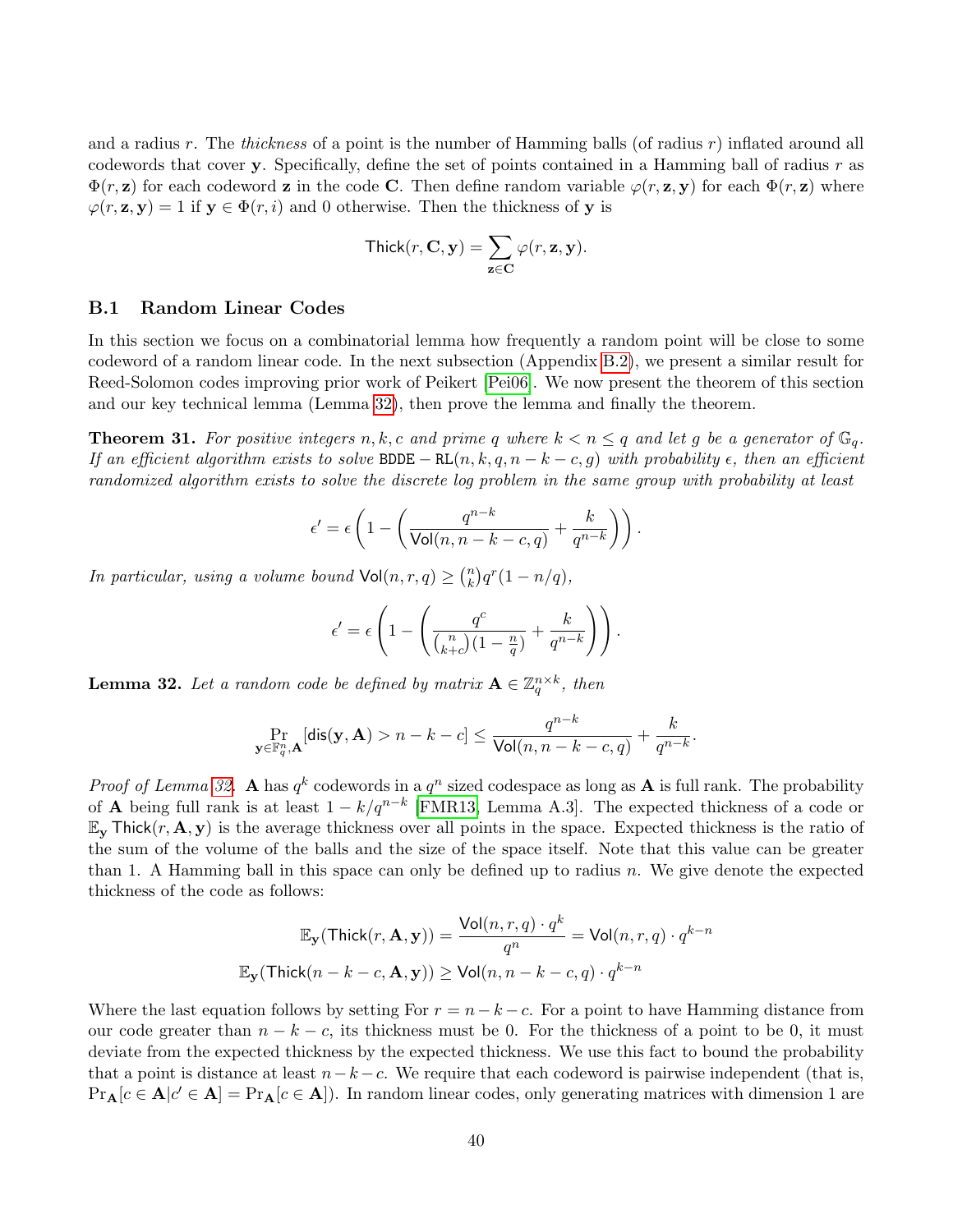not pairwise independent. We have already restricted our discussion to full rank A. Define an indicator random variable that is 1 when a point  $c$  is in the code. The pairwise independence of the code implies pairwise independence of these indicator random variables. With pairwise independent codewords, we use Chebyshev's Inequality to bound the probability of a random point being remote from a random code. We upper bound the variance of Thick by its expectation (since the random variable is nonnegative). In the below equations we only consider **A** where  $Rank(A) = k$  but do not write this to simplify notation. Let  $t = n - k - c$ , then

$$
\mathbb{E} \Pr[\text{dis}(\mathbf{y}, \mathbf{A}) > t] = \mathbb{E} \Pr[\text{Thick}(t, \mathbf{A}, \mathbf{y}) = 0]
$$
\n
$$
\leq \mathbb{E} \left( \Pr_{\mathbf{y}} [\text{Thick}(t, \mathbf{A}, \mathbf{y}) - \mathbb{E}(\text{Thick}(t, \mathbf{A}, \mathbf{y}))] > \mathbb{E}(\text{Thick}(t, \mathbf{A}, \mathbf{y}))] \right)
$$
\n
$$
\leq \mathbb{E} \left( \frac{\text{Var}_{\mathbf{y}}(\text{Thick}(t, \mathbf{A}, \mathbf{y}))}{\mathbb{E}_{\mathbf{y}}(\text{Thick}(t, \mathbf{A}, \mathbf{y}))^{2}} \right) \leq \mathbb{E} \left( \frac{1}{\mathbb{E}_{\mathbf{y}}(\text{Thick}(t, \mathbf{A}, \mathbf{y}))} \right)
$$
\n
$$
= \frac{q^{n-k}}{\text{Vol}(n, n - k - c, q)}.
$$

Proof of Theorem [31.](#page-39-0) Suppose an algorithm F solves BDDE – RL $(n, k, q, n - k - c, g)$  with probability  $\epsilon$ . F can be used to construct an  $\mathcal O$  that solves FIND – REP.

 $\mathcal O$  works as follows:

- 1. Input  $\mathbf{y} = (y_1, \dots, y_n)$  (where **y** is uniform over  $\mathbb{Z}_q^n$ ).
- 2. Generate  $\mathbf{A} \leftarrow \mathbb{Z}_q^{n \times k}$ .
- 3. Run  $\mathbf{z} \leftarrow \mathcal{F}(\mathbf{y}, \mathbf{A})$ .
- 4. If dis(y, z) >  $n k c$  output  $\perp$ .
- 5. Let  $\mathcal{I} = \{i | \mathbf{v}_i = \mathbf{z}_i\}.$
- 6. Construct parity check matrix of  $A_{\mathcal{I}}$ , denoted  $H_{\mathcal{I}}$ .
- 7. Find some nonzero row of  $H_I$ , denoted  $\mathbf{B} = (b_1, \ldots, b_{k+c})$  with associated indices I.
- 8. Output  $\vec{\gamma}$  where  $\vec{\gamma}_i = \mathbf{B}_{i'}$  for  $i \in \mathcal{I}$  where i' represents the location of i in a sorted list with the same elements as  ${\mathcal I}$  and  $0$  otherwise.

By Lemma [32,](#page-39-1)  $(\mathbf{y}, \mathbf{A})$  is a uniform instance of BDDE – RL $(n, k, q, n - k - c, g)$  with probability at least  $1-(q^{n-k}/\text{Vol}(n,n-k-c,q)+k\cdot q^{-(n-k)})$ . This means that  $\mathcal{I}\geq k+c$ . Note for **z** to be a codeword it must be that there exists some **x** such that  $z = Ax$  and thus, the parity check matrix restricted to  $\mathcal{I}$  is defined and there is some nonzero row.  $\Box$ 

### <span id="page-40-0"></span>B.2 Decoding Reed Solomon Codes in the Exponent

The Reed-Solomon family of error correcting codes [\[RS60\]](#page-33-13) have extensive applications in cryptography. Recall, that the Reed Solomon Code  $\mathbb{RS}(n, k, q)$  is the set of all points  $\mathbf{V}\mathbf{x}$  where  $\mathbf{x} \in \mathbb{F}_q^k$  where where the *i*th row of  $V_i = [i^0, i^1, \dots, i^k]$ . Reed-Solomon Codes have known efficient algorithms for correcting errors. We note that for a particular vector  $\bf{x}$  the generated vector  $\bf{V}\bf{x}$  is a degree k polynomial with coefficients  $\bf{x}$  evaluated at points  $1, \ldots, n$ .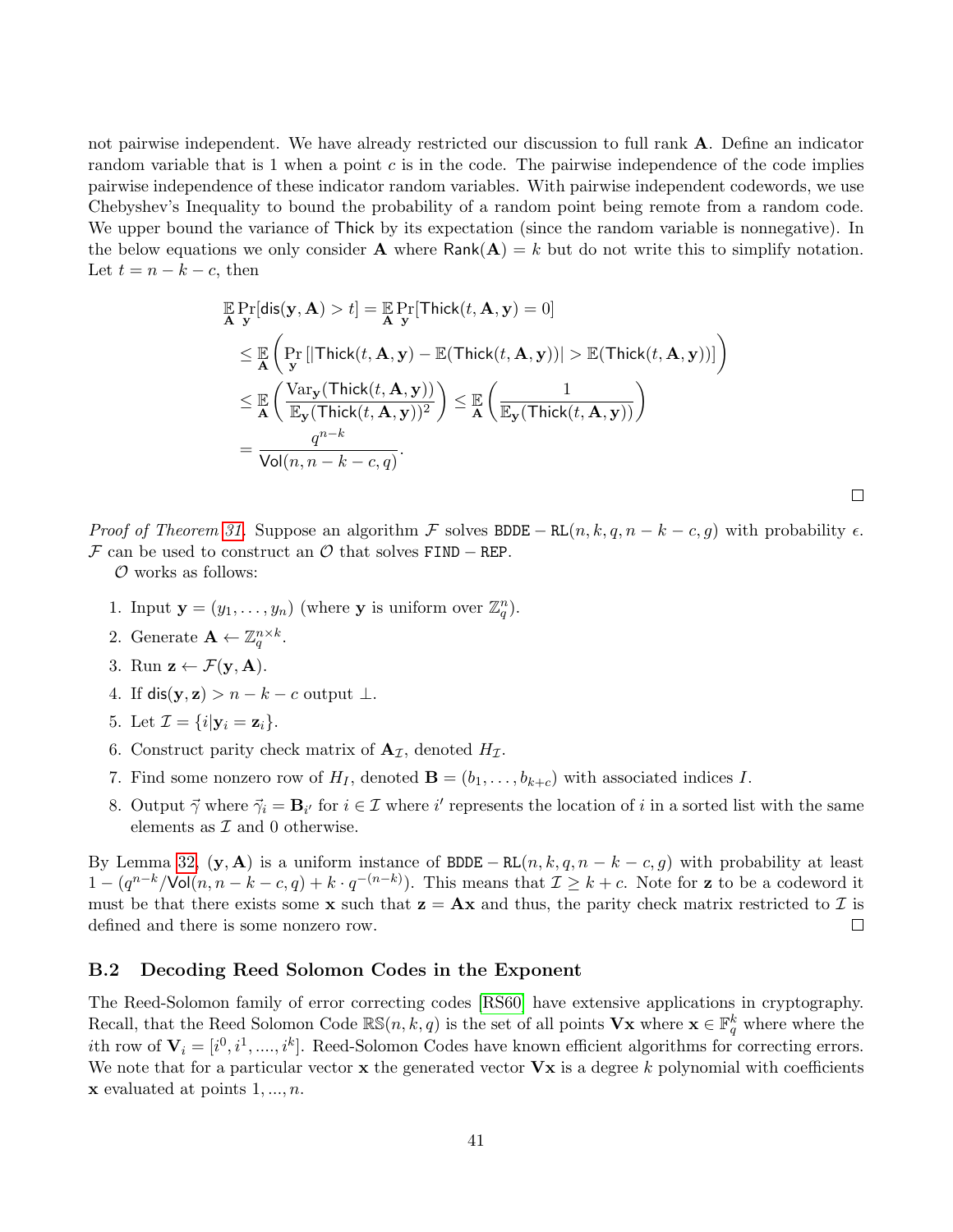The Berlekamp-Welch algorithm [\[WB86\]](#page-34-6) corrects up to  $(n - k + 1)/2$  errors in any codeword in the code. List decoding provides a weaker guarantee. The algorithm instead vectors a list containing codewords within a given distance to a point, the algorithm may return 0, 1 or many codewords [\[Eli57\]](#page-32-14). The list decoding algorithm of Guruswami and Sudan [\[GS98\]](#page-33-14) can find all codewords within Hamming distance  $n - \sqrt{nk}$  of a given word. Importantly, algorithms to correct errors in Reed-Solomon codes rely on nonlinear operations. Like with Random Linear Codes we consider hardness of constructing an oracle that performs bounded distance decoding.

**Problem** BDDE –  $RS(n, k, q, c, g)$ , or Bounded Distance Decoding in the exponent of Reed Solomon codes. **Instance** A known generator g of  $\mathbb{Z}_q^*$ . Define **e** as a random vector of weight c in  $\mathbb{Z}_q^*$ . Define  $g^{\mathbf{y}} = g^{\mathbf{V}\mathbf{x}+\mathbf{e}}$ where  $x$  is uniformly distributed. Input is  $g^y$ .

Output Any codeword  $g^z$  where  $z \in \mathbb{RS}(n, k, q)$  such that  $\text{dis}(g^y, g^z) \leq c$ .

<span id="page-41-0"></span>**Theorem 33.** For any positive integers  $n, k, c$ , and q such that  $q \geq n^2/4$ ,  $c \leq n + k$ ,  $k \leq n$  and a generator g of the group  $\mathbb{G}_q$ , if an efficient algorithm exists to solve BDDE – RS $(n, q, k, n - k - c, g)$  with probability  $\epsilon$  (over a uniform instance and the randomness of the algorithm), then an efficient randomized algorithm exists to solve the discrete log problem in  $\mathbb{G}_q$  with probability

$$
\epsilon' \ge \begin{cases} \epsilon \left(1 - \frac{2q^c}{\binom{n}{k+c}}\right) & \frac{n^2}{2} \le q\\ \epsilon \left(1 - \frac{cq^c}{\binom{n}{k+c}}\right) & \frac{n^2}{4} \le q < \frac{n^2}{2} \end{cases}.
$$

Proof. Like Theorem [31](#page-39-0) the core of our theorem is a bound on the probability that a random point is close to a Reed-Solomon code.

<span id="page-41-1"></span>**Lemma 34.** For any positive integer  $c \leq n - k$ , define  $\alpha = \frac{4q}{n^2}$ , and any Reed-Solomon Code  $\mathbb{RS}(n, k, q)$ ,

$$
\Pr_{\mathbf{y}}[\text{dis}(\mathbf{y}, \mathbb{RS}(n, k, q)) > n - k - c] \le \frac{q^c}{\binom{n}{k+c}} \alpha^{-c} \sum_{c'=0}^c \alpha^{c'}
$$

where the probability is taken over the uniform choice of y from  $\mathcal{G}^n$ .

*Proof of Lemma [34.](#page-41-1)* A vector y has distance at most  $n-k-c$  from a Reed-Solomon code if there is some subset of indices of size  $k + c$  whose distance from a polynomial is at most  $k - 1$ . To codify this notion we define a predicate which we call *low degree*. A set S consisting of ordered pairs  $\{\alpha_i, x_i\}_i$  is low degree if the points  $\{(\alpha_i, \log_g x_i)\}_{i\in S}$  lie on a polynomial of degree at most  $k-1$ . Define  $S = \{S \subseteq [n] : |S| = k+c\}$ . For every  $S \in \mathcal{S}$ , define  $Y_S$  to be the indicator random variable for if S satisfies the low degree condition taken over the random choice of **y**. Let  $Y = \sum_{S \in \mathcal{S}} Y_S$ .

For all  $S \in \mathcal{S}, \Pr[Y_{S} = 1] = q^{-c}$ , because any k points of  $\{(\alpha_i, \log_g x_i)\}_{i \in S}$  define a unique polynomial of degree at most k. The remaining c points independently lie on that polynomial with probability  $1/q$ . The size of S is  $|\mathcal{S}| = {n \choose k+1}$  $\binom{n}{k+c}$ . Then by linearity of expectation,  $\mathbb{E}[Y] = \binom{n}{k+c}$  $\binom{n}{k+c}/q^c$ . Now we use Chebyshev's inequality,

$$
\Pr_{\mathbf{y}}[\text{dis}(\mathbf{y}, \mathbb{RS}(n, k, q)) > n - k - c] = \Pr[Y = 0]
$$
  
\n
$$
\leq \Pr\left[|Y - \mathbb{E}[Y]\right] \geq \mathbb{E}[Y]\right]
$$
  
\n
$$
\leq \frac{\text{Var}(Y)}{\mathbb{E}[Y]^2}.
$$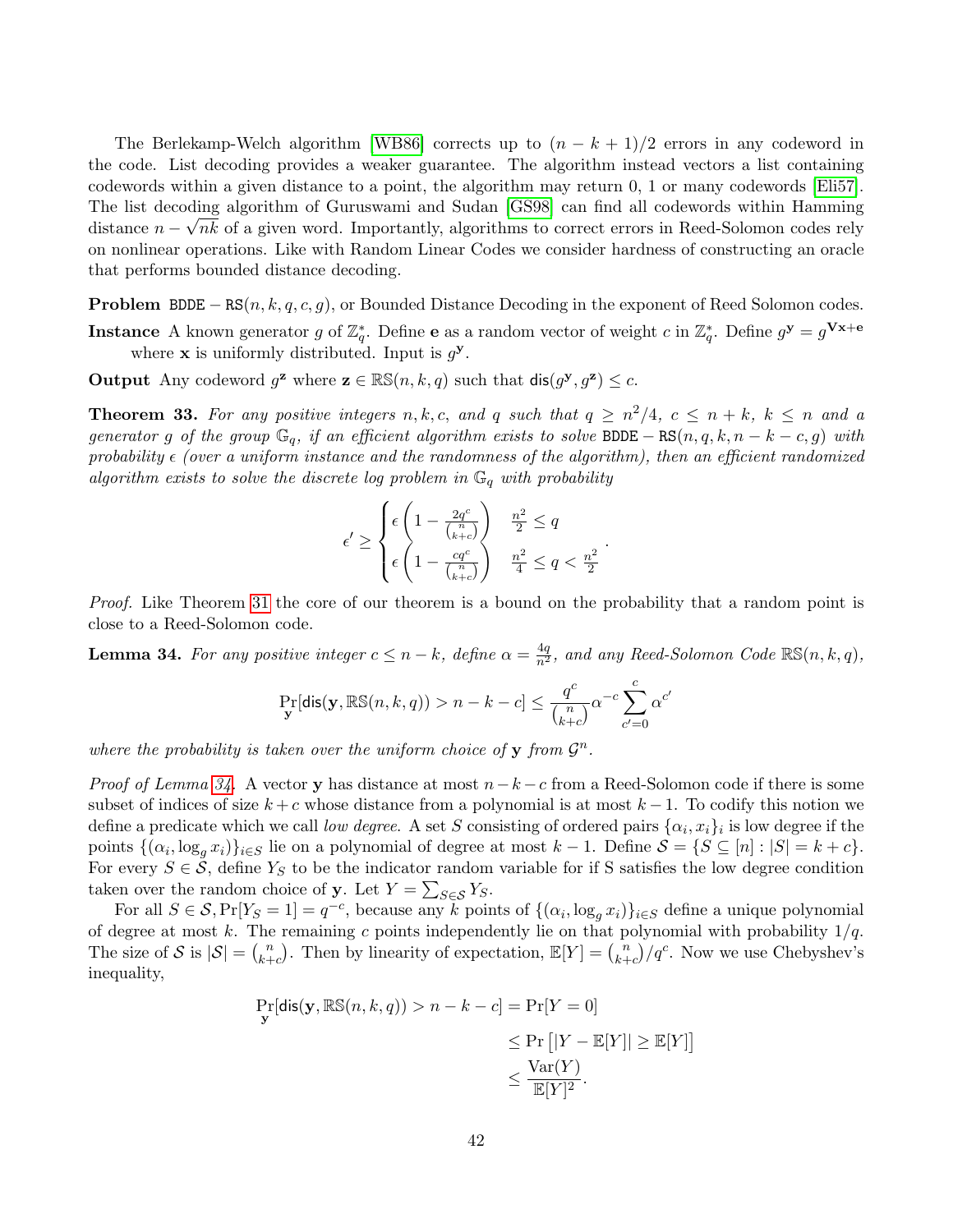It remains to analyze  $Var(Y) = \mathbb{E}[Y^2] - \mathbb{E}[Y]^2$ . To analyze this variance we split into cases where the intersection of  $Y_s$  and  $Y_{S'}$  is small and large. Consider two sets S and S' and the corresponding indicator random variables  $Y_S$  and  $Y_{S'}$ . If  $|S \cap S'| < k$  then  $\mathbb{E}[Y_S|Y_{S'}] = \mathbb{E}[Y_S]$  and  $\mathbb{E}[Y_SY_{S'}] = \mathbb{E}[Y_S]\mathbb{E}[Y_{S'}]$ . This observation is crucial for security of Shamir's secret sharing [\[Sha79\]](#page-34-7). For pairs  $S, S'$  where  $|S \cap S'| \geq k$ , we introduce a variable c' between 0 and c to denote  $c' = |S \cap S'| - k$ . For such S, S' instead of computing  $\mathbb{E}[Y^2] - \mathbb{E}[Y]^2$  we just compute  $\mathbb{E}[Y^2]$  and use this as a bound. For each c' we calculate  $\mathbb{E}[Y_S Y_{S'}]$  where  $|S \cap S| = k + c'$ . The number of pairs can be counted as follows:  $\binom{n}{k+1}$  $\binom{n}{k+c}$  choices for S, then  $\binom{k+c}{c-c'}$  $_{c-c'}^{k+c}$  choices for the elements of S not in S' which determines the  $k+c'$  elements that are in both S and S', and finally  $\binom{n-k-c}{a}$  $\binom{-k-c}{c-c'}$  to pick the remaining elements of S' that are not in S. So the total number of pairs is

$$
\binom{n}{k+c}\binom{k+c}{c-c'}\binom{n-k-c}{c-c'}.
$$

Using these observations, we can upper bound the variance  $\text{Var}(Y)$  for our random variable Y:

$$
\begin{split} \text{Var}(Y) &= \sum_{S,S' \in \mathcal{S}} (\mathbb{E}[Y_S Y_{S'}] - \mathbb{E}[Y_S] \, \mathbb{E}[Y_{S'}]) \\ &= \sum_{c'=0}^c \sum_{\substack{S,S' \in \mathcal{S} \\ |S \cap S'| = k+c'}} (\mathbb{E}[Y_S Y_{S'}] - \mathbb{E}[Y_S] \, \mathbb{E}[Y_{S'}]) \\ &\le \sum_{c'=0}^c \sum_{\substack{S,S' \in \mathcal{S} \\ |S \cap S'| = k+c'}} (\mathbb{E}[Y_S Y_{S'}]) = \sum_{c'=0}^c \sum_{\substack{S,S' \in \mathcal{S} \\ |S \cap S'| = k+c'}} (\frac{1}{q^{2c-c'}}) \end{split}
$$

Here the last line follows by observing that for both  $Y_S$  and  $Y_{S'}$  to be 1 they must both define the same polynomial. Since S and S' share  $k + c'$  points, there are  $(k + c) + (k + c) - (k + c') = k + 2c - c'$  points that must lie on the at most  $k - 1$  degree polynomial, and any k points determine the polynomial, and the remaining  $2c-c'$  points independently lie on the polynomial with probability  $1/q$  then the probability that this occurs is  $1/q^{2c-c'}$ . Continuing one has that,

$$
\begin{split} \text{Var}(Y) &\leq \frac{1}{q^{2c}} \sum_{c'=0}^{c} \sum_{\substack{S,S'\in\mathcal{S} \\ |S\cap S'|=k+c'}} (q^{c'}) \\ &= \frac{1}{q^{2c}} \sum_{c'=0}^{c} \left( q^{c'} \binom{n}{k+c} \binom{k+c}{c-c'} \binom{n-k-c}{c-c'} \right) \\ &= \left[ \binom{n}{k+c} \frac{1}{q^c} \right] \frac{1}{q^c} \sum_{c'=0}^{c} \binom{q^{c'} \binom{n}{k+c} \binom{k+c}{c-c'} \binom{n-k-c}{c-c'} \\ &= \frac{\mathbb{E}[Y]}{q^c} \sum_{c'=0}^{c} \binom{q^{c'} \binom{k+c}{c-c'} \binom{n-k-c}{c-c'} }{c-c'} \end{split}
$$

We bound the size of  $\binom{k+c}{c-c'}$  $_{c-c'}^{k+c}$  ( $_{c-c'}^{n-k-c}$ ) by observing that the sum of the top terms of the choose functions is  $n$  and the product of two values with a known sum is bounded by the product of their average, in this